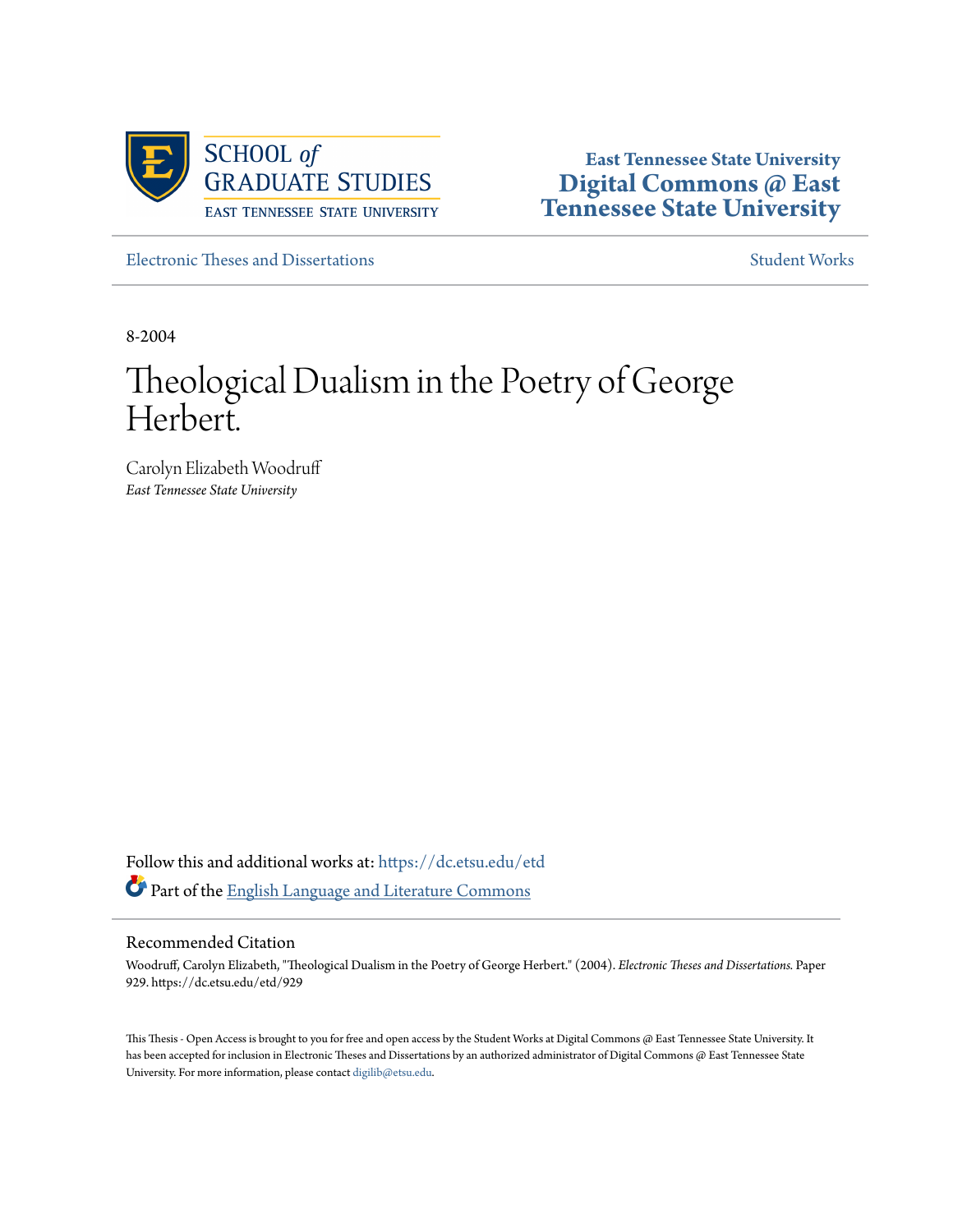Theological Dualism in the Poetry of George Herbert

 $\overline{\phantom{a}}$  , and the set of the set of the set of the set of the set of the set of the set of the set of the set of the set of the set of the set of the set of the set of the set of the set of the set of the set of the s

A thesis presented to the faculty of the Department of English East Tennessee State University

In partial fulfillment of the requirements for the degree Master of Arts in English

 $\mathcal{L}_\text{max}$  , and the set of the set of the set of the set of the set of the set of the set of the set of the set of the set of the set of the set of the set of the set of the set of the set of the set of the set of the

by Carolyn Elizabeth Woodruff August 2004

> Jeffrey Powers-Beck Robert Sawyer Isabel Stanley Fred Waage

\_\_\_\_\_\_\_\_\_\_\_\_\_\_\_\_\_\_\_\_\_\_\_\_\_\_\_\_\_\_\_\_\_

Keywords: dualism, theology, death, rebirth, joy, pain, sweetness, bitterness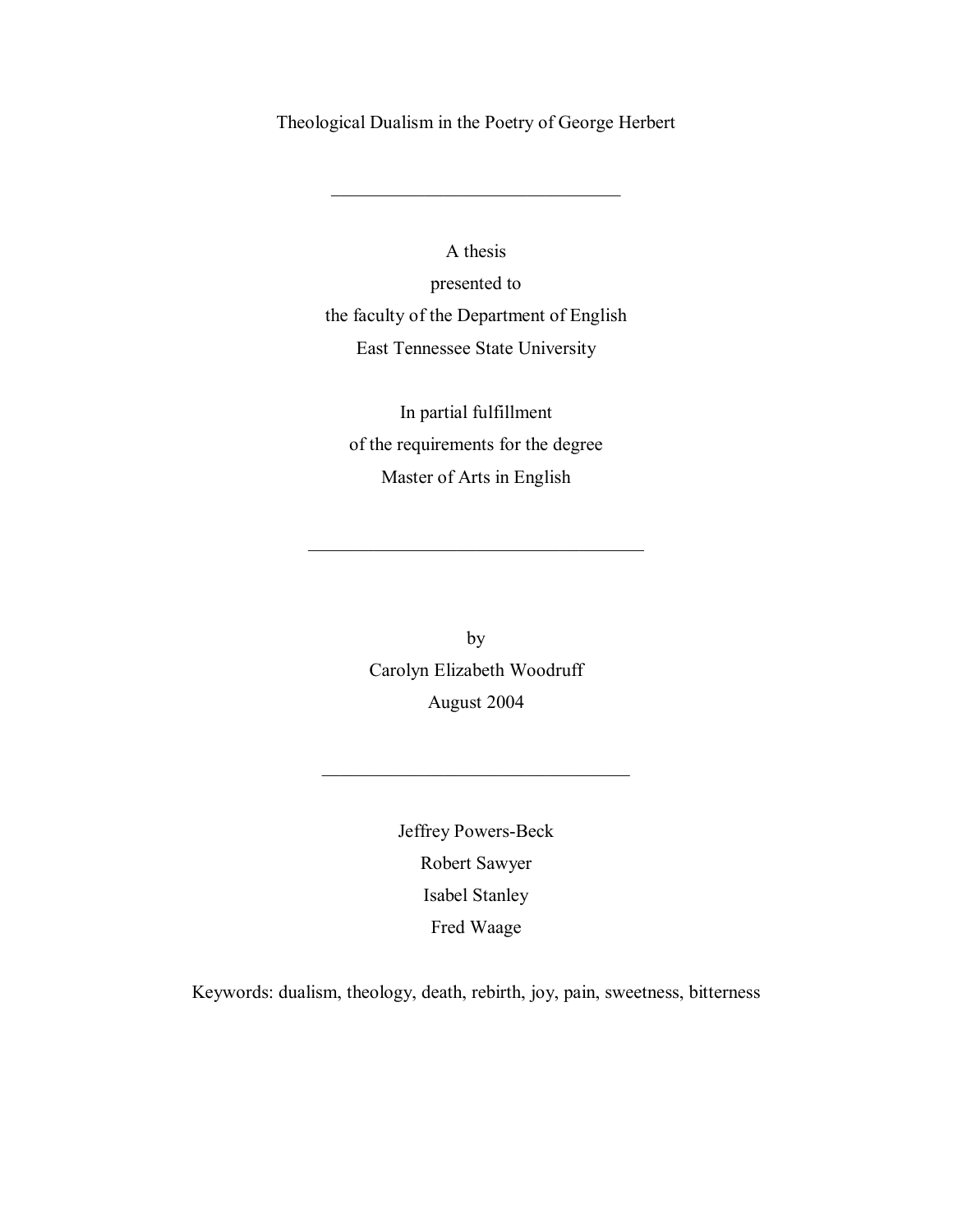## ABSTRACT

#### Theological Dualism in the Poetry of George Herbert

by

Carolyn Elizabeth Woodruff

Theological dualism is a primary element in George Herbert's poetry. Poems such as "The Flower," "Affliction I," "Affliction V," "The Banquet," and "Love III" illustrate the necessary tension inherent in the polarity of theological dualism. Abstractions such as joy, grief, pleasure, pain, birth, and death form the framework for Herbert's illustration of the Christian pilgrim in search of divine communion. For the searching Christian to understand one abstract principle, its opposite must be equally explored. In this journey to comprehend the duality of the Christian life, one reaches spiritual enlightenment and communion with God. Although several critics have recognized the importance of theological dualism in Herbert's works, none have closely examined its significance in the poems' overall meaning. Not only does Herbert incorporate theological dualism into his poetry, but he also provides a sense of closure for the journeying Christian who seeks to understand the creator's mysterious ways.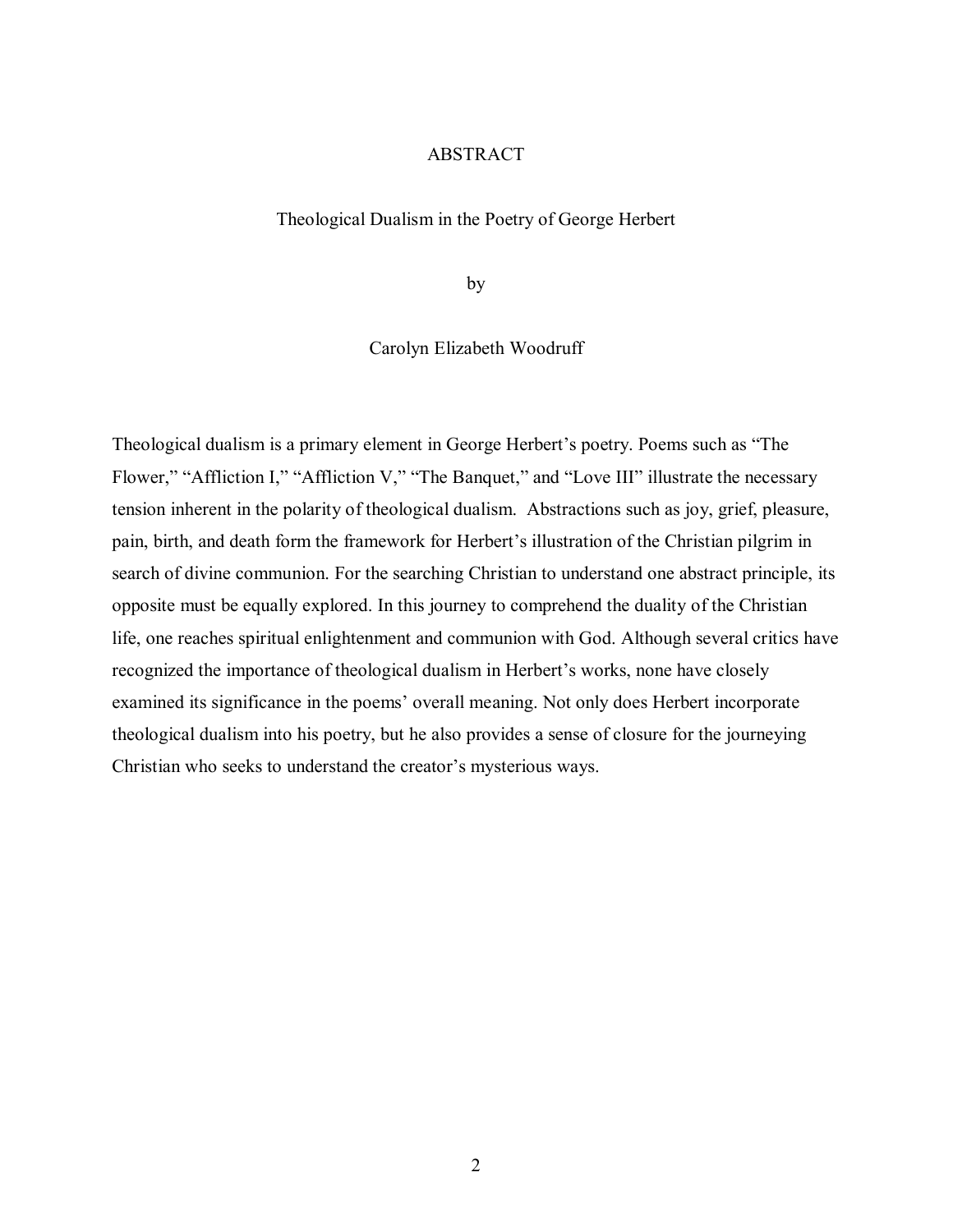## **CONTENTS**

|                                                           | Page |
|-----------------------------------------------------------|------|
|                                                           |      |
| Chapter                                                   |      |
|                                                           |      |
| 2. DEATH OF SELF AND REBIRTH OF THE SOUL IN "THE FLOWER"9 |      |
| 3. A NEGATION OF OPPOSITES IN "AFFLICTION I" AND "V"16    |      |
|                                                           |      |
| 5 <sup>1</sup>                                            |      |
|                                                           |      |
|                                                           |      |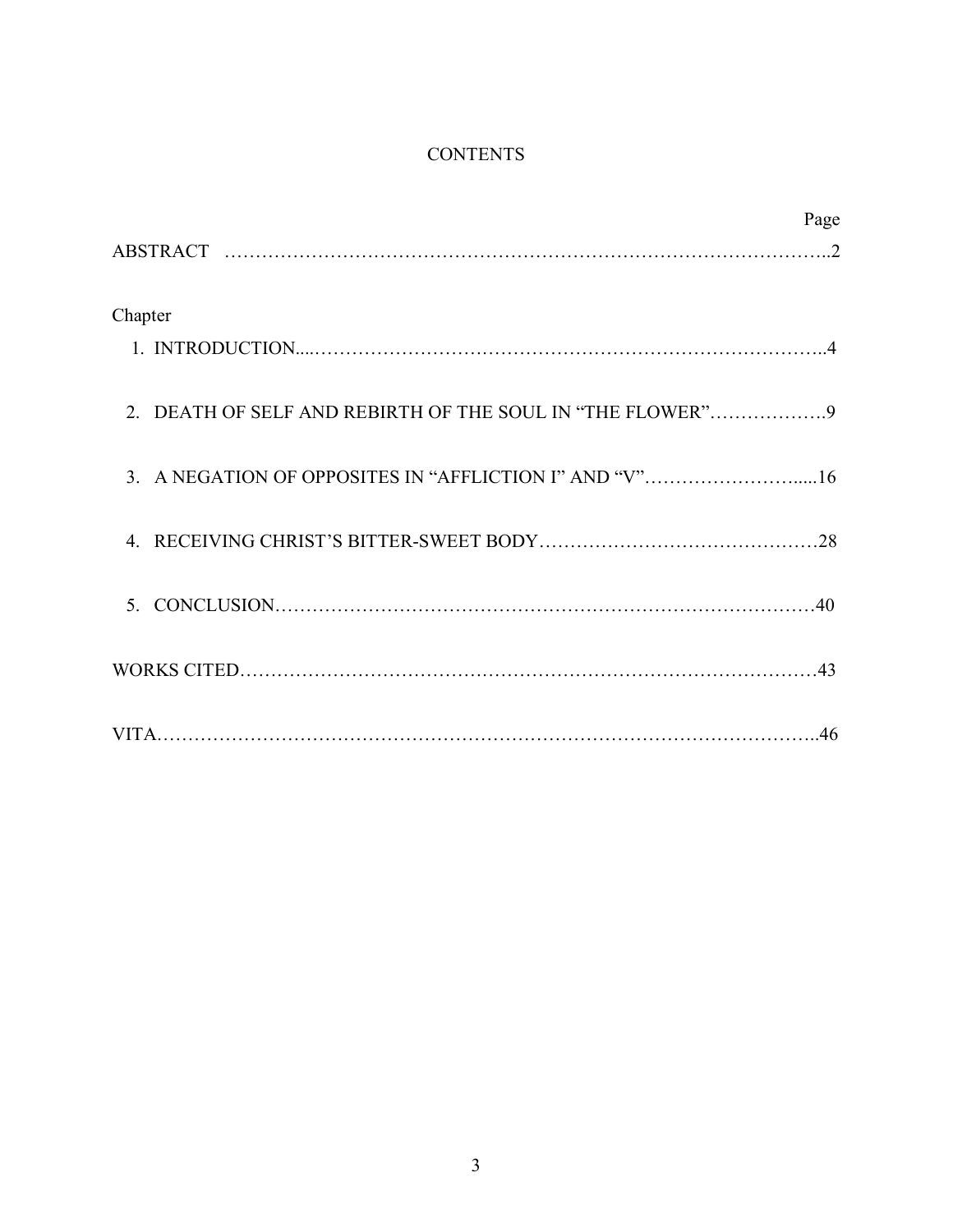# CHAPTER 1 INTRODUCTION

Theological dualism pervades George Herbert's poetry. Poems such as "The Flower," "Affliction I," "Affliction V," "The Banquet," and "Love III" evidence theological dualism and the necessary tension inherent in its polarity. While several critics have recognized its presence in elements of Herbert's works, none have truly examined its significance in the overall meaning of the poems. An eclectic combination of New Criticism, theological criticism, and mysticism may be applied in the explication of Herbert's poems. Helen Vendler and other New Critics place an emphasis on Herbert's word choice and how the tension between certain words lends meaning to the poems. Polar opposites such as birth and death, joy and grief, sweetness and bitterness, and serving and being served play crucial roles in creating the poems' meaning.

While touching on the universal aspects of humankind's journey toward truth in light of subjective mortal confines, Herbert places even greater emphasis on the relevance of these principles in regard to Christian theology. Doerksen and Sherwood draw from the precepts of theology to apply Christian principles to Herbert's works. In recognition of theological duality, the Christian pilgrim is caught in a subjective battle between opposing concepts that either nourish one's relationship with the creator or hinder it by luring one further from objective truth. Herbert infuses this mental, spiritual, and physical tension into his poems. Thus, he establishes an effective means by which to understand the dualistic conflicts inherent in humankind's being and how it is a vital constituent in one's journey toward spiritual communion with the Judeo-Christian God. Through the lens of mysticism, John of the Cross and Theresa of Avila provide contexts for understanding Herbert's poems such as "The Flower." John of the Cross and Theresa of Avila contrast the duality of the soul's dark night and the light that is born from this harrowing process. However, dualism's philosophical significance was established long before Christian mystics and theologians lauded its importance.

 The concept of dualism was first established by Plato in his assertions concerning archetypal forms. The essence of platonic archetypes is embodied in "ideas" and "forms," which represent one's subjective and objective perceptions of intangible and corporeal things. In light of ideas that embody objective perfection, forms are defined according to how close they either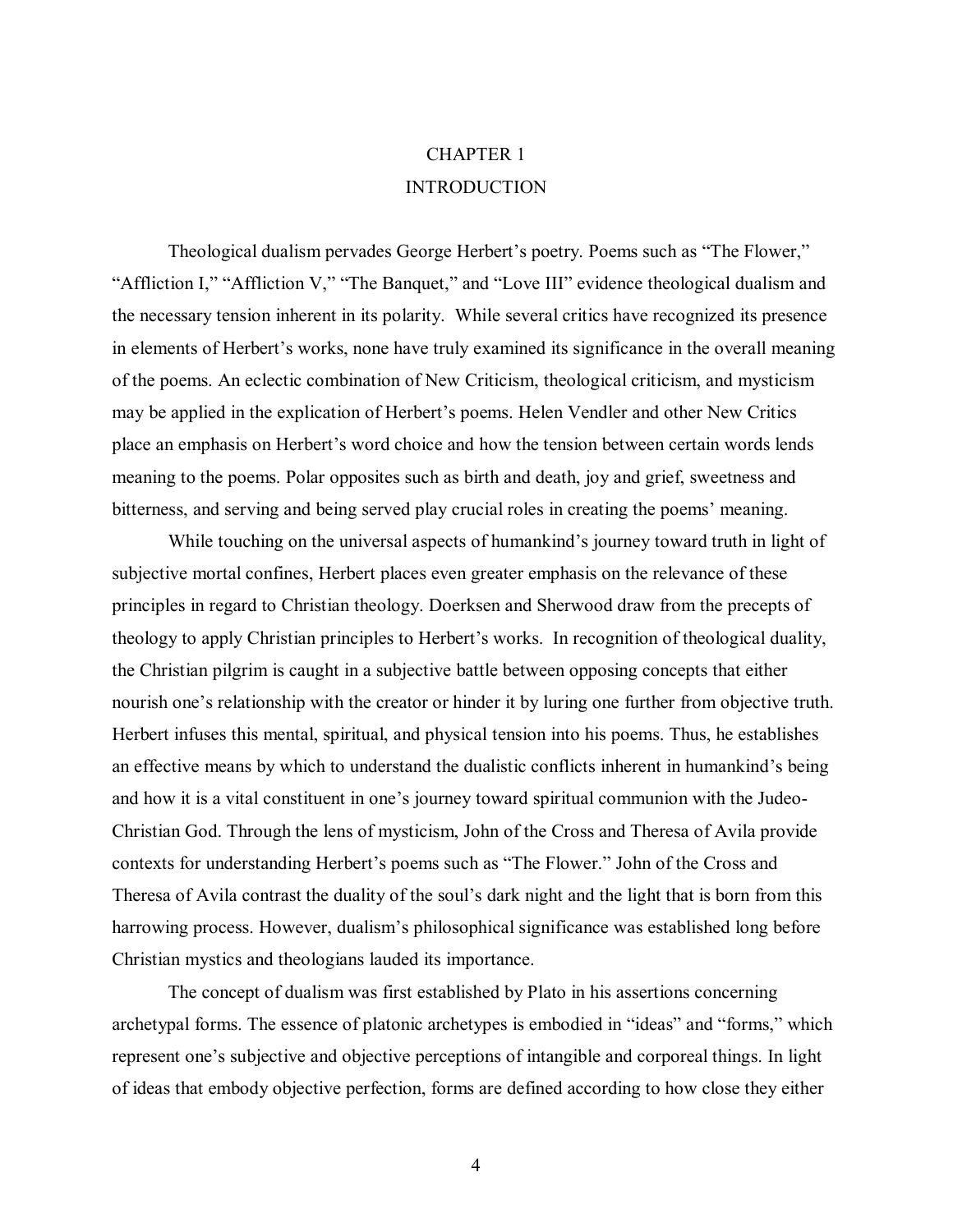conform to or diverge from that idea. Therefore, their value is contingent solely upon their relationship with ideas (Plato 108). Thomas Aquinas adopted Plato's theory of "ideas" and established it as a parallel structure to the Judeo-Christian God. In relation to objective perfection, the creator forms the idea by which humankind is defined according to their conformity to or disparity from that flawlessness. According to Saint Augustine, this polarity did not exist for humankind before the Fall. Upon the advent of original sin, humankind was separated from the creator and punished with the inner-conflicts of a nature torn between objective good and opposing evil. Evil, which is merely a lack of good, made its presence in the world and created a spectrum ranging from absolute good to greater forms of evil. Therefore, human abstractions such as joy, grief, bitterness, and death arose as byproducts of emergent evil. Humankind is now defined according to the polarity between divine accord and evil. However, the fruits of this polarity lie in the premise that this spiritual dissonance may actually lead one closer to identification with the creator (Augustine 203).

 With the advent of the second covenant, Christ formed a bridge between the fallen person and the divine being. When God became man, objective reality was conjoined with subjective relativism to form a means by which humankind may reconstruct the broken covenant. In doing so, Christ adopted the dualistic nature of man with its sufferings and joys to stand as a living prototype of the Christian pilgrim. Thomas Aquinas voices in *Summa Theologica*: "To become like God is the last end of all things" (162). In one's Christian pilgrimage, one pursues unity with God according to one's conformity to this model. In doing so, one also participates in the joy and grief, sweetness and bitterness, and death and rebirth inherent in Christ's model of perfection. Therefore, polar opposites coalesce in a framework by which one may pursue spiritual enlightenment.

 George Herbert recognizes the promising implications of the tensions and emphasizes their significance in his poems. In "The Flower," Herbert draws on the ontological polarity between death and rebirth. Herbert parallels the life of the flower to that of Christ and the human being. Just as flowers must submit to the seasonal patterns of death and rebirth, so must the journeying Christian submit to a metaphorical death of self to be reborn in Christ. This premise mirrors Christ's own life, which was sacrificed in order to atone for humankind's sins and to establish unity between God and humankind. In relation to this concept, Herbert acknowledges that the spiritual pattern inherent in death and rebirth is one of the fruits of humankind's fallen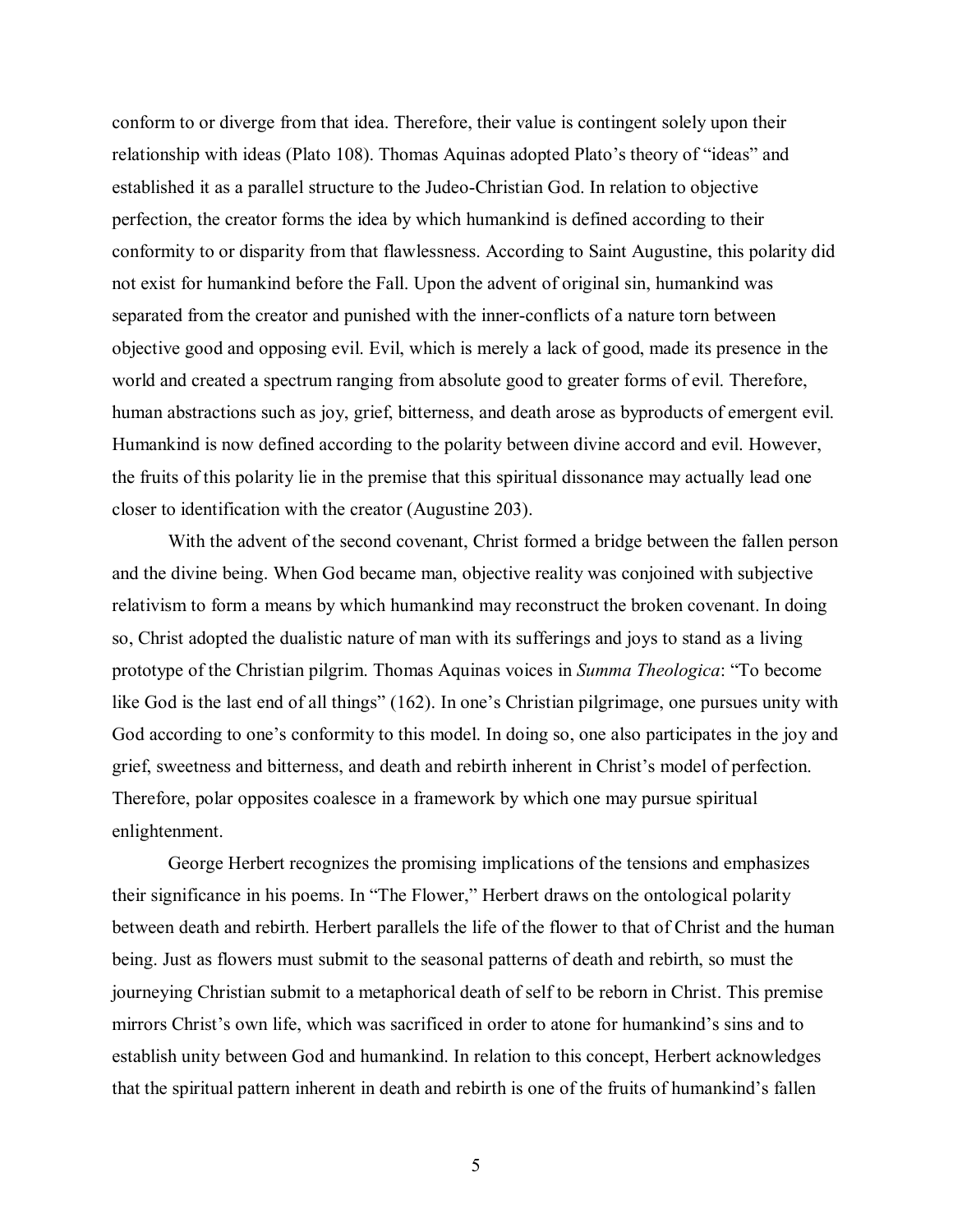nature. 1 Corinthians 15:21 alludes to the theological fruits of mortal death: "For since by man came death by man came also the resurrection of the dead." The ethereality of the human being as paralleled by the image of the flower relates to the corporeality of Christ who must suffer and die in order to give divine grace.

 If man had not forsaken God and lost eternal life, Christ would not have entered the world to provide divine grace in the form of the Holy Spirit. In 2 Timothy 1:10 (NKJV), the apostle Paul lauds the sanctifying grace allotted by Christ in the incarnation: "But is now made manifest by the appearing of our Lord Jesus Christ, who hath abolished death, and hath brought life and immortality to light through the gospel." However, one's comprehension of the "word made flesh" is often misconstrued. This struggle to comprehend God's ways and His word is painfully felt by the speaker of "The Flower" who finds that God's "word is all if we could spell"  $(1, 20)$ . One distinguishing characteristic of Herbert's poetry is its honest depiction of humankind's struggles to comprehend the dualistic nature of the human being and its relationship with divine precedence. While truthfully illustrating the iniquities of human frailty, Herbert also touches on the tensions of this frailty (White 154).

In "Affliction I" and "Affliction V," Herbert provides an honest portrayal of the frail, fledgling Christian pilgrim as he or she journeys to experientially comprehend Christ's suffering and the joy that results from it. The moral precedence established by the dualism of joy and pain is associated with God's love for humankind. God's tempering of the human being is painful and unpleasant in nature; however, it is performed by a loving hand with benevolent intentions. The theological significance of this point is lauded by Paul in 2 Corinthians  $3:4$ : "For out of much affliction and anguish of the heart I wrote unto you in many tears: not that you should be grieved but that you might know the love which I have more abundantly unto you." As a Christian pilgrim, one is tempered by the hand of God like iron tempered by the fire.

"Affliction I" and "Affliction V" also possess biographical material in light of Herbert's own battles with afflictions. From Herbert's young life as a scholar to his bouts with illness and loss of family members, Herbert experienced a first-hand rendering of pain in an imperfect world. Herbert portrays his own experiences with affliction to breathe realism into the voice of the poem's persona (Charles 144). Throughout the course of the "Affliction" poems, Herbert follows the evolution of the speaker from an immature youth to a mature, spiritually aware adult.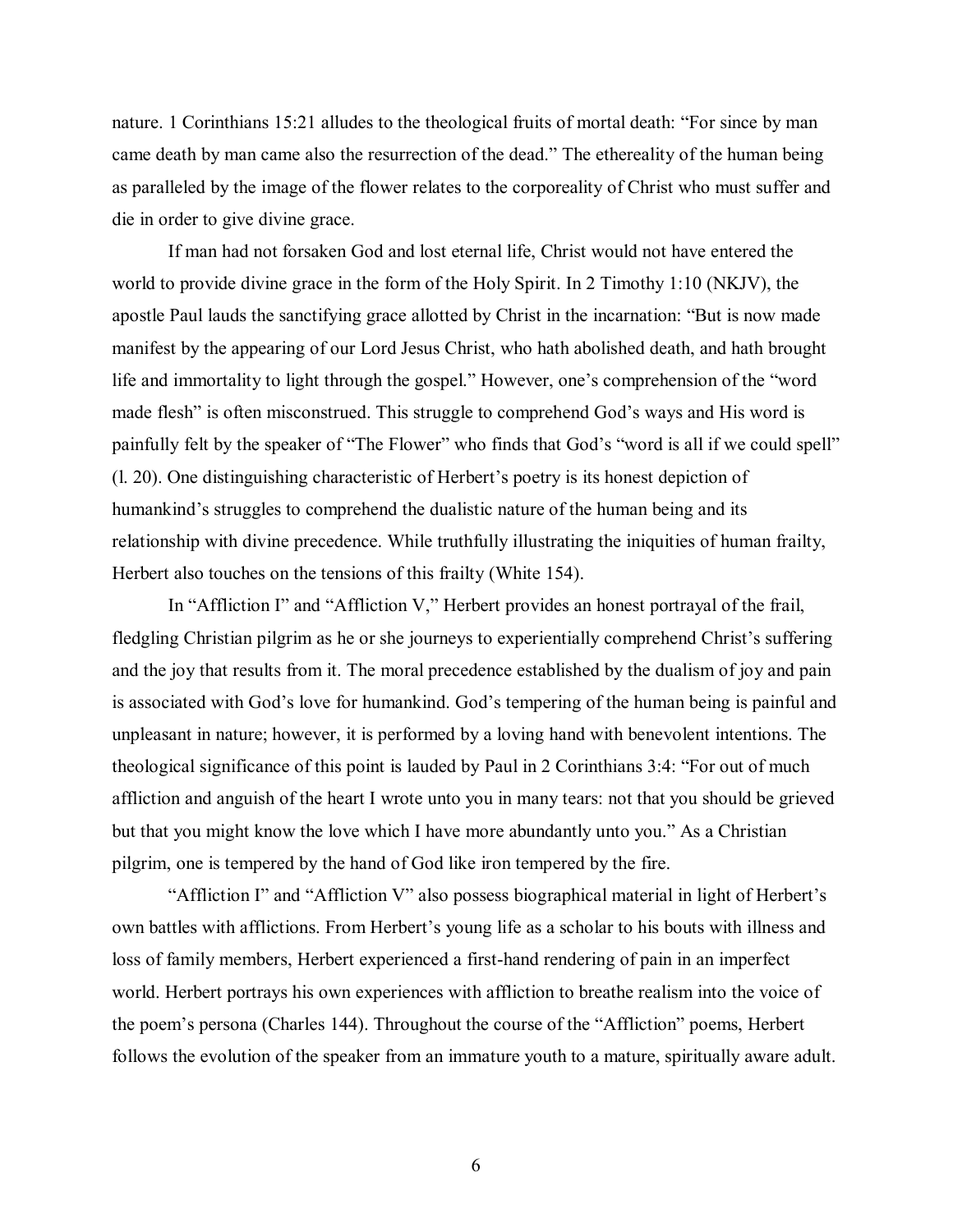In relation to joy and pain and birth and death, Herbert also examines the necessary polarity in sweetness and bitterness and serving and being served in "Love III." As a celebrated communion poem, "Love III" embellishes the Christian aspiration for complete communion with God. While "Affliction I," "Affliction V," and "The Flower," dramatize the Christian journey in mundane realms, "Love III" illustrates communion within heaven's domain. The pristine surroundings are a means of intimidation for the seeking communicant who is unaware of the setting's divine implications. Still recognizing the requirement to be blemish free from sinful indulgence, the persona cowers in shamefulness from Love's hospitable invitation. The height of the Christian journey for complete communion with God is actualized in "Love III." After a lifetime of submission and servitude, the role of leader and servant are reversed so that one is the recipient of God's heavenly communion. The host is now no longer merely an earthly representation of Christ in the form of bread. Communion is now present as Christ Himself. The didacticism of "Love III" corresponds to the precept of Christian theology that one must first give of oneself in order to receive. Therefore, giving and receiving are imperative in one's unification with the creator.

Also embedded in the Christian didacticism of "The Banquet" is the polarity of sweetness and bitterness in regard to the Eucharist. Christ's love for humankind is a sweetness that is realized in his sacrificial gift to establish the second covenant. However, within this sweetness lies the bitterness and anguish of his painful death. For the world to experience the sweetness of this covenant, Christ had to suffer the bitterness of a cruel and painful death. This concept also parallels the individual Christian's bout with joy and grief in one's pursuit for spiritual enlightenment. In "Love III," the persona experiences true sweetness when Love gently persuades the communicant to sit down and to eat. At the pinnacle of one's spiritual passage, God's all-encompassing love is revealed in its entirety devoid of the harsh realities of sin and death. "Love III" actualizes the theological principles present in "The Flower," "Affliction I," "Affliction V," and "The Banquet" to express the final destination of the searching persona.

In his poetry, theological dualism pervades, providing a means of explicating Herbert's poems. Herbert effectively conveys the essential polarity of abstractions such as joy, pain, sweetness, bitterness, and serving and being served. As one follows the poem's persona through bouts of happiness and despair, the evolution of Christian maturity is expressed through an array of human emotion and experience. The young speaker of "The Flower" and "Affliction I"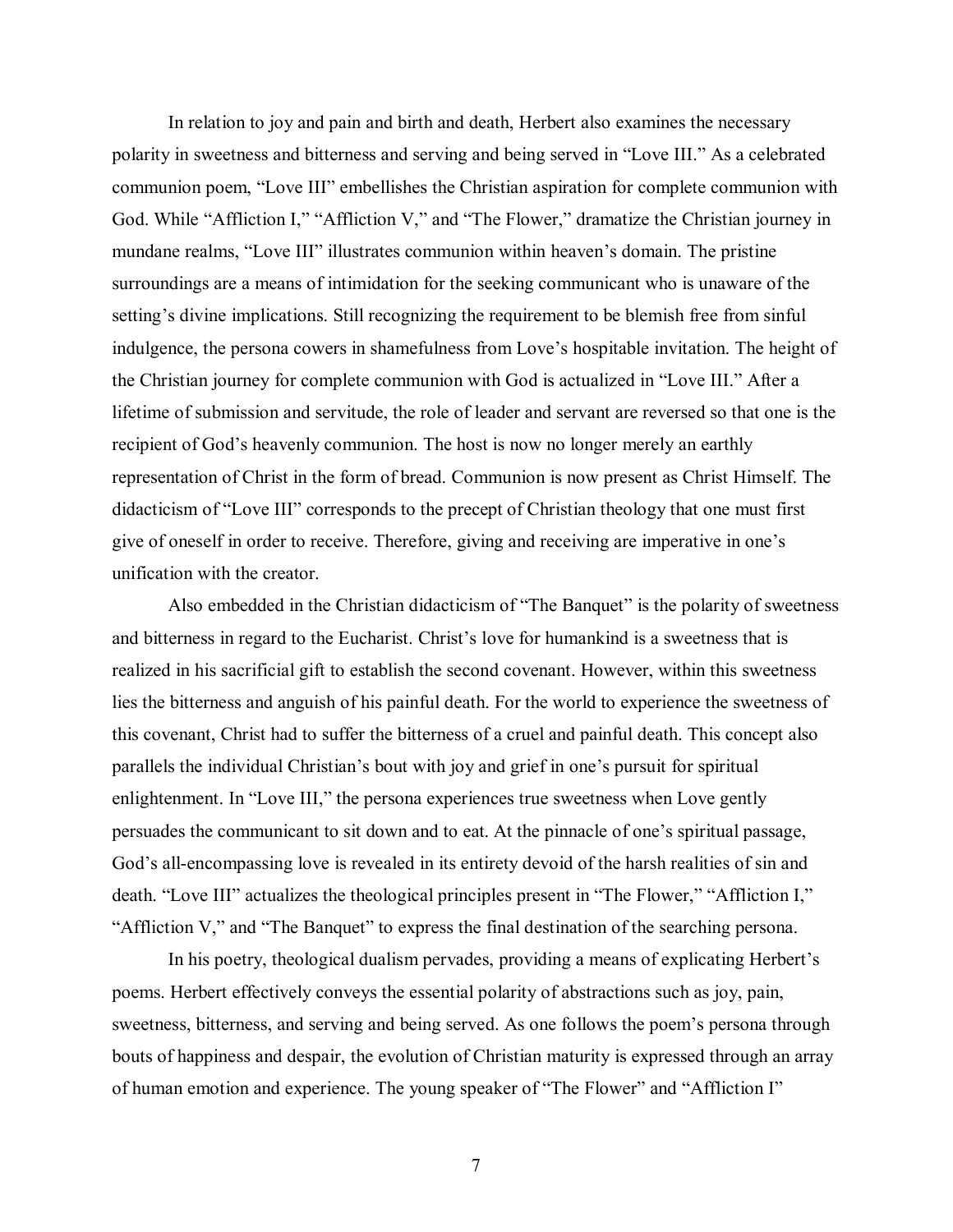struggles to comprehend the inconsistency of the creator's actions. The sin that divides humankind and God has also created a gap between comprehension and misunderstanding. Complete understanding of God's will is not recognized until complete communion is established in "Love III." Through the succession of the poems, Herbert elucidates the prevalence of theological duality in relation to Christian maturation.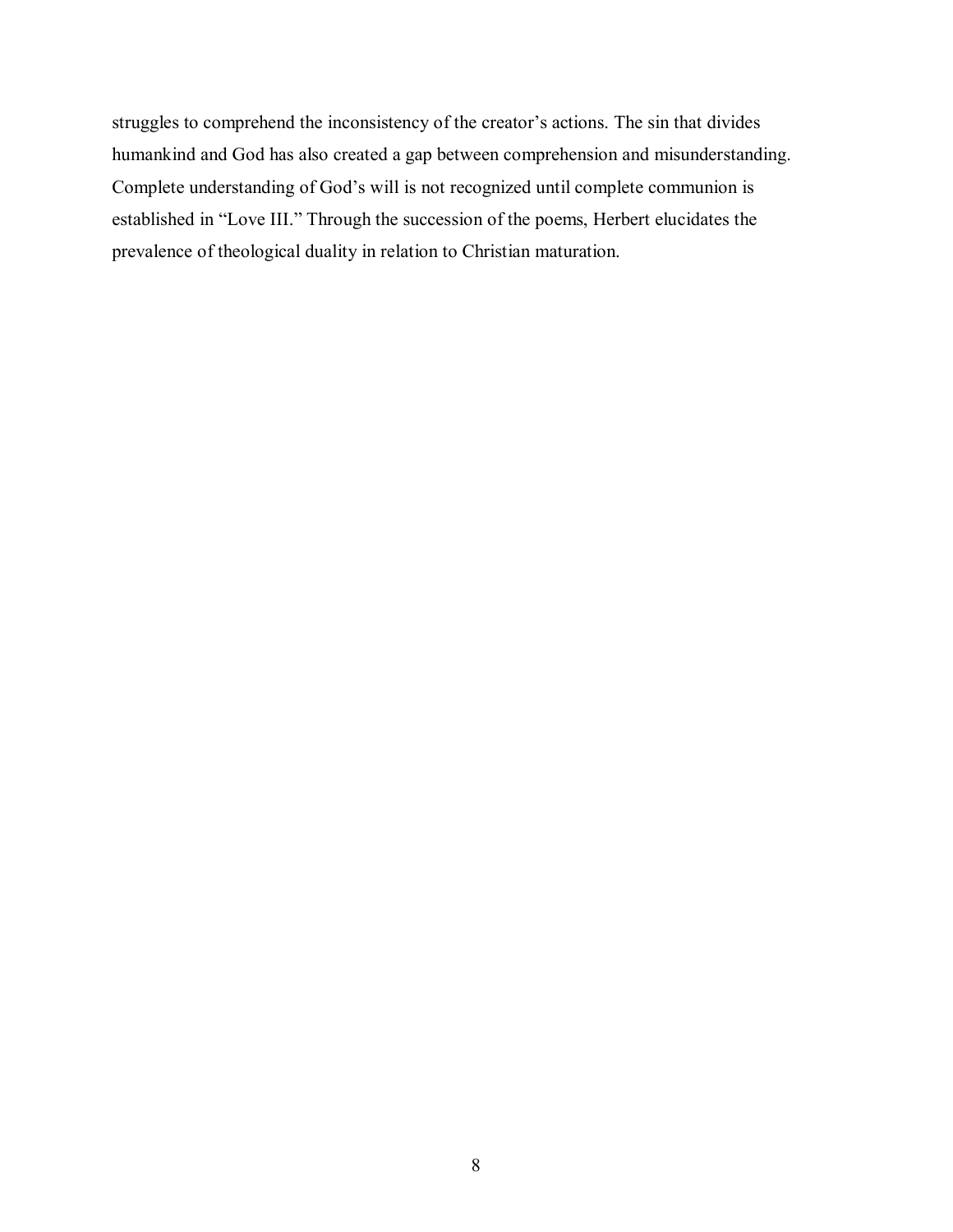## CHAPTER 2

## DEATH OF SELF AND REBIRTH OF THE SOUL IN "THE FLOWER"

In his poem, "The Flower," seventeenth-century metaphysical poet, George Herbert, contemplates the metaphorical death one must succumb to in order to experience a rebirth of the soul. Through a death of one's will, the Christian reaches communion with God. Each time one prays or worships God, one surrenders oneself to God's will in recognition of one's sole dependence on God's sanctifying grace for salvation. Herbert acknowledges that humankind's spiritual pattern of death and rebirth is one of the graces allotted to man's fallen nature. However, God's will for the spiritual pilgrim is one of abstraction. Herbert's "The Flower" attempts to decipher the child-like Christian's searching, complex, and at times painful relationship with the creator. In this depiction, Herbert examines the necessity of metaphorical death and rebirth in one's pilgrimage toward Christian sanctification.

As "The Flower" unfolds, the poem's speaker is compelled by feelings of jubilation in relation to his spiritual metamorphosis. The spring of spiritual grace is upon the speaker, and the speaker gratefully welcomes the reemergence of God's mercy and goodness: "How fresh, O Lord, how sweet and clean/ Are thy returns!  $ev$ 'n as the flowers in spring;"(11. 1-2) However, the speaker is a veteran of many springs whose flowers annually undergo the crucible of frost that lies dormant until the beauties of spring and summer fade into winter. Herbert's use of flower imagery serves as a metaphorical representation of the individual Christian's spiritual pilgrimage through the secular life. The Christian's journey toward salvation is laden with recurring obstacles that appear to thwart one's progression toward sanctification. However, with God's grace and Christian fortitude, one's suffering is progressively likened to a gift from God. The burden of suffering is forgotten and humankind is ontologically reunited with the Father: "To which, besides their own demean, / The late-past frosts tributes of pleasure bring./ Grief melts away/ Like snow in May,  $\sqrt{A}$ s if there were no such cold thing" (ll. 3-7).

 The poemís first stanza, which expresses the burden of suffering, is indicative to the mystery of Christian life. As Stanley Stewart asserts, humankind "is born of the spirit as well as the flesh" (103). The lot of suffering befell humankind upon Adam's defiance of God's original covenant with humankind. Adam's sin, one of pride and self-will, cost humankind God's gift of the natural life of the soul (Malcomson 147). Prior to the fall, man and woman were infused with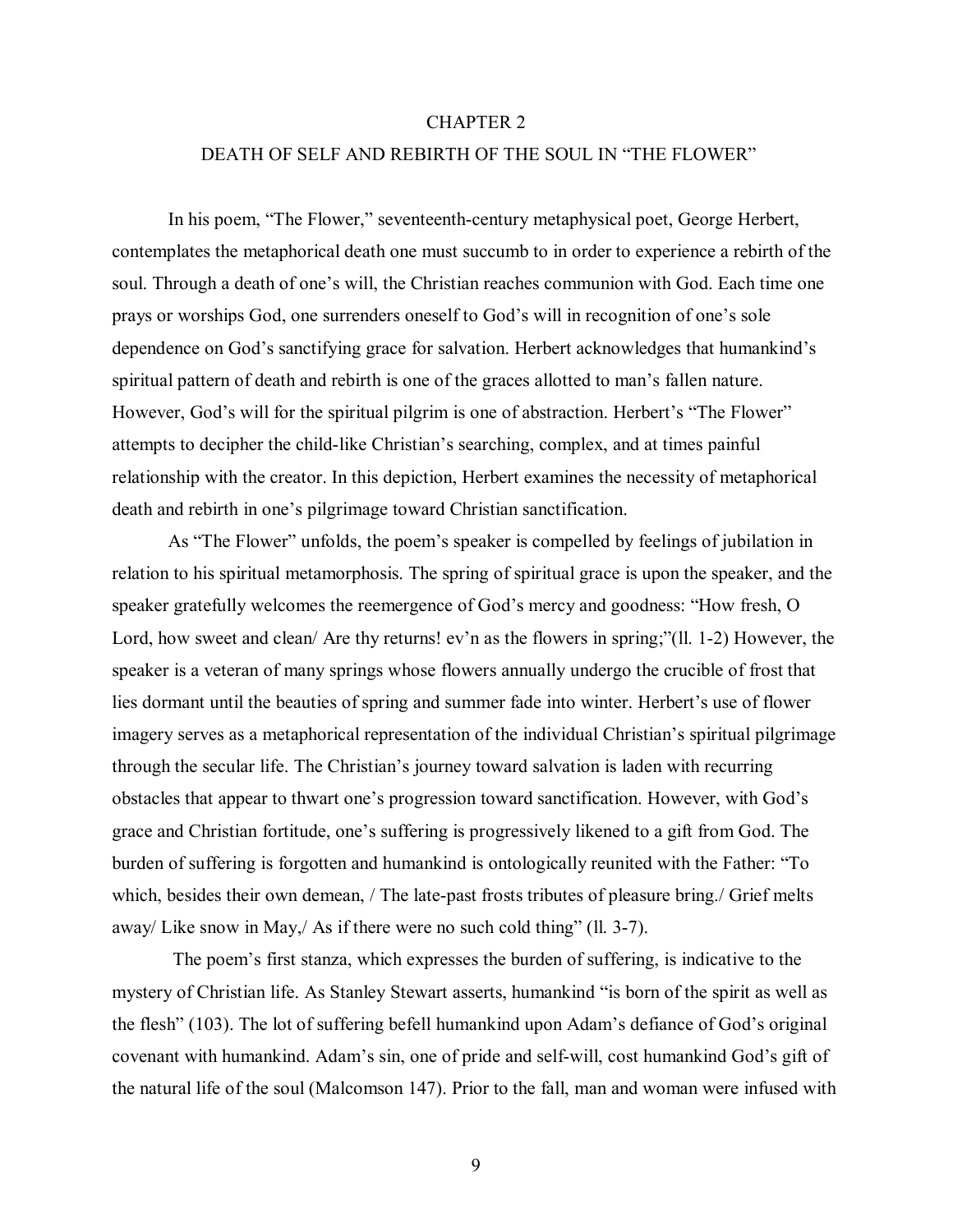ìpreternatural giftsî that allotted them insusceptibility to suffering and death. When Adam and Eve defied God's laws, humankind was burdened with both mortal death and recurring spiritual death throughout the cycle of earthly life. In "A Homily on the Misery of All Mankind,"(1562) the loss of man's grace is examined in accordance with Adam's folly:

 In the booke of Genesis, Almighty GOD giueth vs all a title and name in our great grandfather Adam, which ought to warne vs all to consider what wee bee, whereof wee bee, from whence we came, and whither we shall, saying thus, In the sweat of thy face shalt thy eat thy bread, till thou be turned againe into the ground, for out of it wast thou taken, in as much as thou art dust, into dust shalt thou be turned again. Heere we may learne to know our selues to be but ground earth, earth and ashes, and that to earth and ashes we shall returne. (*Anglican Library*)

Similar to the flower, the human person is a material entity, vulnerable to time's degradation. The flower returns to the earth when its bloom fades as humankind returns to dust upon the seasonal succession of one's mortality:

> Who would have thought my shrivel'd heart Could have recover'd greennesse? It was gone Quite underground; as flowers depart To see their mother-root, when they have blown; Where they together All the hard weather,

Dead to the world, keep house unknown. (ll. 8-14)

Only through the acquisition of God's sanctifying grace may the fallen Christian surpass the confines of mortal death to acquire eternal salvation. The providential road of the Christian pilgrimage is paved with the despondence of suffering. The "frosts" of one's life are blessings to the sin-burdened Christian who may further identify with Christ through the fires of earthly struggle. In *The Dark Night of the Soul*, sixteenth century Christian mystic Saint John of the Cross contemplates the virtue of suffering:

 There is another reason why the soul has walked securely in this darkness, and this is because it has been suffering. For the road of suffering is more secure and even more profitable than that of fruition and action: first, in suffering the strength of God is added to that of man, while in action and fruition the soul is practicing its own weaknesses and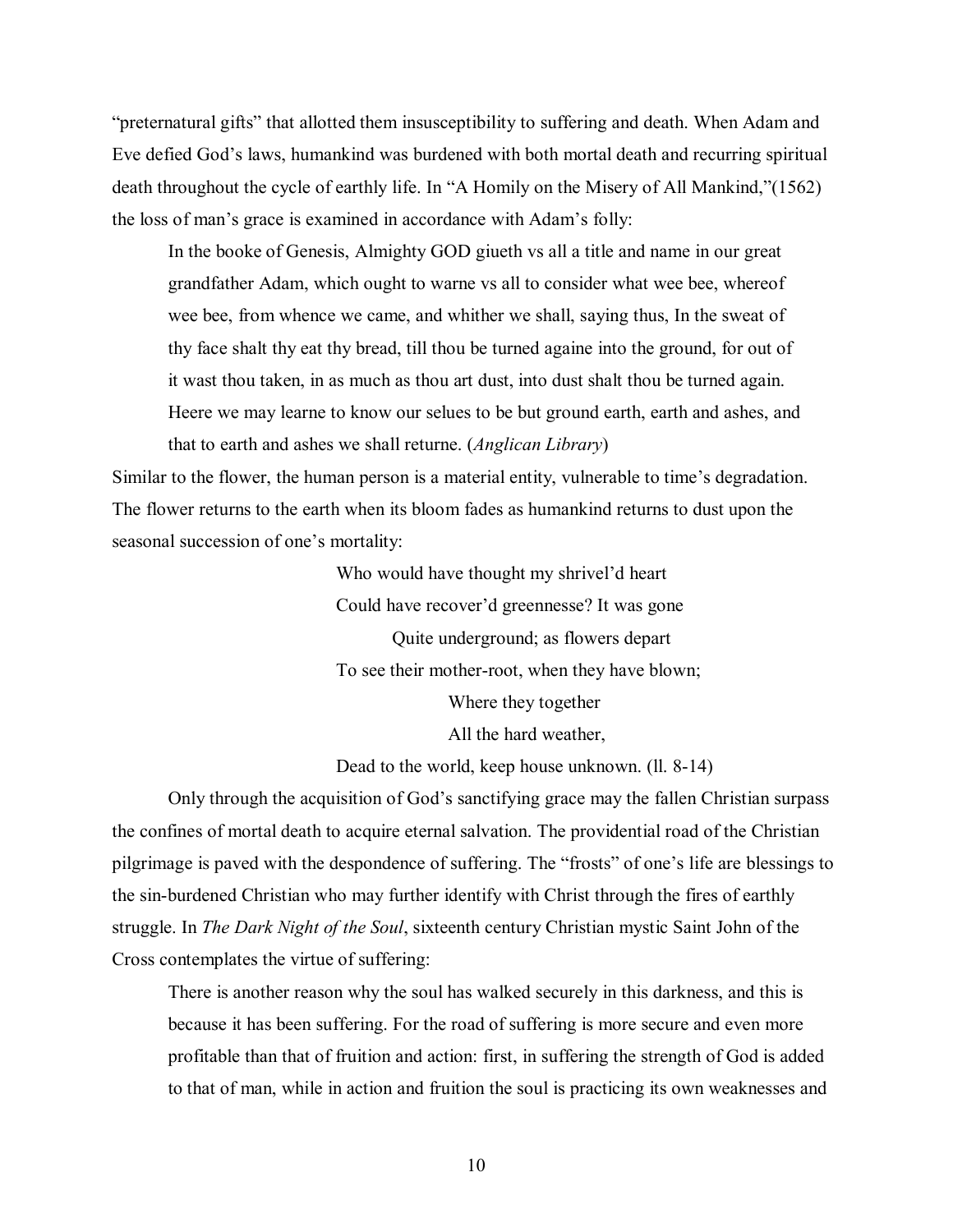imperfections; and secondly, because in suffering the soul continues to practice and acquire the virtues and become purer, wiser and more cautious. (155)

With God's strength and guidance, an object of sin may be transformed into a model of virtue. One may use the power of hatred and self-possession involved in sinning and sublimate that power into acts of good will. In "The Church Porch," George Herbert expands on the virtue of transposing "beasts" of sin such as jealousy or pride into pristine goodness:

Envie not greatnesse: for thou mak'st thereby

Thy self the worse, and so the distance greater.

Be not thine own worm: yet such jealousie,

As hurts not others, but make thee better,

Is a good spurre. Correct thy passion spite;

Then may the beasts draw thee to happy light. (115)

Similarly, in his poem, "Easter Wings," Herbert alludes to Christian theology's concept of finding sublime strength through one's sins. The crucible of suffering and sin made manifest by the fallen nature of man may be used to strengthen one's journey toward providence:

Lord, who createdst man in wealth and store,

Though foolishly he lost the same,

Decaying more and more,

Til he became

Most poore:

With thee

O let me rise

As larks, harmoniously,

And sing this day thy victories:

Then shall the fall further the flight in me. (ll. 1-10)

For the searching Christian, God's abstract fruits of suffering are laden with misapprehension. God's ways are not man's ways, and God's purgation of man through one's suffering baffles the subjective confines of the discerning Christian's mind. God's "wonders" of "killing and quickening" lie in rash juxtaposition with the ideology of the secular world. At certain intervals, the road to providence may feel as if it is the road to perdition. God raises one to magnificent heights only to scourge one in the following moment. The Christian pilgrimage, led by the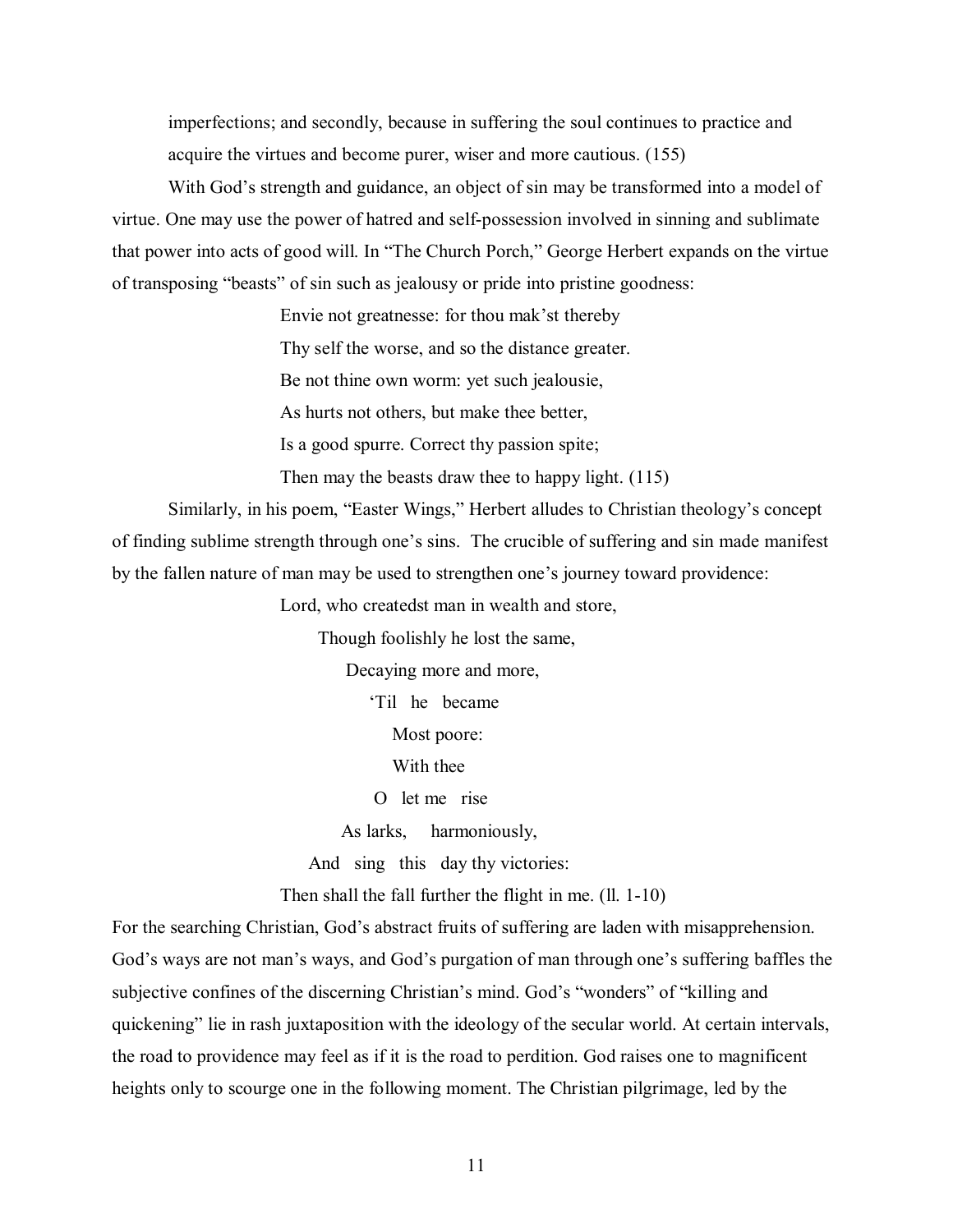omniscient presence of Godís word, would be considerably easier to ascertain if only one could understand or "spell" (Strier 251). Herbert recognizes the Christian's plight of beckoning for God's word only to be left in uncertainty by one's miscomprehension:

> These are thy wonders, Lord of power, Killing and quickening, bringing down to hell And up to heaven in an houre; Making a chiming of a passing-bell.

> > We say amiss,

This or that is:

Thy word is all if we could spell. (ll. 14-20)

The "killing and quickening" Herbert refers to is indicative of the various deaths of selfwill the Christian pilgrim must submit to in order attain communion with God. The human person possesses the gift of free will, and, with that free will, one may choose to act in accordance with God's plan or in regard to one's own selfish designs. With the suffering that God allows to permeate the world, the Christian chooses how to bear that suffering. The time of despondence or "killing" one faces in the presence of one's own sin may be given up to the Lord in an act of humility. According to Christian theology, one must submit one's burdens to the cross and allow Christ, the Lord, to bear them for humankind. One is not to try to bear one's own load and wallow in one's own sin; it is an act of pride and an abomination to God. Each time the Christian gives these up to God, the spiritual "killing" or purgation is proceeded by a time of cleansing and rebirth. Rebirth is not permanent, however. One continues this cyclical pattern of death and rebirth until one is reunited with Christ in Paradise. In "Homily on the Resurrection for Easter Day," (1562) the religious speaker comments on the cyclical pattern of death and rebirth through sin:

Certainly it had beene better (saith hee) neuer to haue known the way of righteousness, then after it is known and receiued, to turne backe againe from the old Commandment of God giuen vnto vs. For so shall the prouerbe have place in vs, where it is said: The dogge is returned to his vomit again, and the Sowe that was washed, to her wallowing in the mire again (2 Peter 2.20-22). What a shame it were it for vs, being thus so clearly and freely washed from our sinne, to returne to the filthiness thereof againe? What a follie were it, thus endowed with righteousness, to loose it again? (*Anglican Library*)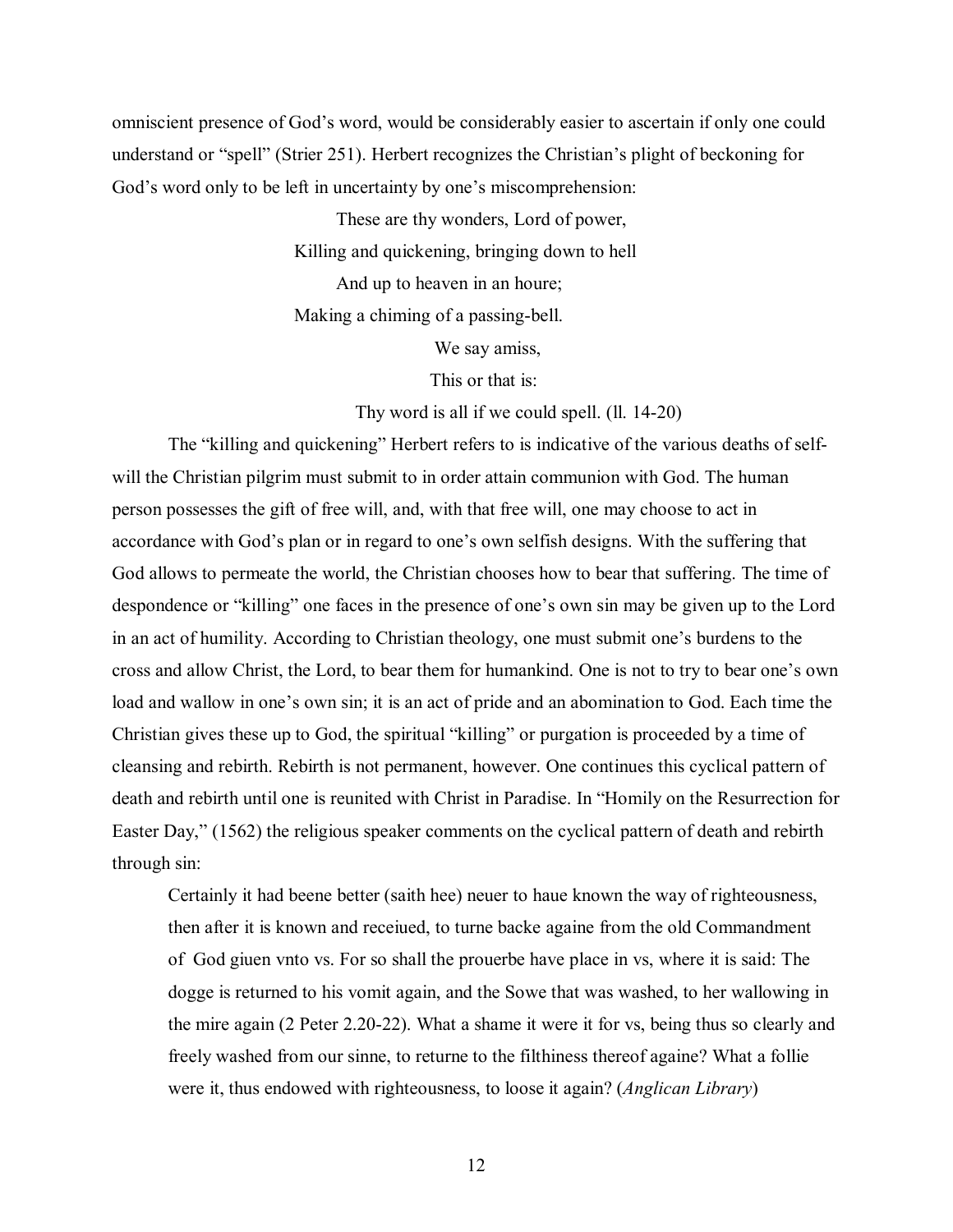In stanzas four and five, the speaker of "The Flower" has grown irritated and impatient with these "changing" seasons of God's mercy: "O that I once past changing were, / Fast in thy Paradise, where no flower can whither!" (ll. 21-22). The narrator's perpetual elevations to heaven and returns to the muck of the earth are growing tiresome and indignant: "Many a spring I shoot up fair, / Offring at heav'n growing and groning thither:"(II, 23-4). The speaker wishes to rise to heaven through his own assertions, not by God's guidance when he voices, "Still upwards" bent, as if heav'n were mine own"  $(1, 29)$ . He is "joining together" with his sins of pride as opposed to giving them up to the Lord and disavowing self-possession and glorification. The speaker has not yet developed a keen understanding of God's motives or reasoning. His perception is clouded by his self-inclination to govern his own existence (Schoendfeldt 147). As a consequence for his attempts at self-ascension, he incurs God's wrath:

> But while I grow in a straight line, Still upwards bent, as if heav'n were mine own, Thy anger comes, and I decline: What frost to that? What pole is not the zone, Where all things burn, When thou dost turn,

> > And the least frown of thine is shown? (ll. 28-34)

The speaker maintains the false assumption that God's love changes constantly. His misguided directives are the propelling forces that abandon him in a state of mental restlessness. Helen Vendler asserts, "It is not God...who is arbitrary and capricious, but we; God's actions only follow ours; he is changeless and we are the changeable ones"  $(52)$ . God, alone, is unchanging, and the numerous transitions that humankind forgoes are necessary rites of passage in the journey toward heaven. The "killing and quickening" indicative of the human experience is part of the God's didactic plan for the Christian pilgrimage. The role one is to learn as a Christian is that in offering full submission to God, one may possess objective meaning in one's life, thus, elevating oneself toward heaven. Seventeenth-century Christian mystic Saint Theresa of Avila expands on this point: "Let nothing disturb you; nothing frighten you. All things are passing. God never changes. Patience obtains all things. Nothing is wanting to him who possesses God. God alone suffices"(58).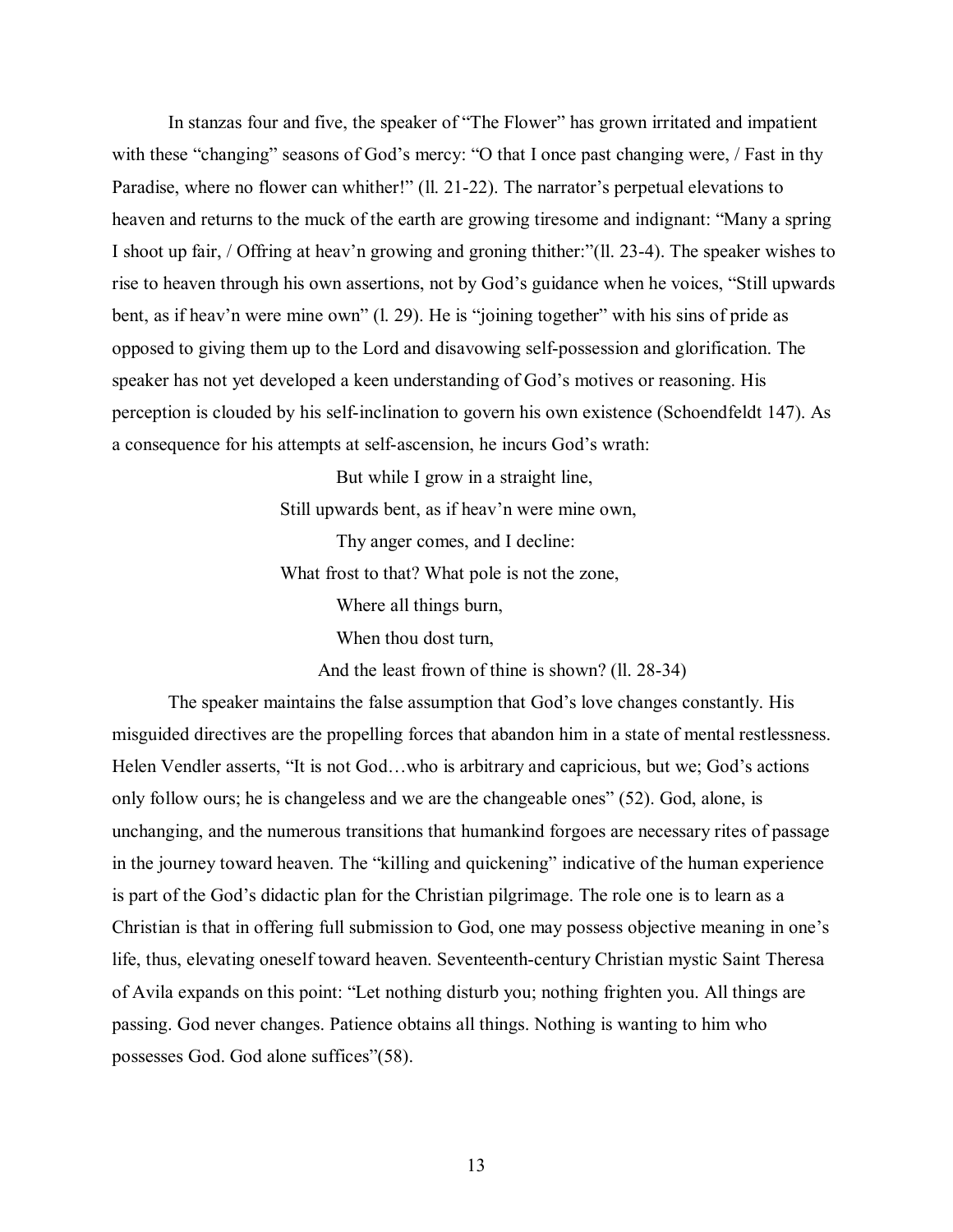In stanza six, the narrator experiences the dawning of an epiphany. The poem's first half has served as a depiction of the difficulties of the Christian journey. The second part illustrates the point of enlightenment one may attain through the "many deaths" one experiences while fulfilling God's omniscient plan. The narrator is speaking from the perspective of experience in stanza six. He has survived several deaths and rebirths over time, and he uses the looming suffering as a muse to guide his verse. The suffering and hardship is eventually forgotten, and he transforms his sins into devotional verse:

> And now in age I bud again, After so many deaths I live and write; I once more swell the dew and rain. And relish versing: O my onely light, It cannot be

> > That I am he

On whom the tempest fell all night. (ll. 35-41)

The speaker appears to have developed an informed understanding that God's ways are not merely arbitrary. There is a purpose behind the sin and anguish God allows to permeate the world. The point is to bring one to a greater conception of humankind's role in the modality of the universe. The speaker expresses his sole dependence on God for his spiritual vitality when he refers to God as "my onely light" (l. 38). He submits his self-will over to God's will, in recognition that complete submission to God is the path toward heaven. Man's mortal time on earth is a mere experience to educate one in God's ways and lead one to communion with the Father.

The speaker attains the same point of self-submission reached by the speaker of "The Crosse" and "The Collar." After a period of mental restlessness, anguish, and impatience, the children of God come to terms with their all-encompassing relationship with God. When the speaker beckons to God as his "onely light" (l. 38), one is reminded of the final exclamations of "The Crosse" and "The Collar": "Thy will be done" and "My Lord."

In the final stanza, the speaker appears to reach communion with the Father:

These are thy wonders, Lord of love, To make us see we are but flowers that glide: Which when we once can finde and prove,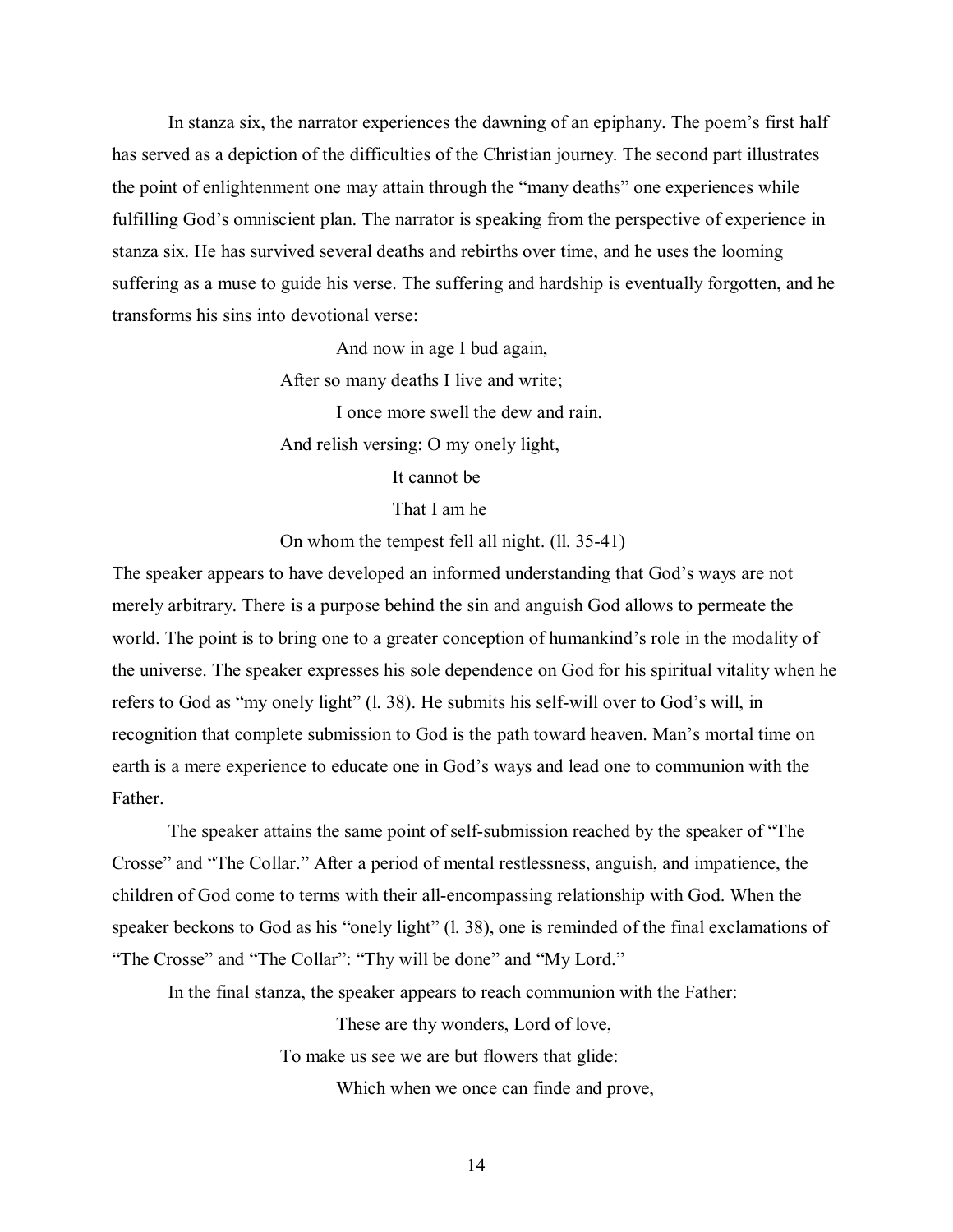Thou hast a garden for us, where to bide.

Who would be more,

Swelling through store,

Forfeit their Paradise by their pride. (ll. 41-49)

God's "hard weather" (l. 12) is actually God's "wonders" when reexamined by the enlightened mind. The beauty of human experience is to divulge to one the meaning of one's existence: one's existence is completely relative to God. The point is to guide one to understanding that until one is united with God in Providence, the human person is governed by one's fleeting nature: "We are but flowers that glide" (l. 43). Only through full communion with God, may one reach a point of constancy. One may reconcile the sin of Adam by submitting one's sins to the cross to be bourn by Christ, the savior of mankind. One is led by the Paraclete or Holy Spirit to perform God's will on earth. Those who do not conform to this idea will "forfeit their Paradise by their pride"  $(49)$ .

George Herbert's poem, "The Flower," realistically depicts the experience of the Christian pilgrimage. The speaker is narrating from the perspective of experience, reviewing the crucible of "killing and quickening," he has forgone in his journey toward Paradise. Over the course of the poem, God's plan for mankind is revealed to the anguished, longing, and impatient speaker. Humankind's lot of perpetual death and rebirth is analogous to the seasonal patterns of the flower. The flower is susceptible to the trials of nature's mercy as the human person is governed by the persistence of God's will in one's life. When one eventually surrenders one's self to God's will through the death of self-pride, one will reach spiritual enlightenment. One's spiritual enlightenment conveys God's plan as something far greater than arbitrary disinterest or wrathful punishment. The speaker grows to discern God's will as one that is directed by allencompassing love. It is not God who needs humankind, but humankind who needs God.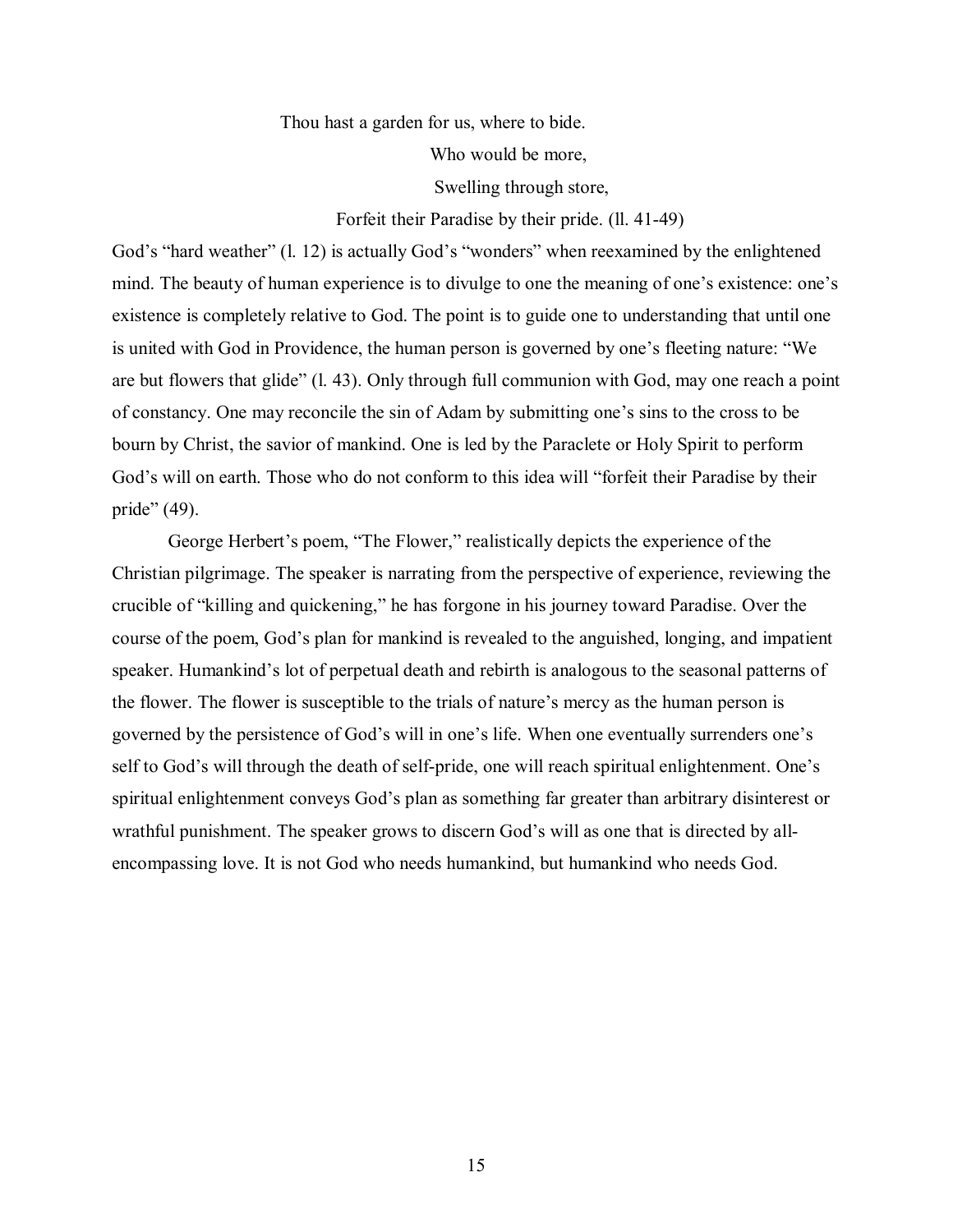## CHAPTER 3

## A NEGATION OF OPPOSITES IN "AFFLICTION I" AND "V"

In "Affliction I" and "Affliction V," metaphysical poet George Herbert mimics the structure of "The Flower" to illustrate God's dualistic tempering of man. Yet Herbert's "Affliction I" and "Affliction V" negate the polarity between the principles of joy and grief. Throughout the course of the two poems, Herbert demonstrates the inclusive nature of the two abstractions and substantiates their vital role in the speaker's spiritual formation. Herbert proposes that joy and grief are inseparable constituents in one's journey toward spiritual maturation. In regard to Herbert's life, the "Affliction" poems also form an autobiographical account of Herbert's own afflictions during his academic posts as an instructor in rhetoric and university orator at Cambridge. In the poems, Herbert communicates his own sufferings through the voice of the persona. Though Herbert recognizes God's love as immutable, he dignifies the creator's painful disciplinary measures through his unwavering afflictions. Herbert illustrates the spiritual transformation of the poem's speaker through God's tempering hand. The speaker matures from the arrogant and inexperienced youth of "Affliction I" into the emerging spiritual adult of "Affliction V." Similar to "The Flower," the "Affliction" poems traverse the persona's movement from miscomprehension to enlightenment.

The speaker's journey is marked by the hallmark principles of grief: depravity, selfdenial, and self-pity. Scripture is imperative in "Affliction I" and "Affliction V" and other poems in Herbert's *Temple*. Herbert heralds scripture as the following:

 It is not onely armour, but also a whole armorie of weapons, both offensive, and defensive; whereby we may save ourselves and put the enemie to flight. It is not an herbe, but a tree, or rather a whole paradise of trees of life, which bring forth fruit every moneth, and the fruit thereof is for meat, and the leaves for medicen. (2)

Herbert heavily relies on biblical scripture and characters such as Jeremiah, Job, and the speaker of Lamentations 3 to illustrate the persona's grueling afflictions. Herbert believed that illustrating the stories of others was "didactically effective" because the stories are recalled easily from memory. Herbert remarked that "for them also men heed, and remember better than exhortations; which though earnest yet often dry with the sermon. . . but stories and sayings thee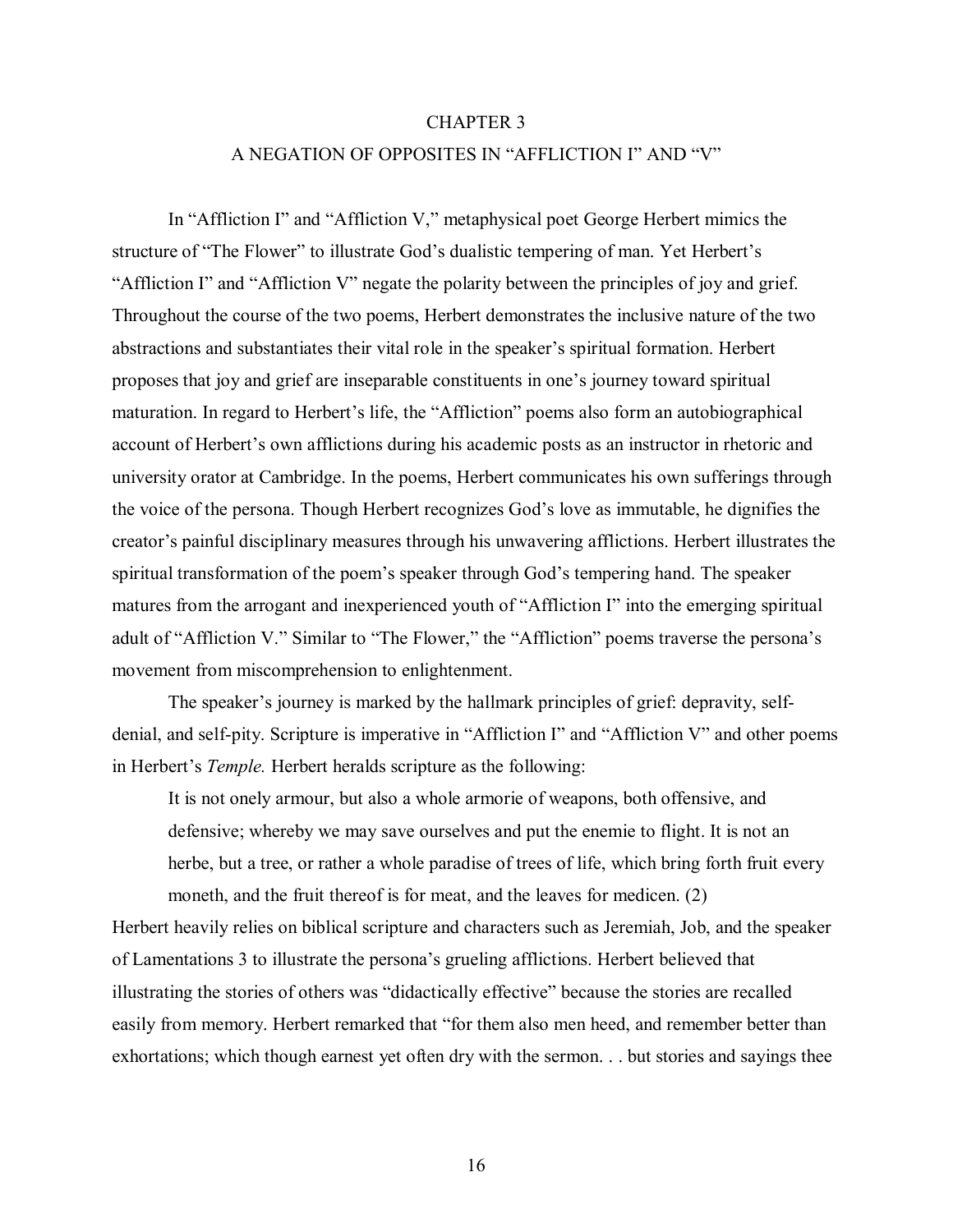will remember" (177). Therefore, the "Affliction" poems resonate a strong similarity to various biblical characters and proverbial sayings.

 Herbert expands on the Judeo-Christian ideal of self-submission or death of the self to achieve true spiritual enlightenment. Because of this principle, one must be tempered by the creator's hand like "silver chastened by the fire" so that humility may manifest and one's true relationship with God may be revealed. Daniel Doerksen asserts that initially "God is making allowances for immaturity, shielding the beginner from the difficulties of the adult Christian life....But if this person is to mature, he will have to deal, as he eventually does, with crosses"  $(127-8)$ . Throughout the course of the poems, Herbert also confirms the speaker's mature reckoning of Christ's teachings in John 16: "In the world ye shall have tribulation: but be of good cheer; I have overcome the world." The speaker realizes that joy and grief are not exclusive: worldly grief is synonymous with heavenly cheer. Thus, God's painful tempering of man is directed with love.

In "Affliction I" the voice of youth, inexperience and pride dominates the poem. The persona is disillusioned by the false assumption he has held concerning the nature of God's call.

When first thou didst entice to thee my heart,

I thought the service brave:

So many joyes I writ down for my part,

Besides what I might have

Out of my stock of naturall delights,

Augmented with thy gracious benefits. (ll. 1-6)

The speaker falls in error by responding to God's call with the expectation of worldly happiness. By mistakenly assuming that his "stock of naturall benefits" would be "augmented" by the creator's "gracious benefits," the secular "joyes" he "writ" down for his "part" are left unmet, leaving him in a state of self-pity and depravation. When he responds to the call, he prematurely inflates his immature spiritual nature to the likeness of God. Vendler says insightfully, "The leap into identity with God makes the self intensely happy with its new superimposed construct, and in a burst of confidence the soul entirely forgets its moral nature"  $(47)$ . With the speaker's aggrandized perception of this spiritual unity with God, he equates the richness of spiritual joy with the reception of worldly riches.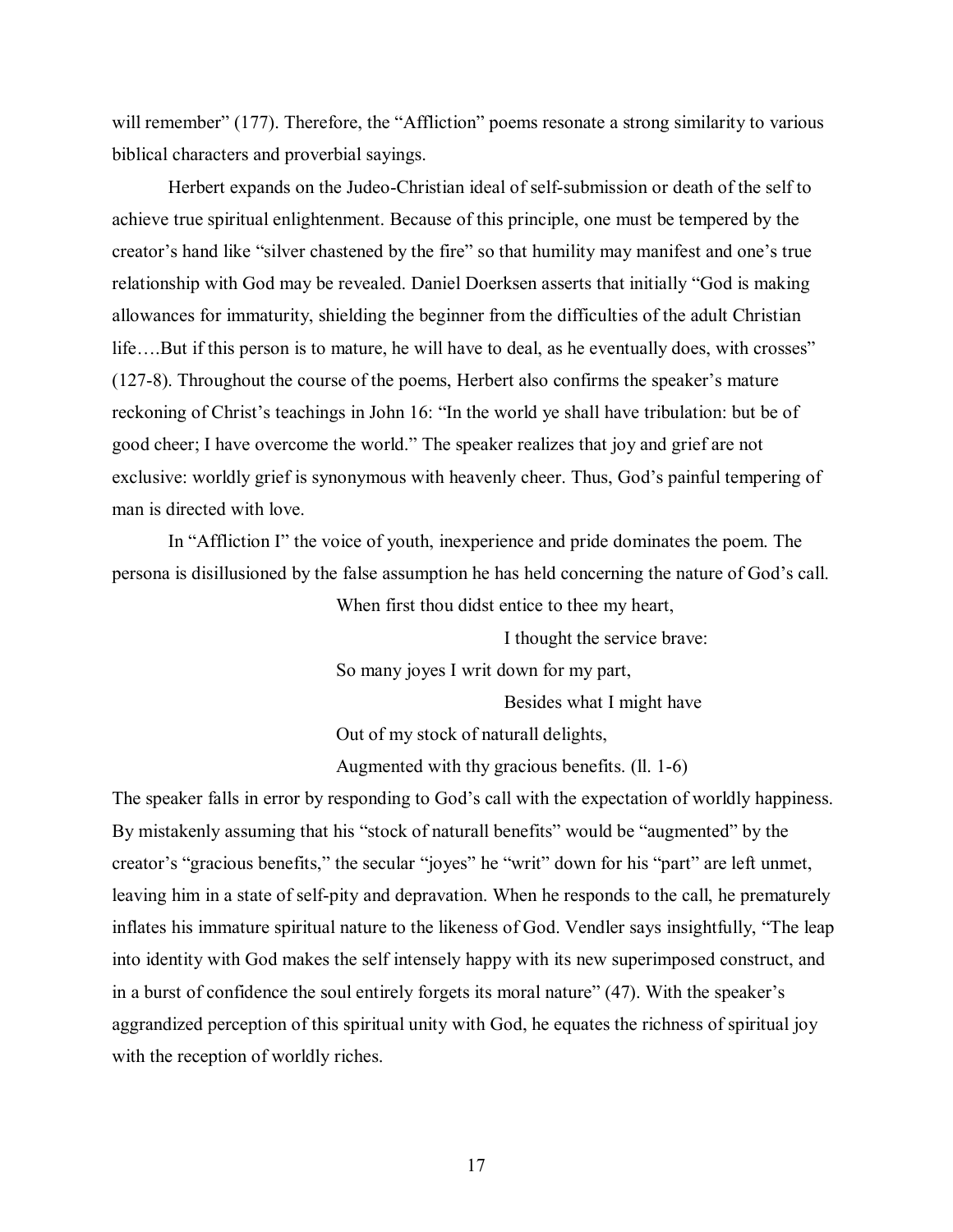The persona is clearly a product of youth's vanity. He longs to improve himself through the allurements of wealth and prosperity. Ecclesiastes 2:1 recognizes such desires as the offspring of vanity: "I said in mine heart, Go to now, I will prove thee with mirth, therefore enjoy pleasure; an behold, this vanity" (KJV).

In the second stanza, the protagonist views God's house as the one spoken of in Psalms 36:8: "They shall be abundantly satisfied with the fatness of thy house; and thou shalt make them drink of the river of thy pleasures." As he gazes upon God's "furniture so fine," which "entwine" and "tice" him and counts his "starres" of "heaven and earth," he irreverently obligates God for "wages pay'd in a world of mirth." He feels betrayed because he has displaced God's heavenly house to a faction of idolatry that represents man's greed for material value. Herbert draws on the moral principle in Ecclesiastes 7:2, 4: "It is better to go to the house of mourning, than to go to the house of feasting: for that is the end of all men; and the living will lay it to his heart." The speaker has found God's house to be one of mourning rather than that of feasting, yet he does not realize that in God's eyes, "fools" are in the "house of mirth."

Within the true context of Christian moral principle, God's house is more appropriately likened to the one spoken of by Christ in John  $14:2$ : "In my father's house there are many mansions; if it were not so, I would have told you. I go to prepare a place for you." This verse plays a pivotal role in expressing the fallacy inherent in the miscomprehension of divine will (Summers 109). God's house of riches and of mirth is not to be found in earthly realms. If it were to be designated as an earthly premises, Christ's incarnation would have been superfluous. Christ proclaims that he has gone to "prepare a place" for humankind in heaven because it is not to be found in secular confines and not to be attained until sin and suffering are obliterated in the world through Christ's second coming. Here, the speaker is misled in accordance with the Old Testament belief that "urges man to enjoy within the bounds of pleasures of his life" (193). Caught in the axis of Old Testament hedonism and New Testament self-abasement, the persona is unable to grasp the true nature of God's kingdom.

Plagued with the misapprehension that God's true house is a secular temple likened to those of David and Solomon in the Old Testament, the speaker desires the ornamental wealth of "true gold"  $(2 \text{ Chr. } 3:4)$ , "precious stones"  $(2 \text{ Chr. } 3:6)$ , and "fine linen"  $(2 \text{ Chr. } 3:14)$ . He desires the secular wealth of Solomon and David, yet his lot is more akin to the spiritual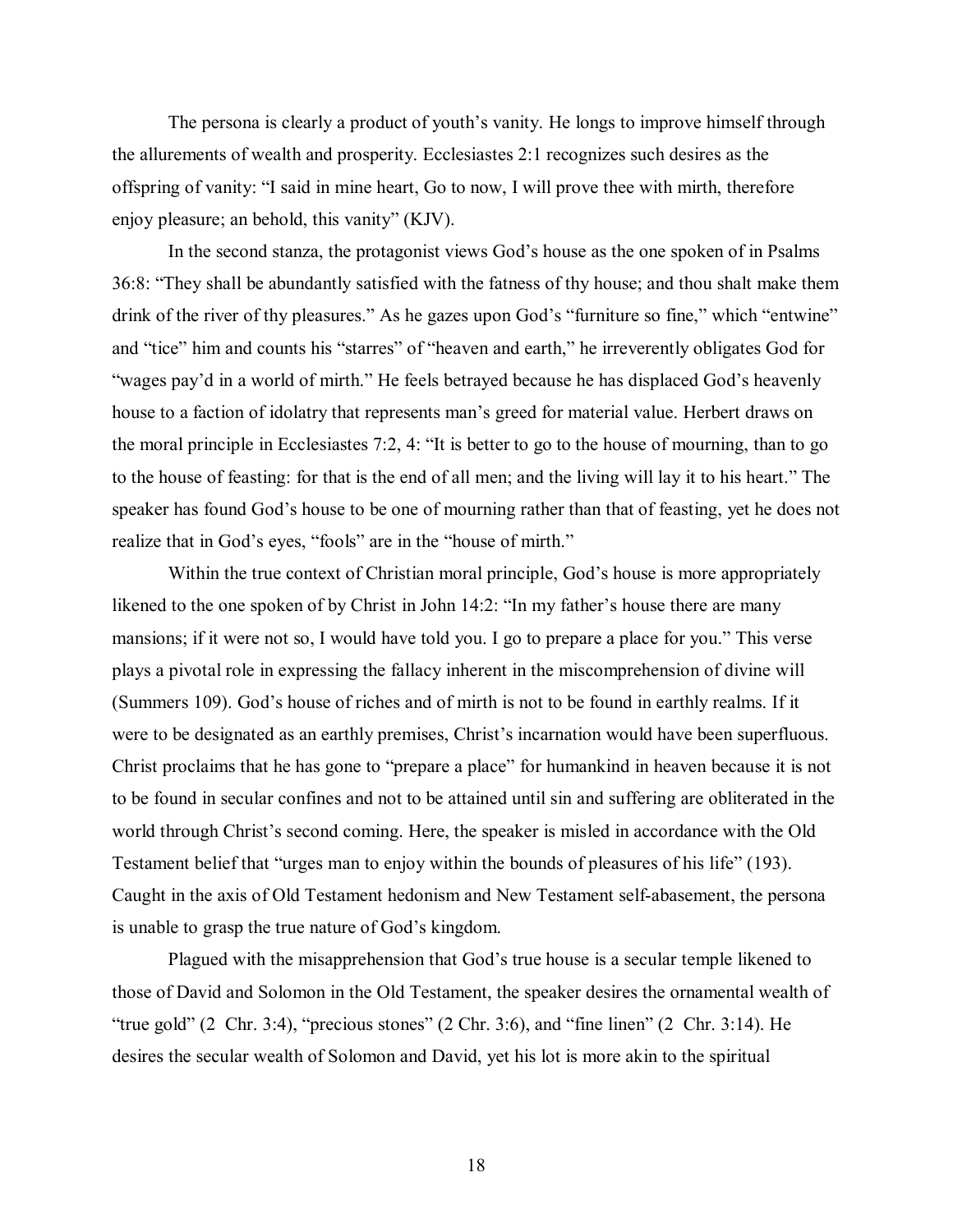suffering of Job and Jeremiah. Roberts French concurs, "both he and Jeremiah had occasion to regard themselves as abused servants of an apparently ungrateful God" (201).

 The persona further resembles Jeremiah when he accuses God of deceitfully leading him into his service through promises of unceasing joy and pleasure:

At first thou gav'st me milk and sweetnesses;

I had my wish and way.

My dayes were staw'n with flow'rs and happiness;

There was no moneth but May. (ll.19-22)

In Jeremiah 15-16, the prophet speaks of the similar enticements into God's service: "Thy words were found and I did eat them; and they word unto me the joy and rejoicing of the heart." Though both the persona's, Herbert's, and Jeremiah's initial experiences are blessed with joy, they find that over the "yeares sorrow did twist and grow"  $(1, 23)$ . With the cries of a "soul in pain,"  $(25)$  he bereaves the afflictions God has cursed him with:

Sicknesses cleave my bones;

Consuming agues dwell in ev'ry vein,

...Sorrow was all my soul; I scarce beleeved,

Till grief did tell me roundly, that I lived. (ll. 26-30)

Jeremiah also bewails his treatment by God: "I am in derision daily, everyone mocketh me." The poem not only reverberates Jeremiah's haunting protestations but mimics the ailing victim of Lamentations 3:

> I am a man of that hath seen afflictions by the rod of his wrath. He had led me, And brought me into darkness, but not into light. Surely against me his face is turned. He turneth his had against me all the day. My flesh and my skin he has made old. He hath broken my bones. He hath builded against me, and compassed me with gall and travail. He hath set me in dark places as they that be dead of old. He hath hedged me about that I cannot get out: he hath made my chain heavy...he hath enclosed by ways with hewn stone; he hath made my paths crooked.

 The anguish expressed in stanza 6 is similar to those experienced by the biblical figure of Job: In Job 2:5, Job is "smote...with sickening eruptions from the soles of his feet to the crown of his head.î Though the speaker and Job both suffer spiritual affliction, Job personifies spiritual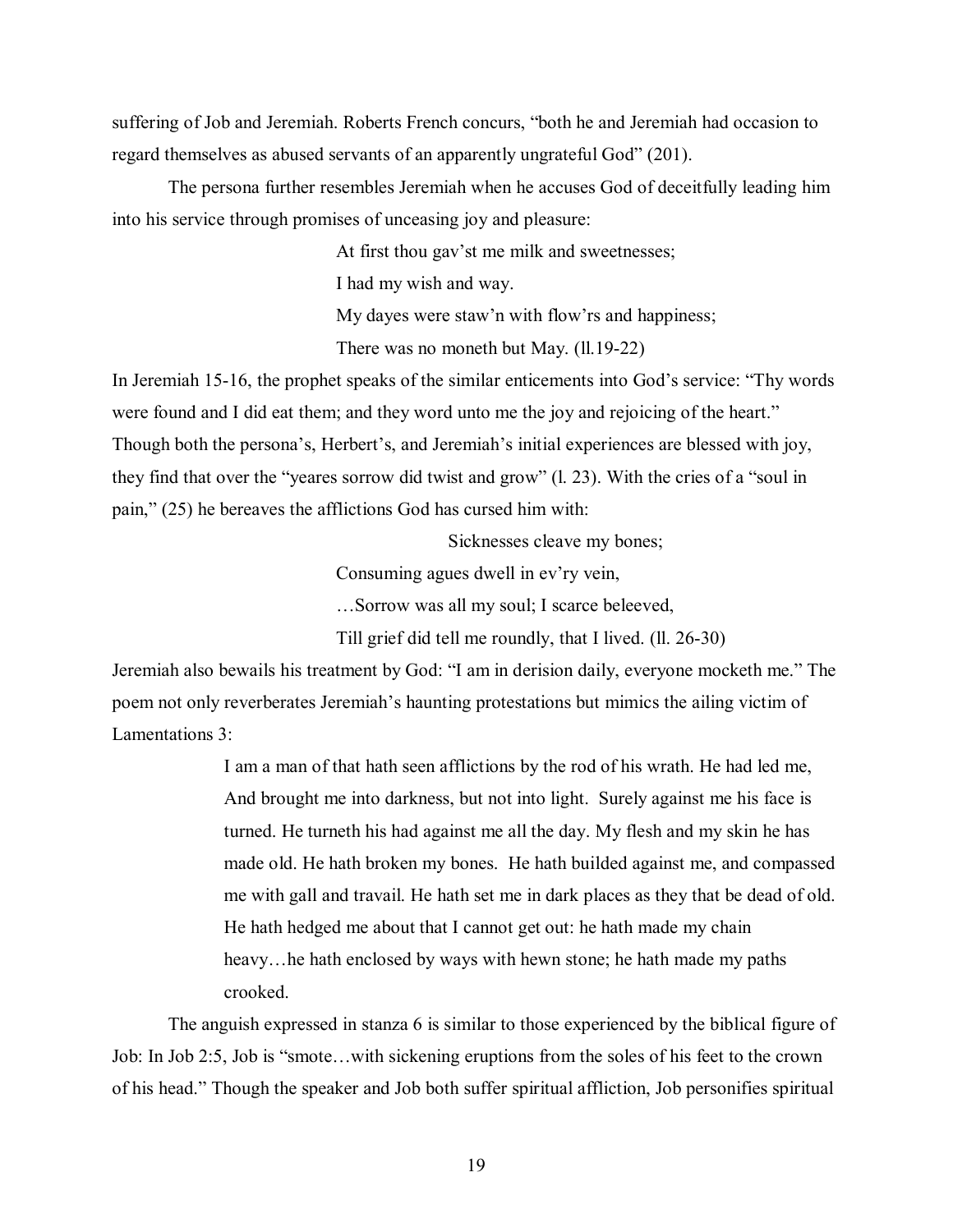maturity in the wake of his spiritual suffering. When Job's wife orders him to "curse God, and die" (Job 2:9), Job voices the necessary acceptance of joy and grief in one's spiritual journey: "Shall we receive good at the hand of God, and shall we not receive evil?" (Job 2:10) Job embodies the Judeo-Christian ideal of being cleansed through one's suffering and does not fall to despair but embraces his suffering as a means to draw closer to God. Job 5:17 praises those who find virtue in God's chastening process: "Happy is the man who God correcteth; therefore, despise not thou the chastening of the Almighty." Herbert and the speaker, however, cannot willingly accept their suffering as a dualistic part of God's service. Similar to Jeremiah, he turns to self-pity to mollify his abuses:

> When thou got health, thou took's away my life, And more; for my friends die: My mirth and edge was lost; a blunted knife Was of more use than I Thus thinne and lean without a fence or friend,

I was blown through ev'ry storm and winde. (1. 31-6)

 In stanza seven the persona distinguishes his forlorn life in the desert from his previous existence when he took "the way that took the town"  $(1, 38)$ . Vendler describes the persona's motivation in his former life: "Moved by inspiration, conscience and ideal, he chose academic life over the worldly inclinations of birth and spirit, as he tells us, thinking thereby to approve more of himself" (l. 48). Engrossed in a life of academia, with its "lingring" (l. 39) books and starch gowns, the persona receives "Academick praise"  $(l. 45)$  that he hopes "will melt and dissolve" his rage" (l. 46). However, he soon finds himself "entangled in a world of strife" (l. 41). The persona views God's gifts as "baits of false optimism" (Hodgkins 203). Christopher Hodgkins argues, "God has enticed Herbert's heart, raising his expectations of smooth spiritual and political advancement...Then God cruelly 'didst betray' him to disease and banishment in academe $^{\prime\prime}$  (203).

The academic "gown" in line 40 may also correspond to the gown of righteousness found in Isaiah 61:10: "He hath clothed me with the garments of salvation, he hath covered me with the robe of righteousness, as a bridegroom decketh himself with ornaments, and as a bride adorneth herself with jewels." The use of "gown" also correlates with Christ's parable of the wedding party where the garmentless man is cast in outer darkness. Christ closes the parable with the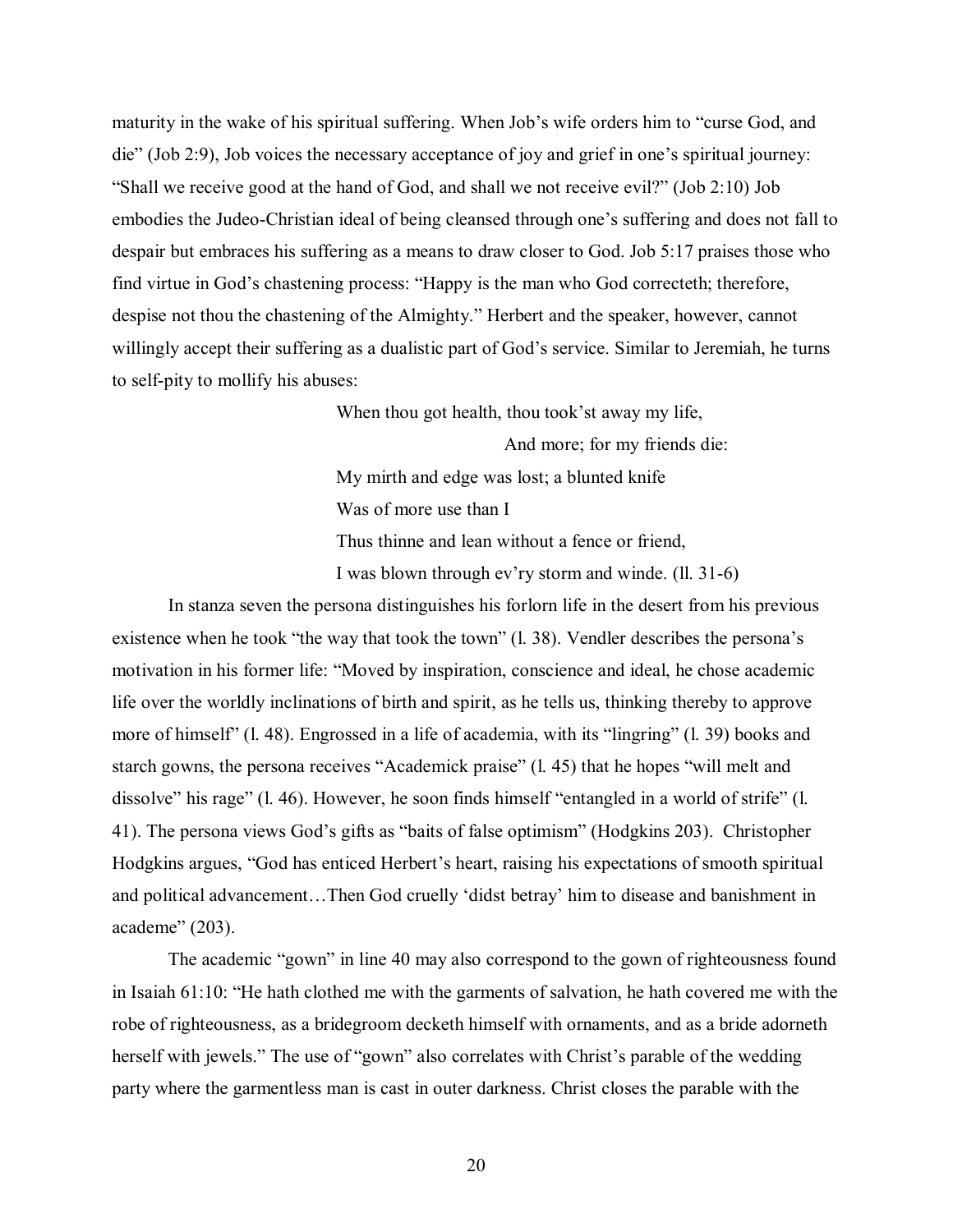adage: "For many are called, but few are chosen" (Matt. 22). This allusion perhaps corresponds with Herbert's own call to service. He realizes that he has been called yet he is reluctant to feel that he has been chosen because of his impoverished state. He perhaps feels a kinship with the man of Matthew 22:13 who is "cast... into outer darkness" where "there is weeping and gnashing of teeth.î Both gowns are recognized as a source of confinement for Herbert and the poemís speaker. A life in academia and a life called to service for God propel the speaker into a state of rage. The "rage" Vendler explains, is an "advanced psychological truth over his earlier sorrows" and "plunges him into more sickness" (48). The persona cites God's further indifference for his plight by casting him further into depths of suffering:

> Yet lest perchance I should too happie be In my unhappinesse, Turning my purge to food, thou throwest me Into more sicknesses.

Thus doth thy power cross-bias me.... (ll. 49-54)

 Desiring to escape his moral confines, the persona, in stanza eight, longs to become a tree. As a tree weathers nature's elements, the speaker also views himself as one who has endured being "blown through every storm and wind." In the context of stanza nine, the desire to become a tree is the result of the desire for security and immutability:

I reade, and sigh, and wish I were a tree;

For sure then I should grow

To fruit or shade: at least some bird would trust

Her household to me, and I should be just. (ll. 57-60)

The irony of the speaker's desire lies in the dualistic metaphor of the tree. In reference to Psalm 1:3 where one's spiritual formation and commitment to God is embodied by the image of a tree: And he shall be like a tree planted by the rivers of water, that bringeth forth his fruit in season; his leaf also shall not wither; and whatsoever he doeth shall prosper." As Daniel Rubey surmises, the speaker is unaware of "what the true implications of the metaphor are, the lines are revealed as self-justifying evasion of the responsibilities of Christian service" (110). The speaker longs to relinquish his commitment by taking the form of an inanimate object, yet he is ironically called further into the painful obligations of his spiritual commitment. In regards to biblical imagery surrounding the tree, it is similar to the Christian pilgrim's vocation that is marked by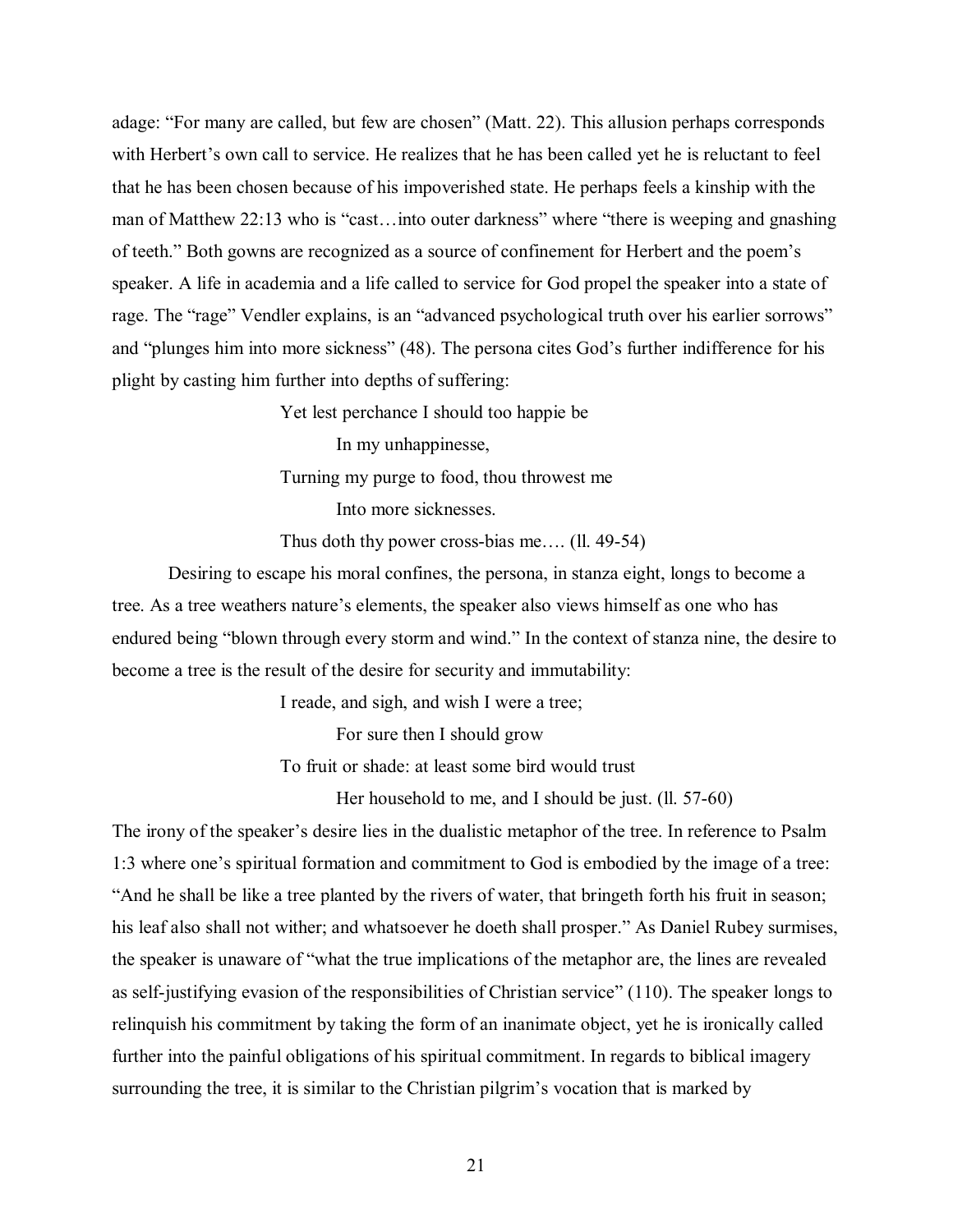weathering, anguish, beauty, and fruit. The tree of Psalm  $1:3$  is the same tree that must "weather" the storm of righteousness." The speaker too must withstand the storms of his journey so that he may be able to be "planted by the rivers...and bringeth forth his fruit in season."

Because of the persona's miscomprehension of his relationship with the creator, he is fearful and antagonistic about his vocation. The speaker's pride as well as his lack of understanding creates a divide between God and him, which inevitably leads to more spiritual degeneration. There is a consistent emphasis on the word "I" throughout the poem, which connotes the speaker's unerring concentration on the self (Stein 184). Consistent with the premise that joy and grief are not exclusive, the speaker has not yet adopted the Christian ideology present in "The Flower": In order to draw true understanding through God, one must first forego a death of self. At this time, the persona does not comprehend this relationship or his complete dependence upon God. Until he abandons his self-importance, he will remain unable to unite with God and grasp the dualistic nature of the Christian journey: Joy and sorrow harmonize in one's earthly experience to prepare the human person for heavenly glory.

 In stanza nine the protagonist expresses further frustration in response to his quandary. He postulates that if he were to adopt the proper Christian fortitude enabling him to find elation in his suffering, God would merely strike him with further anguish:

> Yet lest perchance I should too happie be In my unhappinesse, Turning my purge to food, thou throwest me Into more sicknesses. Thus doth thy power cross-bias me, not making

Thine own gift good, yet from my wayes taking. (ll. 49-54)

Irony pervades in the persona's notion to turn his "purge to food." The protagonist surmises that if he were to attempt to mitigate his suffering by embellishing it, the creator would merely subjugate his suffering with further strife. However, Judeo-Christian ideology once again evades the speaker's fledgling conceptions of God's will. Christian theology exalts individual suffering as an inalienable means to identify with Christ, thus, drawing the individual closer to God. In this line, the term "food" and its relationship with eating connote fundamental principles of Christian theology. In John 6:48, Christ refers to himself as the "bread of life." When one suffers, one metaphorically ingests Christ's presence by taking on his qualities through the identification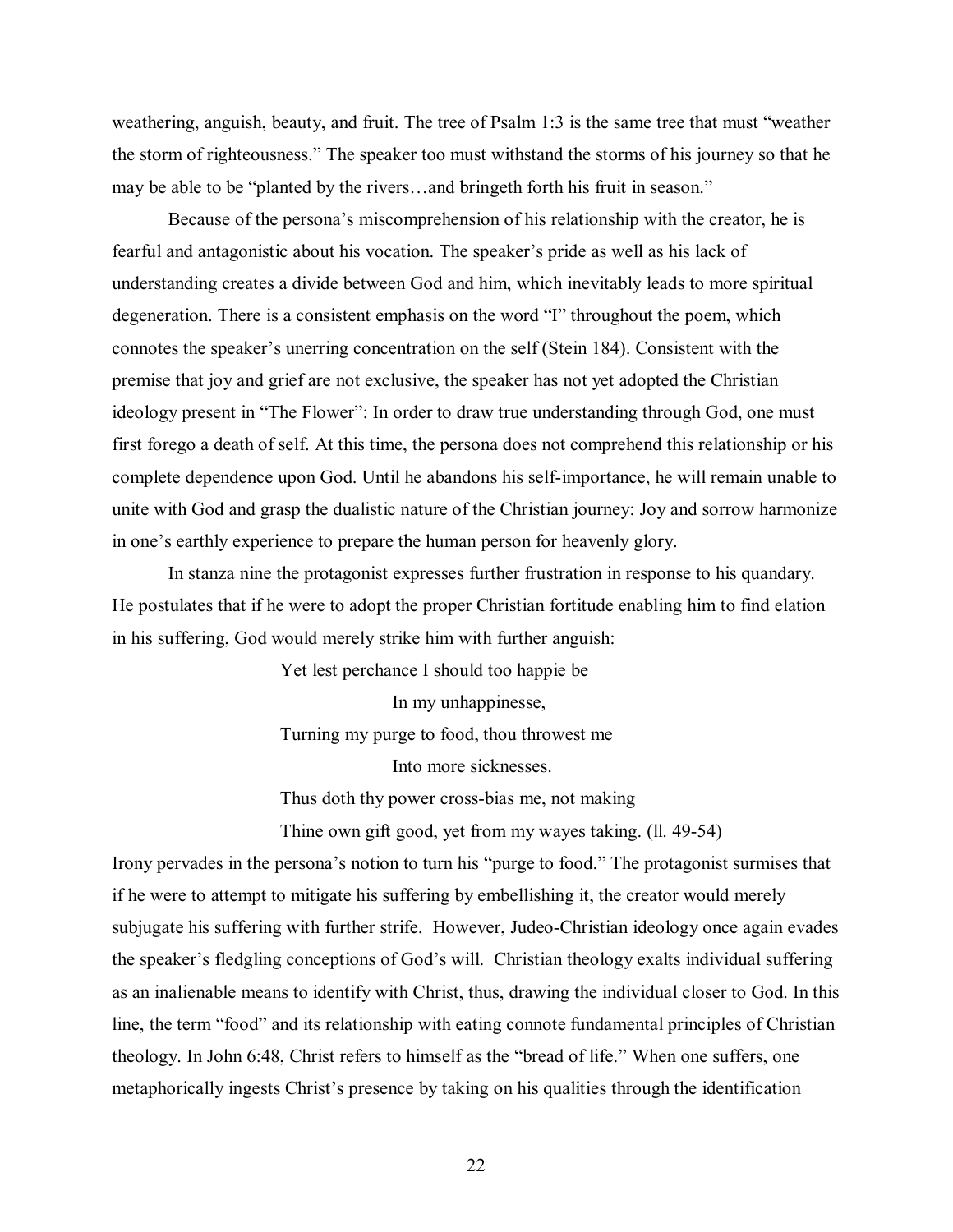allotted by suffering. The process also alludes to the Anglican service where bread and wine symbolize the body and blood of Christ at the Last Supper. Therefore, irony abounds in one's desire to consume one's suffering.

Within this line, one is also reminded of the words verbalized in Job  $6:6-7$ : "Can that which is unsavory be eaten without salt? Or is there any taste in the white of the egg?" The things that the soul refused to touch are as my own sorrowful meat." As with Herbert's experience, the "unsavory" aspect of the persona's life do at times grow into one's "sorrowful meat" that must be consumed along with the savory items. Then, one may be forced to consume even more bile in the midst of one's suffering. The principle alludes to Matthew 27:48 where the crucified Christ, near death and in need of refreshment, is once again rebuked by the Roman soldiers: "And straightway one of them ran and took a sponge, and filled it with vinegar, and put it on a reed, and gave him to drink." In a sense, the persona is correct in assuming that he may be struck with further suffering through the "bearing of his cross." However, he is unaware that this degradation will eventually lead to future recompense for his soul. The persona "should taste of that cup of which his son drank so deep," so that he "might feel a little what sin is, what his Son's love was" (Doerksen 129).

The final stanza serves as a crossroad for the persona's initial understanding of his relationship with God. Resembling the crucified Christ who calls for his father, "My God, My God, why hast thou forsaken me," the persona feels abandoned by God at the peak of his suffering. Similar to the biblical Jeremiah, the persona threatens to leave God in search of another master: "Well, I will change my service, and go seek/ Some other master out"  $(11. 63-4)$ . These words resonate Jeremiah's assertions that he "will not make mention of him, not speak any more his name"  $(4:36)$ . To further illustrate Herbert's recognition of didactic spiritual principles, the persona embraces God in joy at the height of his grief. Through his grief, the persona is drawn closer to the true joy of his previous misconceived relationship with God. Jeremiah is also brought back into communion with God in Jeremiah 20:9: "But his word was in mine heart as a fire shut up in my bones."

The final couplet haunts the reader with its recognition of the persona's spiritual epiphany: "Ah, my dear God! Though I am clean forgot, / Let me not love thee, if I love thee not" (ll. 65-6). Though the persona does not completely comprehend his relationship with the creator, he has matured to the extent that he is aware of its implications. The concept is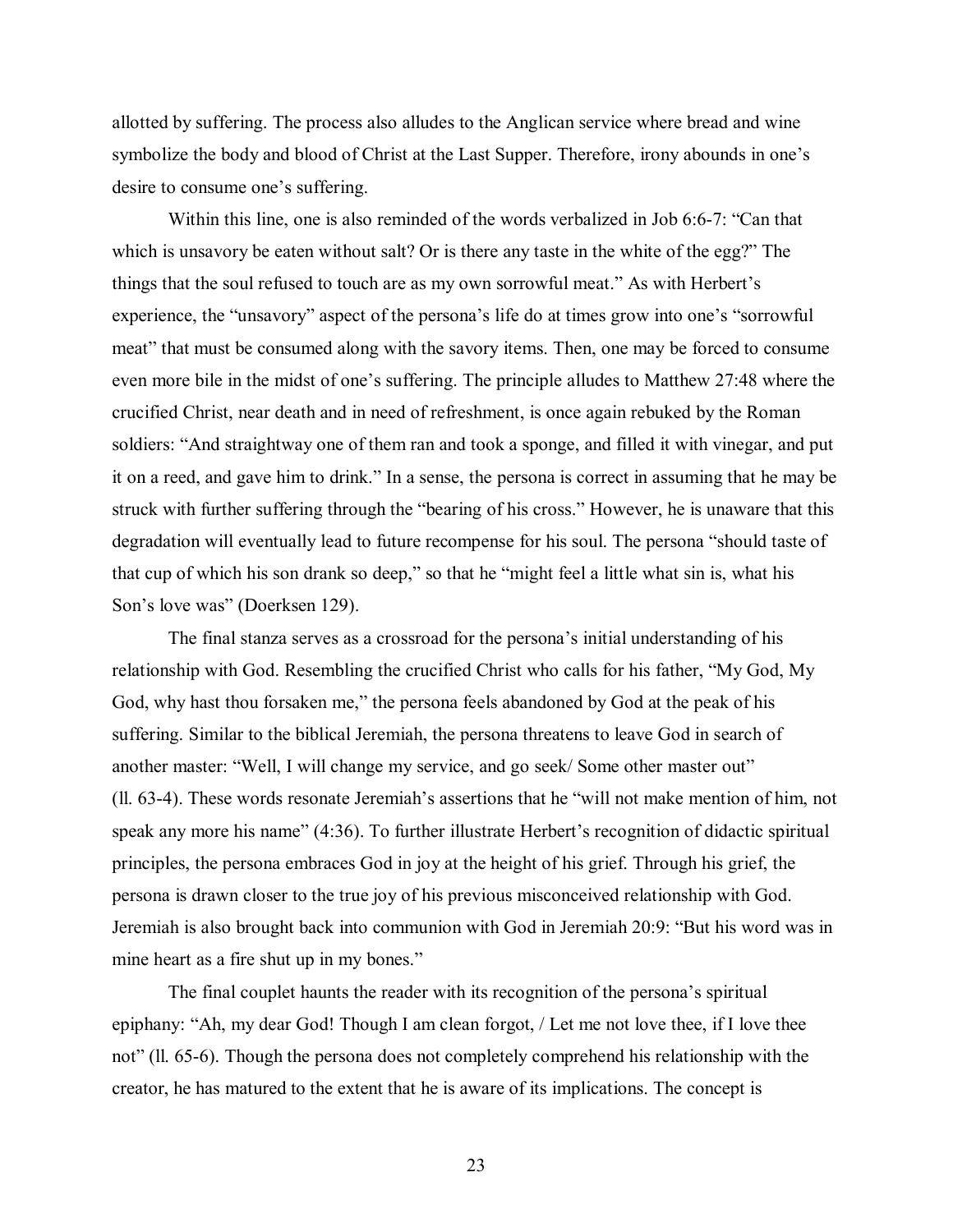reminiscent of "The Flower" where the ailing persona concludes: "Thy word is all if we could spell" (l. 20). He has ardently attempted to decipher his fledgling love for the creator; however, because he has been extensively self-involved, the true nature of that relationship has been elusive to him. He beckons for God to empower him with the ability to love in the fashion appropriate for one seeking God's "recreative, sovereign grace" (Hodgkins 203). As Christopher Hodgkins surmises, the persona is imbued with a genuine yearning for love: "The fact that this plea is within the negative—that Herbert is willing to be excluded utterly from human and divine benefits rather that be a hypocrite—underlines his longing for a pure and simple love, free from mercenary motives" (203). The persona is aware that existence without God is a self-defeating principle. To forsake God is to forsake oneself, where deterioration is inevitable. The poem ends without true closure. Without a clear grasp of truth, one is left in the wake of a great divide of grief and joy that will be explored in "Affliction  $V$ ."

Herbert culminates the protagonist's experiences in "Affliction I" to render a sense of closure and enlightenment in "Affliction V." Herbert moves from an illustration of the essential polarity of joy and grief in regard to Herbert's life to a universal rendering of the same concept through the voice of the persona. In the first stanza, Herbert carries the reader from the creation and fall of man to Noah and the great flood. The universality of the events parallels the persona's own transition from being a fallen creature to one who receives a redefining covenant with God. Herbert writes:

> My God, I read this day, That planted Paradise was not so firm, As was and is thy floating Ark: whose stay And anchor thou art onely, to confirm And strengthen it in ev'ry age, When waves do rise, and tempests rage. (1, 1-6)

Along with paralleling Herbert's experience, the poem is a metaphorical representation of Christ and the Church. Because "Paradise was not so firm"  $(1, 2)$  for the world's first man and woman, humankind still lies vulnerable to the certain evils of storms. Therefore, humankind must rely on the Church as its "Ark"  $(1, 3)$  to keep afloat "when waves to rise and tempests rage"  $(1, 6)$ . Christ is the immutable stronghold that anchors the Church and preserves its strengths during secular trials.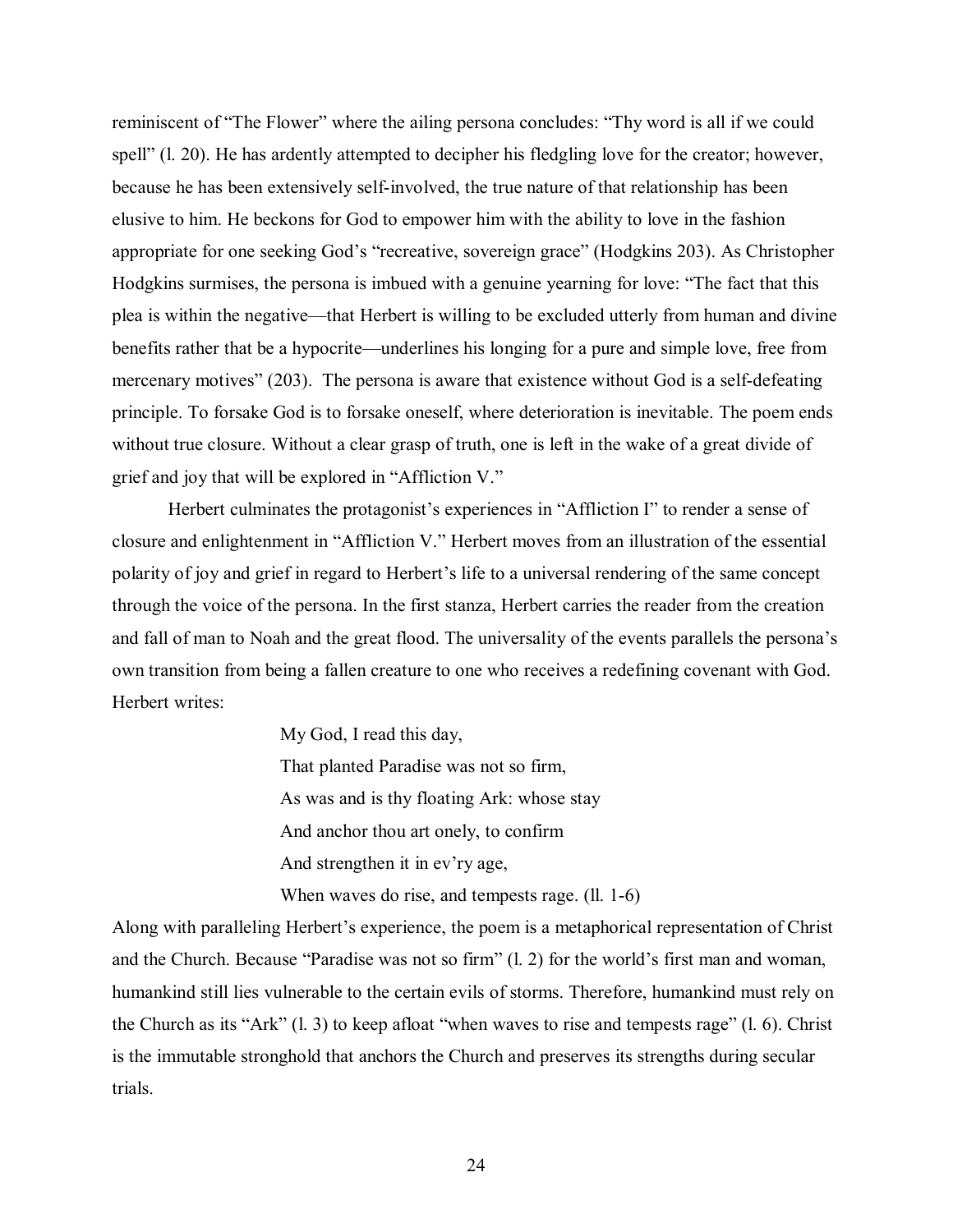Herbert's use of raging waters and rising tempests is reminiscent of the storm imagery in "Affliction I." The persona, as well as Herbert, has had his own series of storms in the form of sinfulness, perceived abandonment, and sickness (Fowler 134). "Affliction V" presents the personaís evolution of spiritual maturity in his objective recognition of his relationship with God. Through spiritual enlightenment, the persona is aware that God carries him to the heights of joy and then to the pits of despair to strengthen his faith and draw him closer to the one who created him in his own image. The incident forces one to recall Mark 4:37 where the disciples are out to sea and endangered by an arising storm:

> And there arose a great storm of wind, and the waves beat into the ship, so that it was now full. And he was in the hinder part of the ship, asleep on a pillow: and they awake him, and say unto him, Master, canst thou not see that we perish? And he arose and rebuked the wind and said unto the sea, 'Peace be still.' And the wind ceased, and there was a great calm. And he said unto them, 'Why are ye so fearful? How is it that ye have no faith?'

The disciples' loss of faith parallels the loss of faith in "Affliction I." During his storms of crisis, he loses faith in God's ability to calm the waters of his ailing spirit. He does not trust that the Lord will bring him out of the dredges of misery and back into the pleasures of joy. Despair has been imperative for the persona until he realizes the reasons behind God's dualistic tempering of man. Through the Ark of the Church and with Christ as its anchor, one will be able to rise above the perils of hopelessness into communion with God.

For earthly man, the covenant that was lost during Adam's and Eve's fall from Paradise may be reestablished through a devotion to Christ and the Church. If used as an opportunity to mature spiritually, the storms that rage in one's heart may actually carry one back to one's creator. Herbert illustrates this concept in the second stanza when he writes of God's wrath as being a mechanism to draw his creatures back to him:

> At first we liv'd in pleasure; Thine own delights thou didst to us impart: When we grew wanton, thou didst use displeasure To make us thine: Yet that we might not part, As we first did board with thee, Now thou wouldst taste our miserie. (ll. 7-12)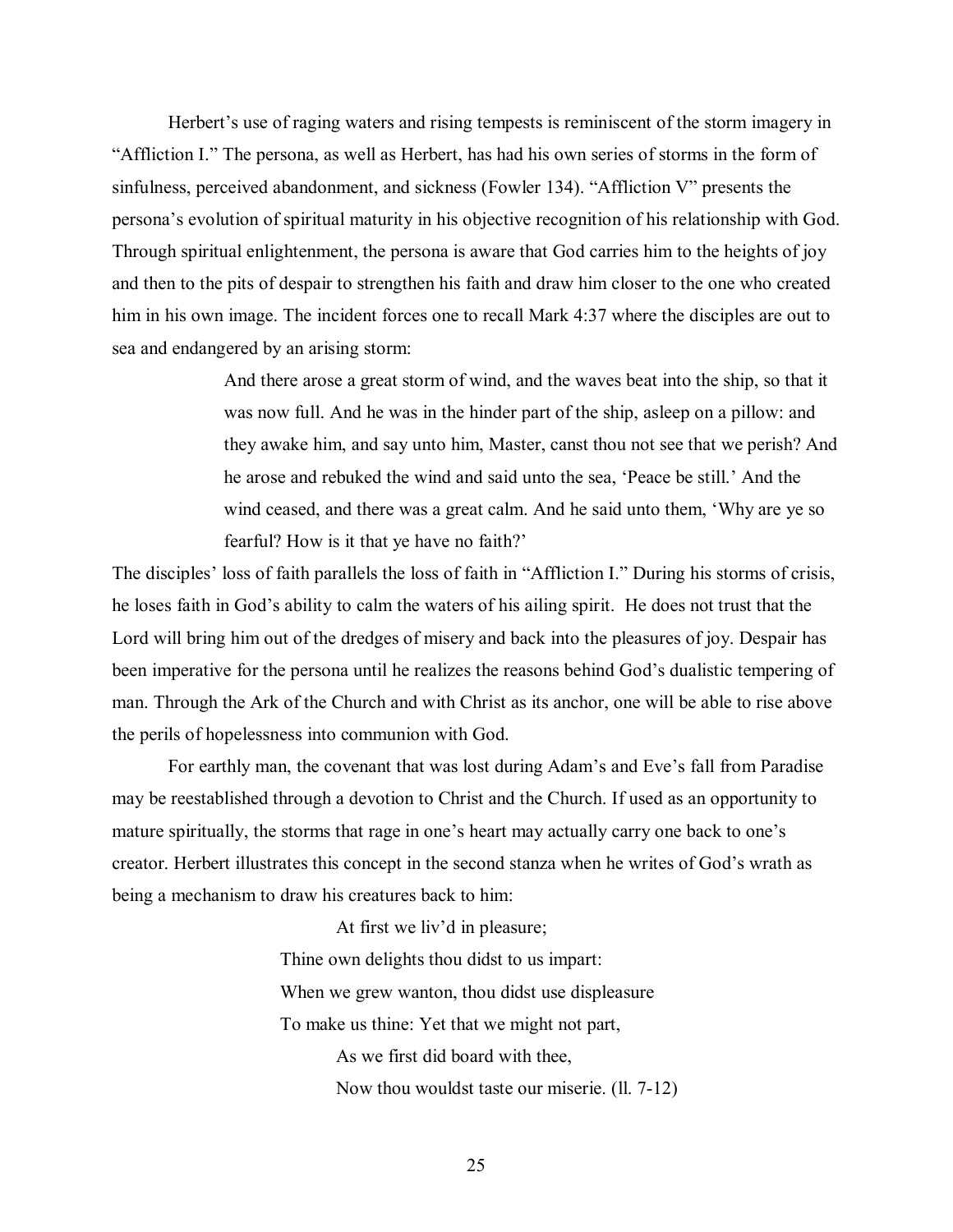God allows one to suffer because it allows mortals to identify with the suffering that Christ endured on the cross. By identifying with His suffering, one is brought into closer communion with God. In this state of unity, one is the closest one can be with God while still in a state of original sin. This state is similar to Adam's and Eve's relationship with God before the Fall when  $\degree$ we first did board with $\degree$  (l. 11) God. Now that humankind is in a fallen state, God has taken the form of man through the incarnation so that He may not only "taste our miserie,"  $(1, 12)$  but also to bring us back into the adoptive graces of God.

 Herbert reiterates that joy and grief are not exclusive abstractions in stanza three as he refers to the two concepts as "baits" to lure one to the creator:

> There is but joy and grief If either will convert us, we are thine: Some Angels us'd the first; if our relief Take up the second, then thy double line And sev'rall baits in either kinde

Furnish thy table to thy minde. (ll. 13-18)

Here, Herbert likens joy and grief to the food that furnishes the Lord's table. There is undoubtedly a connection to the Eucharist, which is indicative of the Last Supper, where Christ beckons one to "Take this and eat of it. This is my body which will be given up for you." In one's joy and grief, one not only identifies with Christ, but also unites with God by partaking of heavenly grace. God's hand, which delivers wrath as well as pleasure, may be likened to spiritual food that nourishes one's being and strengthens one's soul. Joy and grief are not exclusive. Both are necessary in one's spiritual formation and ever developing relationship with God.

In Herbert's final stanza, the poet alludes to imagery surrounding God's immutable covenant with man following the flood:

> Affliction this is ours; We are the trees, whom shaking fastens more, While blustring windes destroy the wanton bowres, And ruffle all their curious knots and store. My God, so temper joy and wo, That thy bright beams may tame thy bow. (ll. 19-24)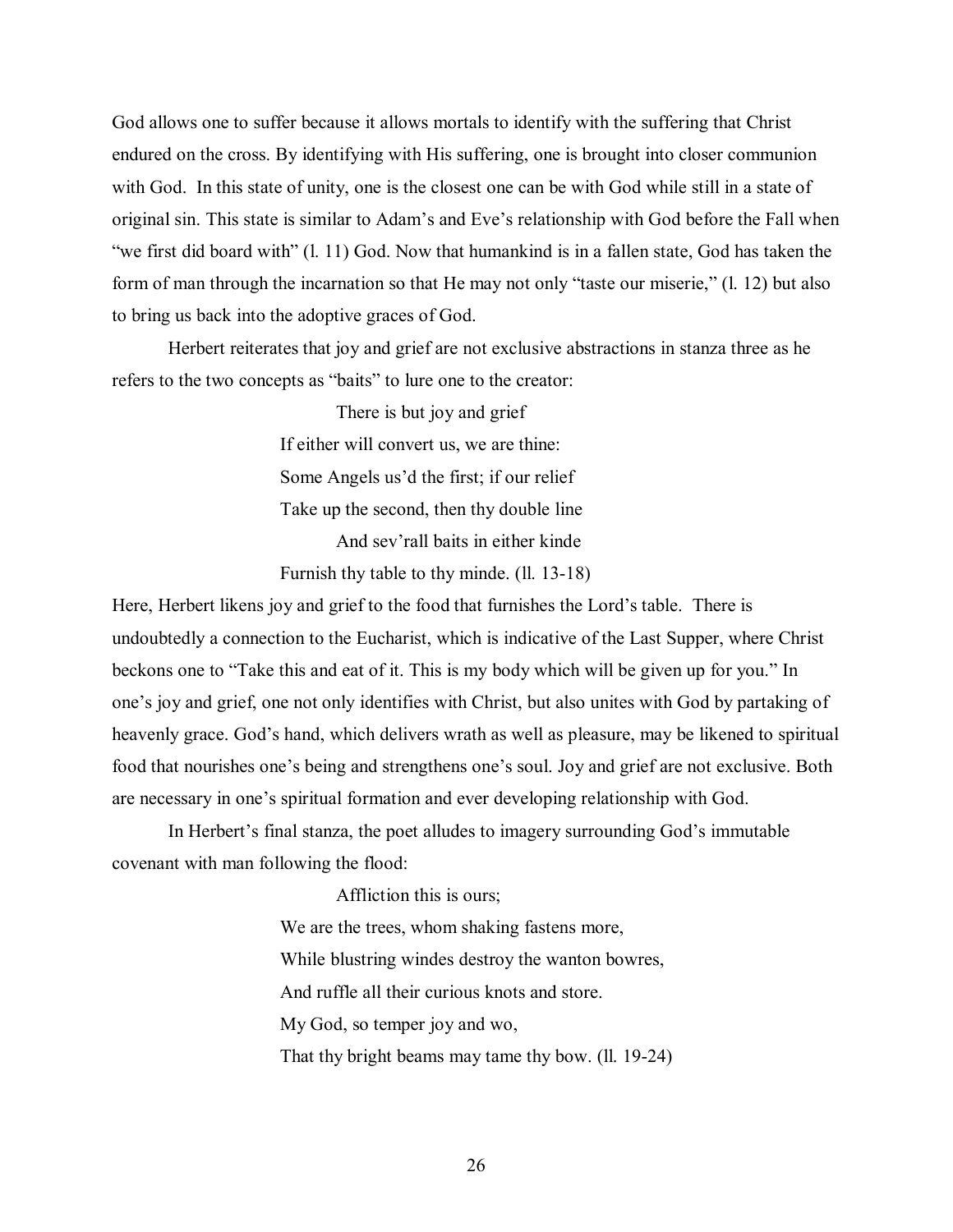The Lord flooded and destroyed the earth with his raging waters just as one feels spiritually destroyed through the pain of affliction. However, one recalls (as does the persona) that God has promised never to destroy the earth again. The hopefulness of this covenant imbues one with the optimism to survive one's struggles and to await the return of God's loving hand (Fish 183). The tree imagery is reminiscent of the speaker's desire to be a tree in "Affliction I." The speaker is aware that if one is rooted deeply in faith and anchored in Christ, one's limbs may only be shaken and strengthened but not destroyed. God's punishing beam that endows his menacing bow is the same beam that forms the rainbow of his covenant. Man is not forsaken; God always restores that which is lost whether through the promise of the rainbow or the eternal promise of his son. Christ has replaced God's first covenant after the flood to form the second covenant of everlasting life for those who receive him.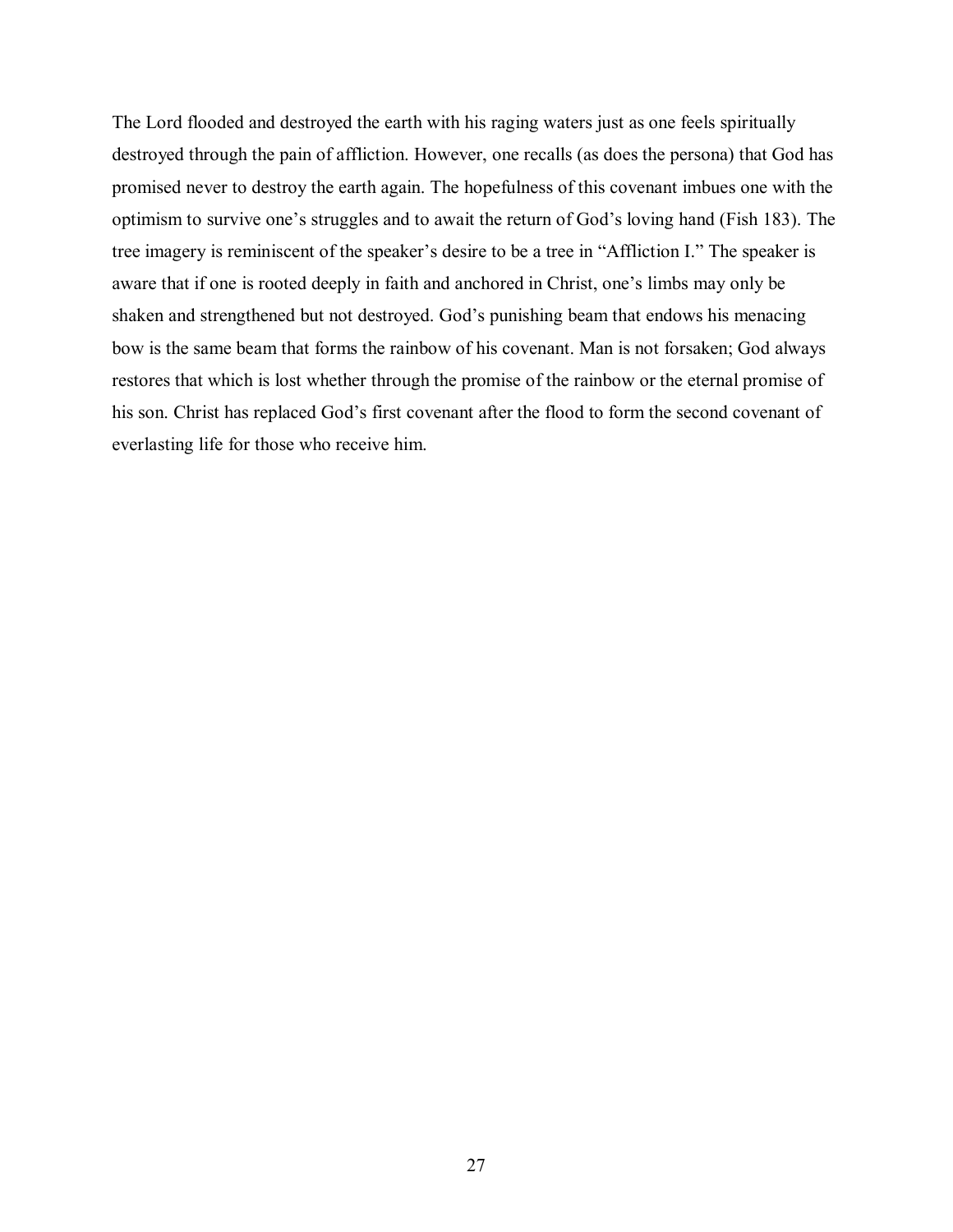## CHAPTER 4

## RECEIVING CHRIST'S BITTER-SWEET BODY

In "The Banquet" and "Love III," George Herbert examines the intrinsic duality between sweetness and bitterness in earthly communion. In "The Banquet," Herbert illustrates the personaís spiritual and physical ingestion of the holy sacrament and its metaphorical implications in relation to Christ's bitter suffering. By communing with Christ through consumption of the Holy Eucharist, one not only adopts Christ's sweetness but also further identifies with his sufferings on the cross. Herbert's "Love III" builds upon the themes in "The Banquet" to conceptualize one's necessary submission to dine at God's heavenly table. "Love III" represents the inward struggle between humankind's desire to govern and to submit and its relationship to the Christian pilgrimage. In his depiction of earthly and heavenly communion, Herbert recognizes the necessity for one to allow God to serve the persona in spite of his sinfulness. According to Herbert, to truly serve, one must first be served. The sweet nourishment provided by the Holy Eucharist allows one to truly serve in a Christ-like spirit. By ingesting Christ, one becomes like Christ. Sweetness and bitterness are not exclusive, just as serving and being served are inseparable in one's journey toward spiritual maturation.

"The Banquet" and "Love III" delineate the spiritual significance of Christ's final speech at the Last Supper. The Passover, within the secular or heavenly context, is presented as an invitation to the prospective communicant. As one who enters a house or a dining hall, the celebrant metaphorically enters into God's spiritual realm. In Luke 22:12, Christ declares that the disciples will be shown "a large upper room furnished." Here they are to "make ready" for the reception of the Lord in Holy Communion. Therefore, the entering of one into God's banquet hall is analogous to Christ entering one's body in the form of the Eucharist. The communicant must enter Godís temple, so that Christ, in the form of the Eucharist, may enter into the temple of his or her body. By characterizing these concepts, Herbert expands upon the idea that service is not a one-dimensional concept. The polarity of serving and being served are not discrete in nature and are contingent upon one another in one's passage to spiritual enlightenment.

The opening stanzas of "The Banquet" and "Love III" justify this argument through their depiction of the two forms of the invitation. In "The Banquet," the persona is inviting the heavenly host and blood into his body with the words, "Welcome sweet and sacred cheer, /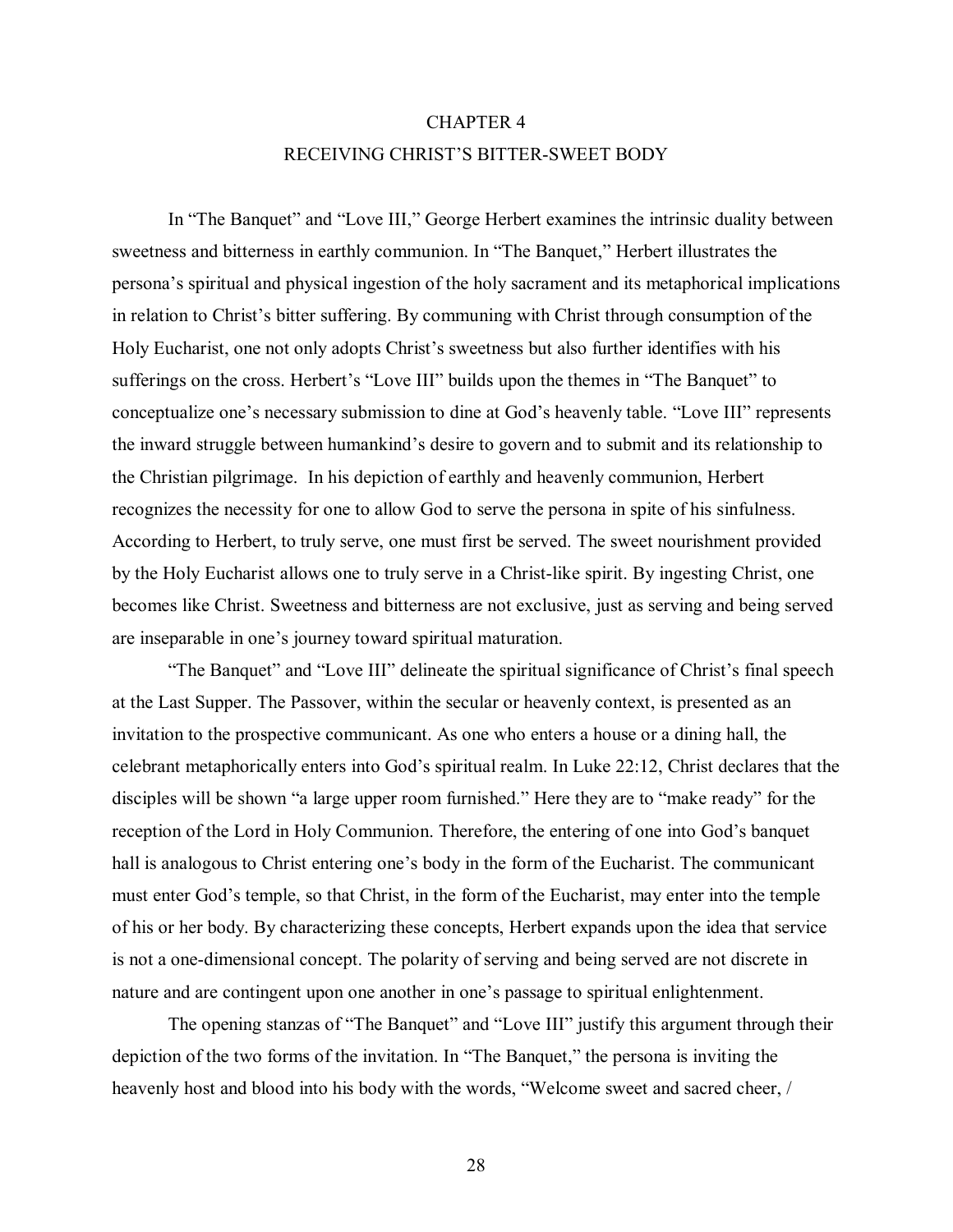Welcome dear" (Il. 1-2). In line three Herbert alludes to the doxology of the Anglican service with the words "With me, in me, live and dwell." In the context of the doxology, the priest or celebrant cites the words, "Through him, with Him, in Him, in the unity of the Holy Spirit, all glory and honor is your Almighty Father, forever and everî (*Book of Common Prayer,* 119). The prayer is taken from the scriptural passage of Romans 11:36, which reads: "For from Him and through him and for him are all things. To him be glory forever." To illustrate the persona's reception of the Holy Communion, Herbert replaces the words "Through Him, with Him, in Him," with "with me, in me." The mystery of the Eucharist is fulfilled through one's reception of Christ's body through the sacrament of the Eucharist. "Through Christ, with Christ, and in Christ," the communicant may unify with Christ in secular realms by consuming the heavenly host or body of Christ, thus inviting Christ's presence "with him" and "in him." Christ gives of himself in the Eucharist and the communicant gives of himself in reception of the holy sacrament. In receiving glory, the communicant gives glory to He who has blessed him with glory. Through these lines, Herbert suggests the indiscretion of giving and receiving in the context of Christian maturation.

Herbert expands upon this theological principle by closing the first stanza with the lines, ìFor thy neatness passeth sight, / Thy delight/ Passeth tongue to taste or tellî (ll. 3-5). The Anglican service, with the Eucharist as its central component serves as mankind's path to God on earth. Herbert celebrated the Eucharist in light of its figurative representation of Christ's sacrifice of self for humankind rather than the literal representation of transubstantiation espoused by the Roman Catholic Church. Though Herbert's contention is figurative in regards to the body and blood of Christ, he celebrates its metaphysical properties, which surpass "sight" and "tongue." The body and blood as represented by the bread and wine are far more than earthly representations of Christ's eternal sacrifice for mankind. The Eucharist, for Herbert, signifies the dualistic nature of sweetness and the bitterness that is inherent in its emulation of drawing man closer to God.

 The sweetness and bitterness of the Eucharist coincide with the sweetness and bitterness of God's relationship with humankind. The two principles are defined in relation to one another. The sweetness of God is embodied by His love made in flesh by Jesus Christ, and humankind's sweetness is defined according to his being in likeness to God. Man may assume Christ's sweet virtue by ingesting his sacrament, thus being more Christ-like. 2 Corinthians 2:15 clarifies that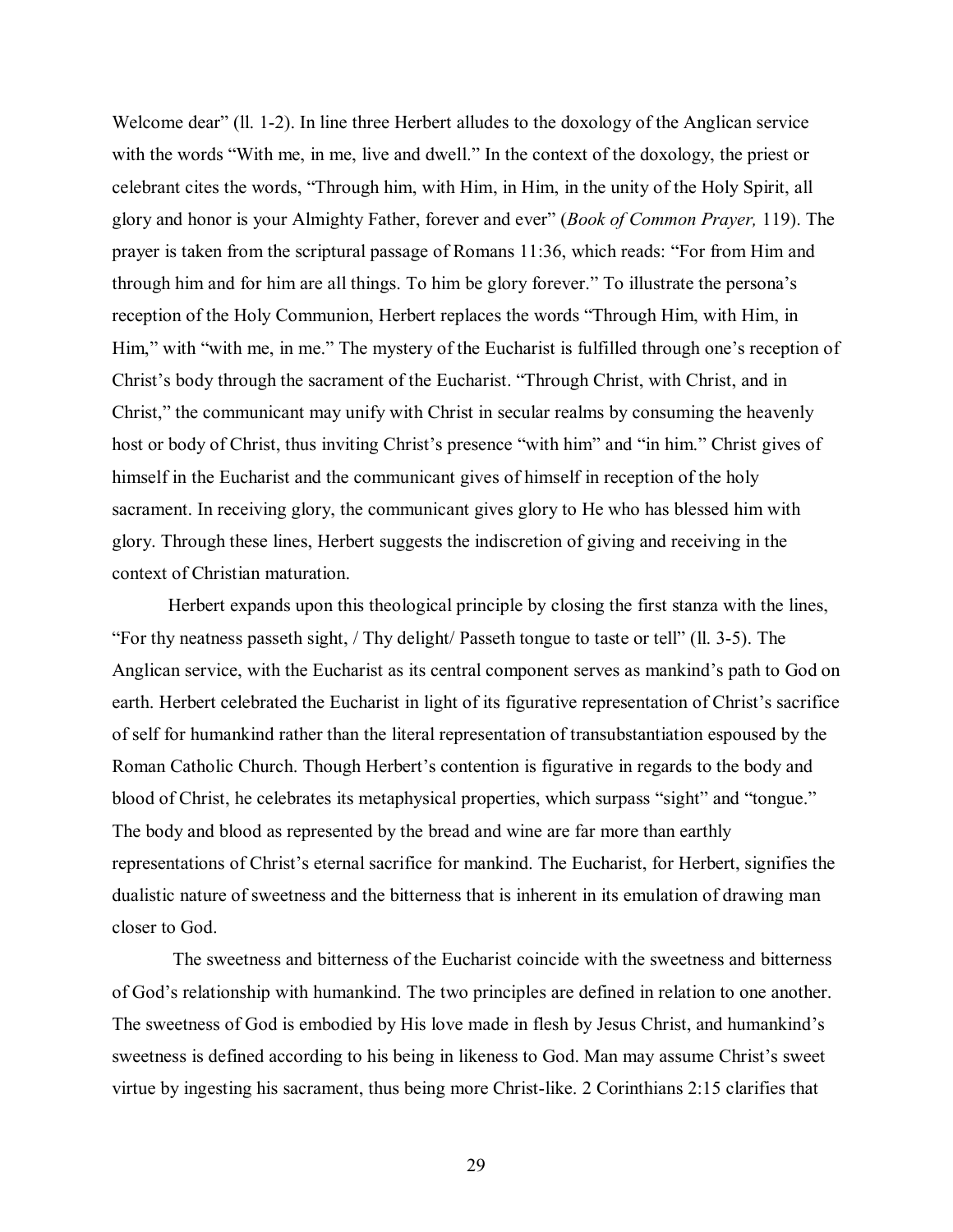ìwe are a sweet savor of Christ, in them that are saved, and in them that perish.î Bitterness is the product of humankind's fallen state into sinfulness, which forms the bitterness surrounding the suffering of Christ for humankind's sins. As 2 Corinthians 2:16 posits, "To the one we are the savor of death and to the other the savor of life unto life." The final line of the verse presents the question that will be proposed by the persona in "Love III": "And who is sufficient for these things?"  $(2 \text{ Cor. } 2:16)$  Although redemption is the fruit of the penitent heart that consumes Christ's body and lives a life of Christ-like contrition, God's Eucharistic banquet still possesses the taste of bitterness. Terry Sherwood concurs, "even the virtuous believer tastes a mixture of sweetness and bitterness because of sin inherited through Adam's fall" (64). This concept relates to the adage present in James  $3:11:$  "Doth a fountain send forth at the same place both sweet water and bitter?" Only when one reaches the heights of God's heavenly banquet, as depicted in "Love III," will one discern the true implications of the Eucharist and God's sweetness in its purest sense.

In the realms of earthly communion, the mysteries of the Eucharist confound the persona in the first stanza when he mistakenly assumes that a "starre" was "melted" in the wine to create its sweet taste. The persona, unaware of the Eucharist's true nature, equates its sweetness with the "flowers," "gummes," and "powders"  $(l. 15)$  that are used as culinary additives to give earthly food its sweet flavor. This earthly descriptive language suggests the persona's attempt to explain profound spiritual realities with commonplace, secular items (Clarke 104). In his identification of earthly simplicities with divine concepts, the persona is not completely misconstrued. Herbert often distinguishes that the simple acts of ingesting food and sensing are essential for the tactile use of the human person in completing one's obligation to love and cherish God. To the spiritual fledgling, common sacramentals in the form of food may lead to the spiritual truth that Eucharistic sweetness is related solely to communion with Christ. Terry Sherwood expands upon Herbert's recognition of profound truths being sought through simple realities:

> He looks the body as manís most immediate physical reality, and to eating and drinking as its most immediate need. For him the power of the Eucharist is that it offers this simple human need as a figure for the soul's highest communion with God. (75)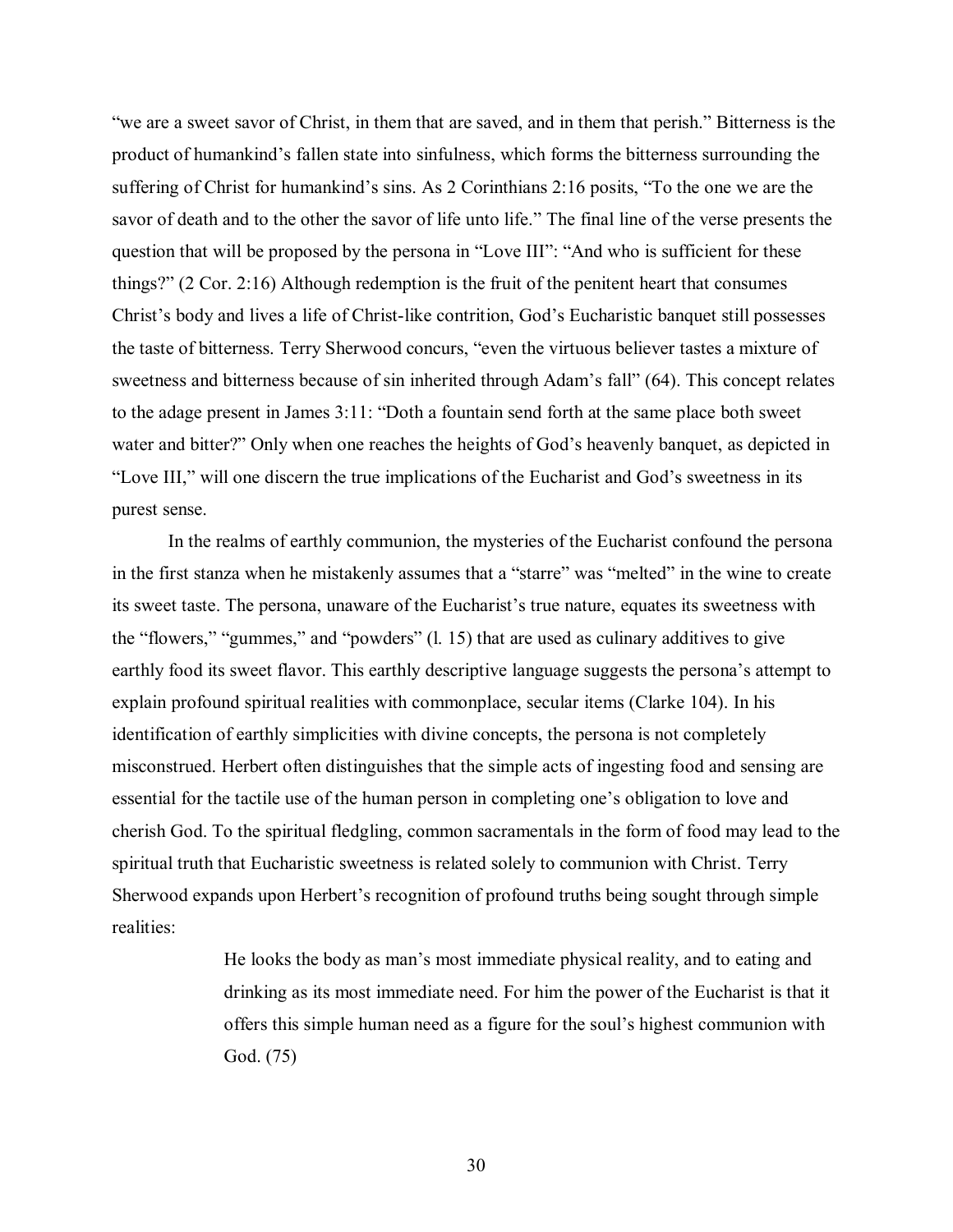The physical sweetness is necessary in its accompaniment of the spiritual sweetness allotted by Holy Communion. Both soul and body are nourished in the full observance of God's gift of himself to humankind. Christ was spirit made flesh as a living sacrament of God's love for humankind; therefore, Eucharistic significance is defined according to material and spiritual properties (Whalen 148). Herbert dignifies this theological truth in stanza four with the personaís comprehension of Christ as objective spiritual sweetness:

Doubtless, neither starre nor flower

Hath the power

Such a sweetnesse to impart:

Onely God, who gives perfumes,

Flesh assumes,

And with it perfumes my heart. (ll. 18-23)

The person falls in error once again when he proposes that the "sweetnesse in the bread"  $(1. 12)$  will subdue the "smell of sin"  $(1. 14)$ . The Eucharist, itself, does not conceal the bitterness of sin. Sin is still present in one's nature despite one's consumption of earthly communion. Communion is merely a means for one to attain spiritual knowledge of Christ's true gift of salvation, which, in turn, provides strength and nourishment for one to acquire eternal salvation. Proverbs 13-14 elaborates on the spiritual significance allocated by spiritual wisdom: "My son, eat thou honey, because it is good; and the honeycomb which is sweet to thy taste: So shall the knowledge of wisdom be unto thy soul; when thou hast found it then shall be thy reward, and thy expectation shall not be cut off." The reward of this expectation will be realized by the miscomprehending persona in "Love III."

With his use of "starre" and "flower," Herbert also connotes the ontological significance between Christ and humankind. The star and the flower metaphorically represent Christ's sweetness and his light. God, who is truth, is also light. In Revelations 22:21, Christ refers to himself as a testifier of truth, one whose brightness cast light upon sinful ignorance, thus, comparing him to a star: "I, Jesus, have sent mine angel to testify unto you these things in the churches. I am the root and the offspring of David, and the bright and morning star." The undeniable sweetness of Christ's love is also imbued by his recognition as a flower. Sherwood concurs that "goodness, mercy, and love comprise the sweetness in God's nature; but love especially dominates his nature....the incarnate Word is love and that his full pattern of virtues,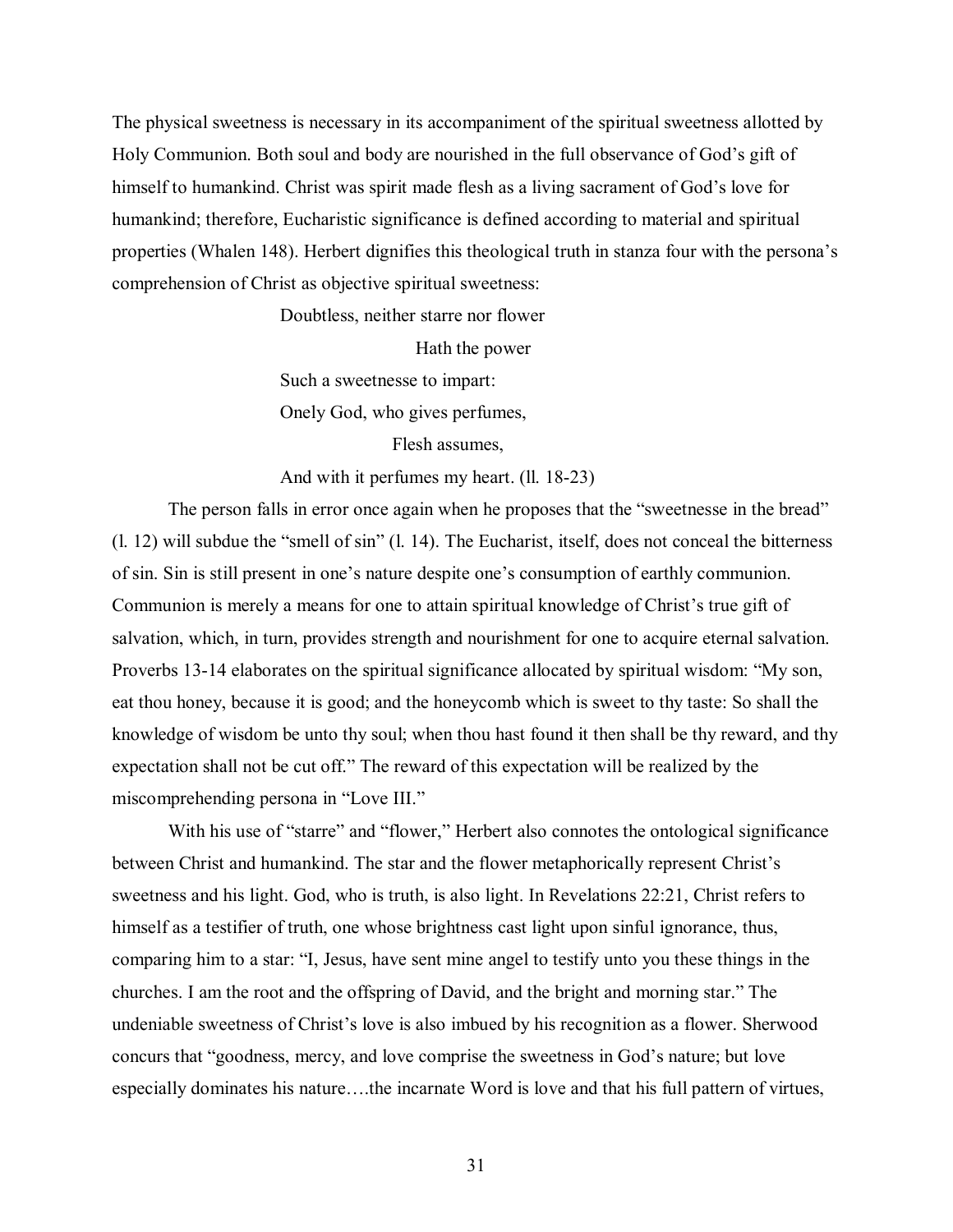to which the rectified human soul conforms, carries the sweetness of divine substance"  $(63)$ . Christ, as the Word made flesh, fulfills His role also by illuminating sinful minds with the truths of the scriptures. The book of Luke states, "man shall not live by bread alone, but by every word of God"  $(4:4)$ . Therefore, the scriptures, as well as the Eucharist serve as humankind's spiritual bread on earth.

However, flowers and stars may also connote the fleeting nature of one's body in regard to sinfulness. "The Flower" confirms, "we are but flowers that glide"  $(1. 44)$ . Job 14:2 also describes the person as coming "forth like a flower, and is cut down: he fleeth also as a shadow and continueth not." One's sinfulness is also embodied in the star, which references Satan's fall from heaven as well as serves as a symbol of pride and sinfulness in relation to humankind's fall, which also suggest the duality of the metaphor. Herbert draws on the theological principle that evil does not exist in and of itself. Evil is merely a lack of goodness. God, who is the perfect form of goodness, stands as the model by which lesser forms of goodness may be defined. As Thomas Aquinas surmises in *Summa Theologica*, "Only God by nature is good. The goodness of any created thing is not its nature, but something additional: either its existence or some perfection added to it, or some relatedness to a goal" (138). In light of perfection, one may attain it through the goal of becoming more Christ-like. In earthly realms one may aspire toward an essence of Godís goodness and perfection through the consumption of Holy Communion. Therefore, perfection may be "added" in relation to the goal of paralleling one's life with Christ's teachings and through the formation of a contrite heart. Only then will one rise above the fate of Satan and assume the perfection embodied by everlasting life. The principles share the same ontological basis, yet Christ forms the archetypal form of the object, whereas humankind forms the divergent derivation of that form. However, Herbert's unifying principle is rooted in the idea that humankind lessens in divergence as one grows closer to Christ through the Eucharist.

Stanzas five, six, and seven indicate the persona's recognition of the significance of Christ's broken body as a means to heal his own broken body. Christ, as well as the human person, is likened to "Pomanders and wood" (l. 24) that are still "good" (l. 25) despite "being bruised" $(1, 26)$ . The form that is broken and bruised is actually better "sented" because it expresses the extent of God's love for mankind. In the form of the Eucharist, Christ's broken body "is presented" to the human person as an opportunity to improve on one's love for God. It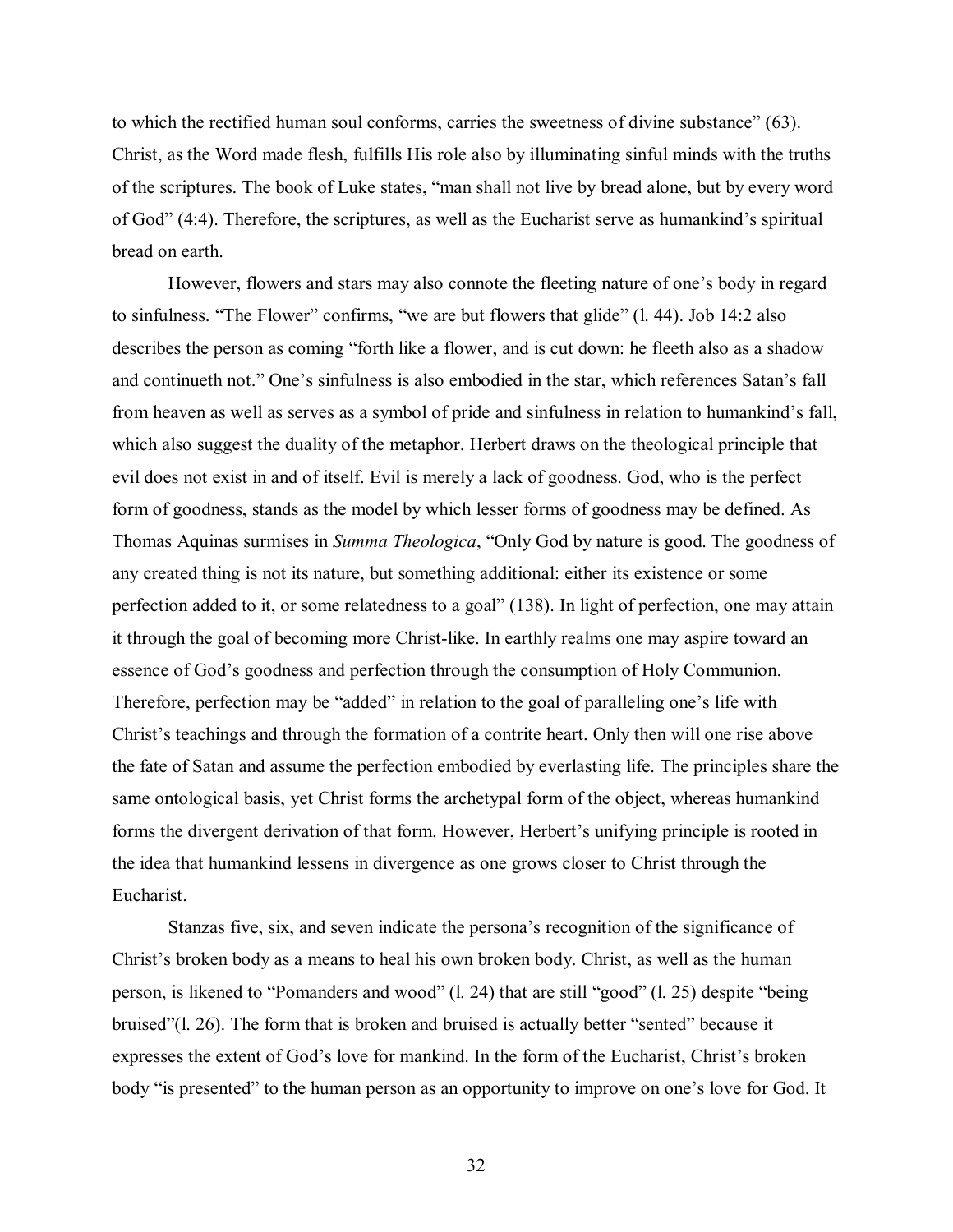is not only an opportunity to improve one's broken relationship with the creator but to also heal one's own broken body that has been marred by sin. Once again Herbert negates the polarity between sweetness and bitterness in emphasizing the sweet nature inherent in Christ's broken body on the cross.

Herbert reestablishes the themes prevalent in "The Flower" and "Affliction I" and "Affliction V" when the persona is "rais'd"  $(1. 36)$  up from a state of sinfulness and affliction into the realms of God's sweet providence. Similar to the persona of "Affliction I," the speaker of "The Banquet" has been mired and weighted by the heaviness of the sinfulness allotted by a worldly lifestyle. The "delights of the earth" have "drown'd" (l. 32) him, leaving God to find him in a state of lowliness on the "ground" (l. 35). However, God has "spilt" (l. 34) His blood and so that humankind may be granted the opportunity to excel beyond the bondages of sin into spiritual ascendancy.

In stanza seven, God's power of intervention prevails when the persona is rescued from a state of sinful disparagement:

Having rais'd me to look up,

In a cup

 Sweetly he doth meet my taste. But I still being low and short Farre from court,

Wine becomes a wing at last. (ll. 36-41)

The stanza's final line is reminiscent of "Easter Wings" when the person declares, "Then shall the fall further the flight in me"  $(1, 10)$ . The wine, which is the metaphorical symbol of Christ's blood shed on the Christ for humankind's sin, is seen as a spiritual supplement to enable the persona to rise above his sinfulness. Because humankind's sinfulness has led to the bitter shedding of Christ's blood, humankind's sin has also acted as a means for one to overcome one's fallen state. Herbert also connotes the dualistic properties of wine as well. Wine in a purely secular sense may be equated with the vices of uninhibited behavior. Isaiah 28:1 warns, "Woe to the crown of pride, to the drunkards of Ephraim, whose glorious beauty is a fading flower, which are on the head of the fat valleys of them that are overcome with wine!" In this context, wine's properties are associated with the fleeting qualities of the flesh. However, in the Christian context, as a figuration of Christ's love for humanity, the wine is indeed, a symbol of constancy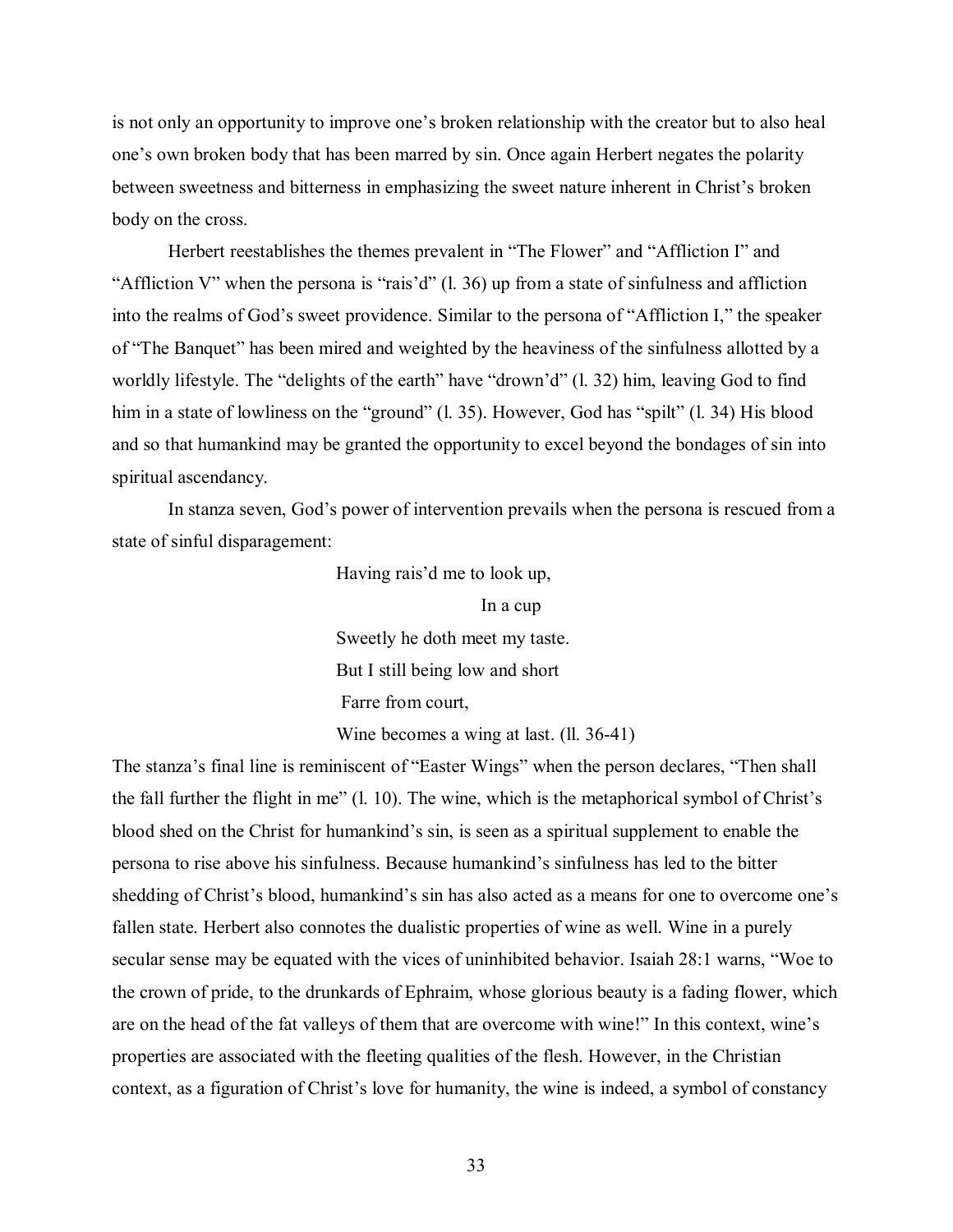and virtue. Wine as a material substance has inherent qualities of sweetness and bitterness in relation to its age, dryness, and fermentation that coincide with the dualism surrounding its metaphorical qualities of vice and virtue.

Two metaphorical transformations are occurring in Herbert's poem. In one regard the wine is figuratively transforming into the blood of Christ. In another context the participant is experiencing a metaphorical transformation of the self through Jesus Christ. James Boyd White expands on the two-fold transformation of the Eucharist:

 He represents the sacrament as a source of transformation, but not just of wine into blood, blood into wine, but of the self that participates in it: the wine or taste or love you pursue is converted into something else, infinitely better, and with that you are converted too. (255)

Both material substances of wine and person are transformed into something greater in a spiritual regard.

In John 4:32, 34, Christ voices that He has "a meat that ye know not of... My meat is to do the will of him that sent me, and to finish his work." Christ's meat, which is the will of God, is also humankind's meat that becomes known to one upon Christ's death on the cross. In consumption of that meat, one also adopts the task of doing God's work. In identification with Christ's suffering through the Eucharist, Herbert chooses to perform God's work in the form of his writing. His "lines"  $(1.50)$ , he feels, may also act as a form of nourishment for those seeking spiritual knowledge. In *The Country Parson*, Herbert dignifies his writing as a means to fulfill God's purpose for his life:

Being desirous (thorow the Mercy of God) to please Him, for whom I am, and live, and who giveth mee my Desires and Performances; and considering with my self, That the way to please Him, is to feed my flock diligently and faithfully, since our Saviour hath made that the argument of a Pastour's love, I have resolved to set down the Form and Character of a true Pastour, that I may have a Mark to aim at: which also I will set as high as I can, since hee shoots higher that threatens the Moon, then hee that aims at a Tree. (224)

In recognition of this point, Herbert substantiates the importance of creating one's own bread in the poem's final stanza. The "pitie" one feels for Christ's suffering may be sublimated into a desire to help others mature in their walk with Christ: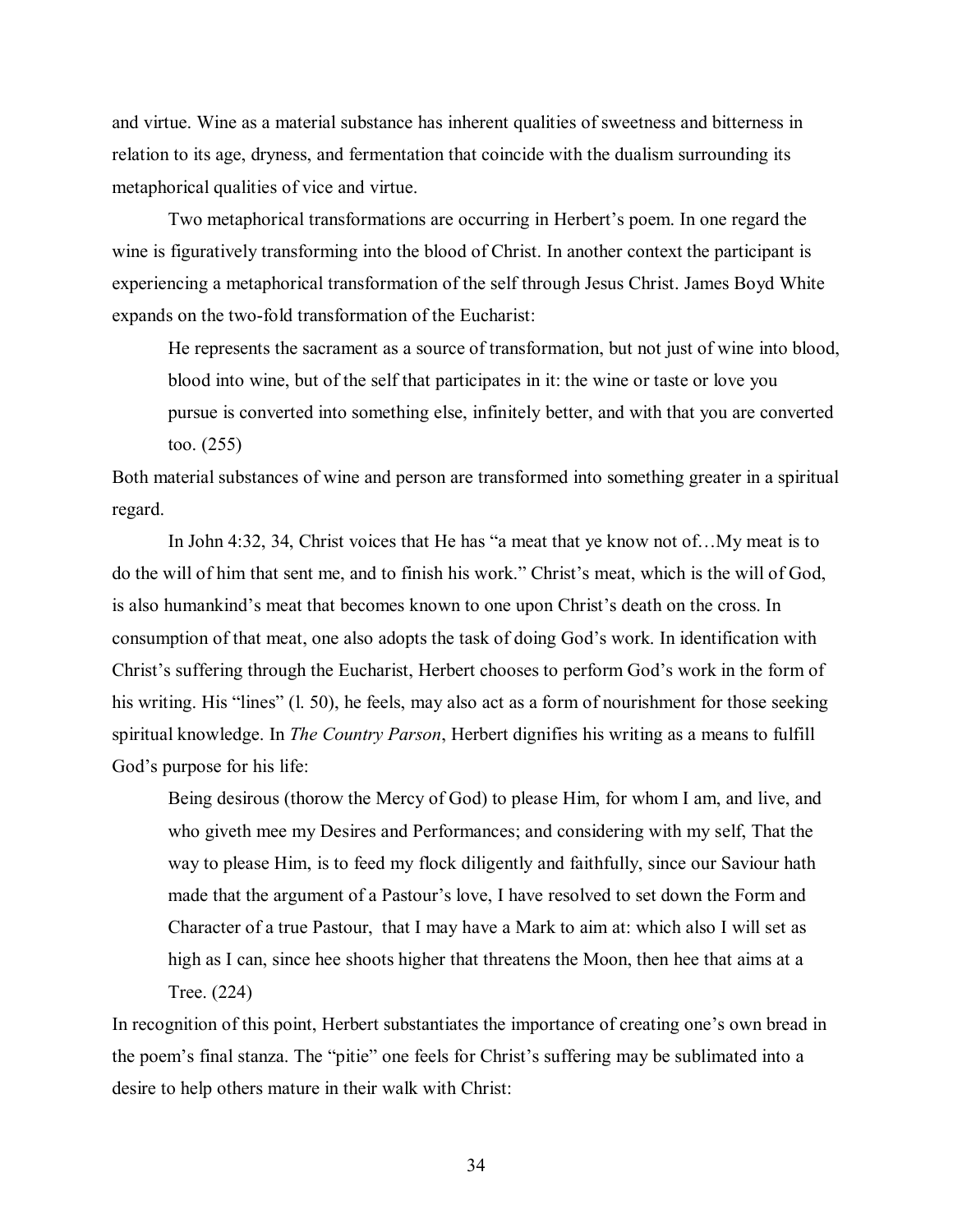Let the wonder of this pitie Be my dittie, And take up my lines and life: Hearken under pain of death,

Hands and breath;

Strive in this, and love the strife. (ll. 48-53)

The "word made flesh" provides the muse and spiritual nourishment to prompt Herbert's own "lines" that will form the "word" he may share with others as part of his vocation. Accompanying this premise, the final lines correspond to the revelation acknowledged in "Affliction V" that pain and grief may actually be implemented to bolster one's spiritual fortitude. When one is tried by God's tempering hand, one establishes a beneficial threshold that encourages growth of spirit. This concept also suggests the metaphysical poet's "struggle to incorporate the truth of the Eucharist and its delight into earthly life and poetic vocation" (116). However, Herbert recognizes the adoption of this ideology as essential in one's vocation of Christian servitude. Adopting an attitude of service, despite and through the struggle, he will "strive in this, and love the strife"  $(1, 53)$  in his vocation.

Unlike the opening lines of "The Banquet," where the speaker invites Christ into the temple of his body, "Love III" begins with Christ initiating the invitation. "Love III" is an allusion to the truths spoken by Christ in the book of Luke, whereby Christ praises the anticipation of heavenly communion:

He that is greatest among you, let him be as the younger, and he that is chief, as he that doth serve. For whether is greater, he that sitteth at meat, or he that serveth? Is not he that sitteth at meat? But I am among you as he that serveth. Ye are they which have continued with me in my temptations. And I appoint unto you a kingdom as my Father have appointed unto me. That ye may eat and drink at my table in my kingdom, and sit on the thrones judging the twelve tribes of Israel. (Luke 22:26-30)

Unsure of his worthiness, the persona's heart is weary in response to Love's offer. "Love" bade me welcome," the persona relates, yet his heart is apprehensive to oblige because of his uncertain worthiness. My "soul drew back," the persona regards as he contemplates the tainted nature of his sinful soul that is "guiltie of dust and sinne"  $(1, 2)$ .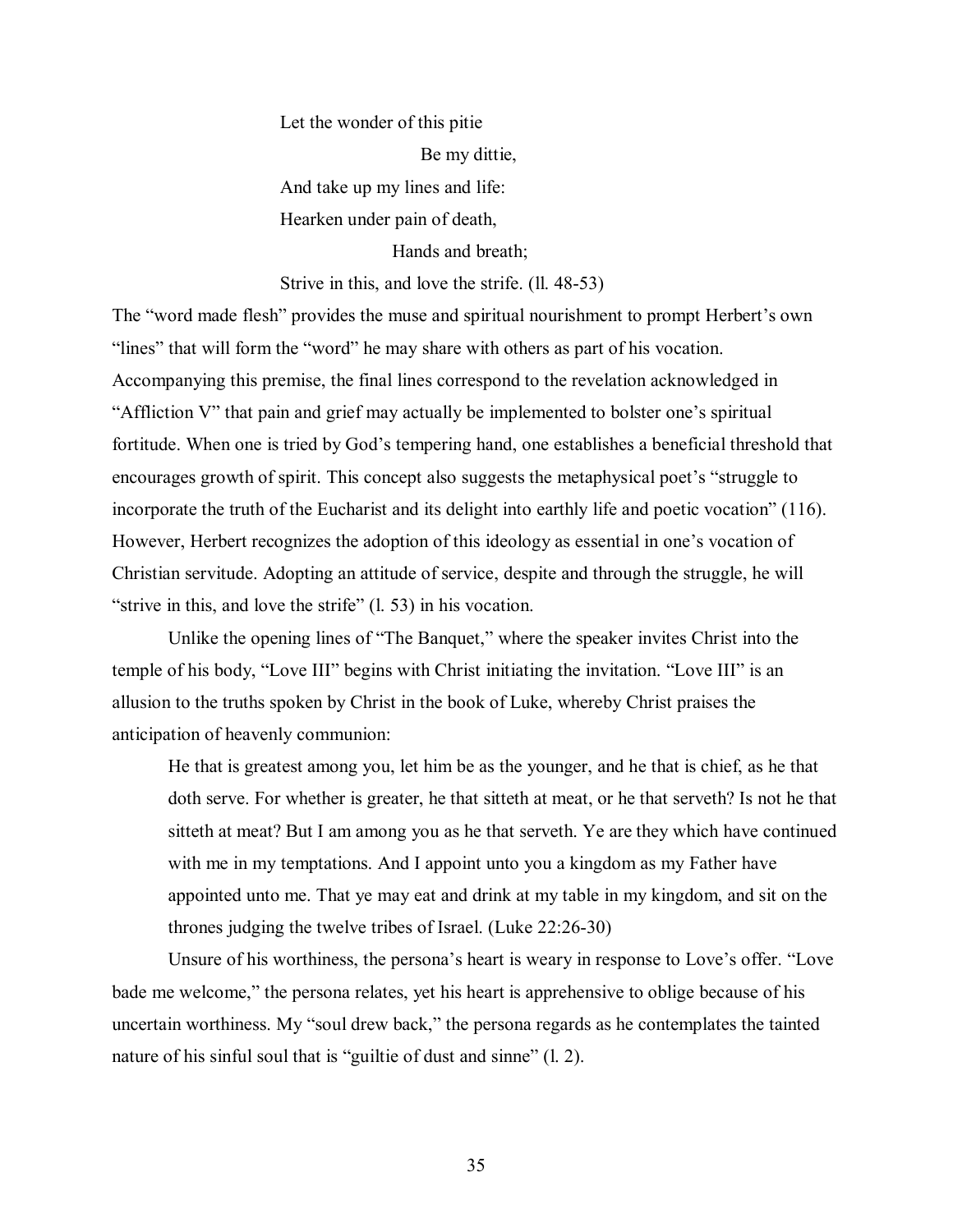Herbert's use of the terms "dust and sinne" alludes to the fallen state of Adam and Eve in the book of Genesis. Upon eating the forbidden fruit of knowledge, Adam and Eve are found naked in the garden with their physical and sinful states exposed to the Almighty. God rebukes them for their sin of pride and banishes them from earthly paradise until the atonement established by Christ: "In the sweat of thy face shalt thou eat bread, till thou return unto the ground; for out it wast thou taken: for dust thou art and unto dust shalt thou return" (Gen 4:19). The speaker also finds himself in a state of nakedness with his sins lying open for God's judgment. Christ is the fruit of the second covenant to atone for the infractions incurred by Adam and Eve who defied God to taste the forbidden fruit (Walby 67). Christ, who signifies perfect humility, stands in juxtaposition with the forbidden fruit, which signifies pride. In Luke 1:42, Elizabeth calls out the young Virgin Mary: "Blessed art thou among women and blessed be the fruit of thy womb Jesus." The High Church also refers to the Eucharist as the "fruit of cross" (*Book of Common Prayer,* 101). Therefore, the fruit of unrighteousness that has lead to the loss of unity with God is redeemed by the heavenly fruit of Christ that will restore humankind's covenant with God.

In contrast with "The Banquet," which is an earthly equivalent to the heavenly dialogue in "Love III," the persona finds himself in a state of intimidation. Now presented with the prospects of heavenly communion, he relinquishes the confident manner he upheld in "The Banquet." Now that he has reached a place of spiritual maturation that allows him to recognize the true nature of the Eucharist, he is actually reproached by his own sense of unworthiness in its precious regard. The persona's sense of unworthiness may be attributed to the fact that he, now in a state of higher enlightenment, is aware of the needs of his soul and the incomplete nature of his being. Arnold Stein posits that Love's "sweet questioning" actually "states and assures but points toward and ultimate awareness...that all creatures are by definition incomplete and what they "lack is the source of their being"  $(192)$ .

In recognition of the penitential rite in the Anglican service, Herbert recognizes the reverence expected of those who take Holy Communion. Prior to the penitential rite, whereby one renounces his or her sins, the priest warns the communicants of the dangers of receiving communion while in a state of sinfulness:

... Examine your lives and conversations by the rule of God's commandments; and whereinsoever ye shall perceive yourselves to have offended, either by will, word, or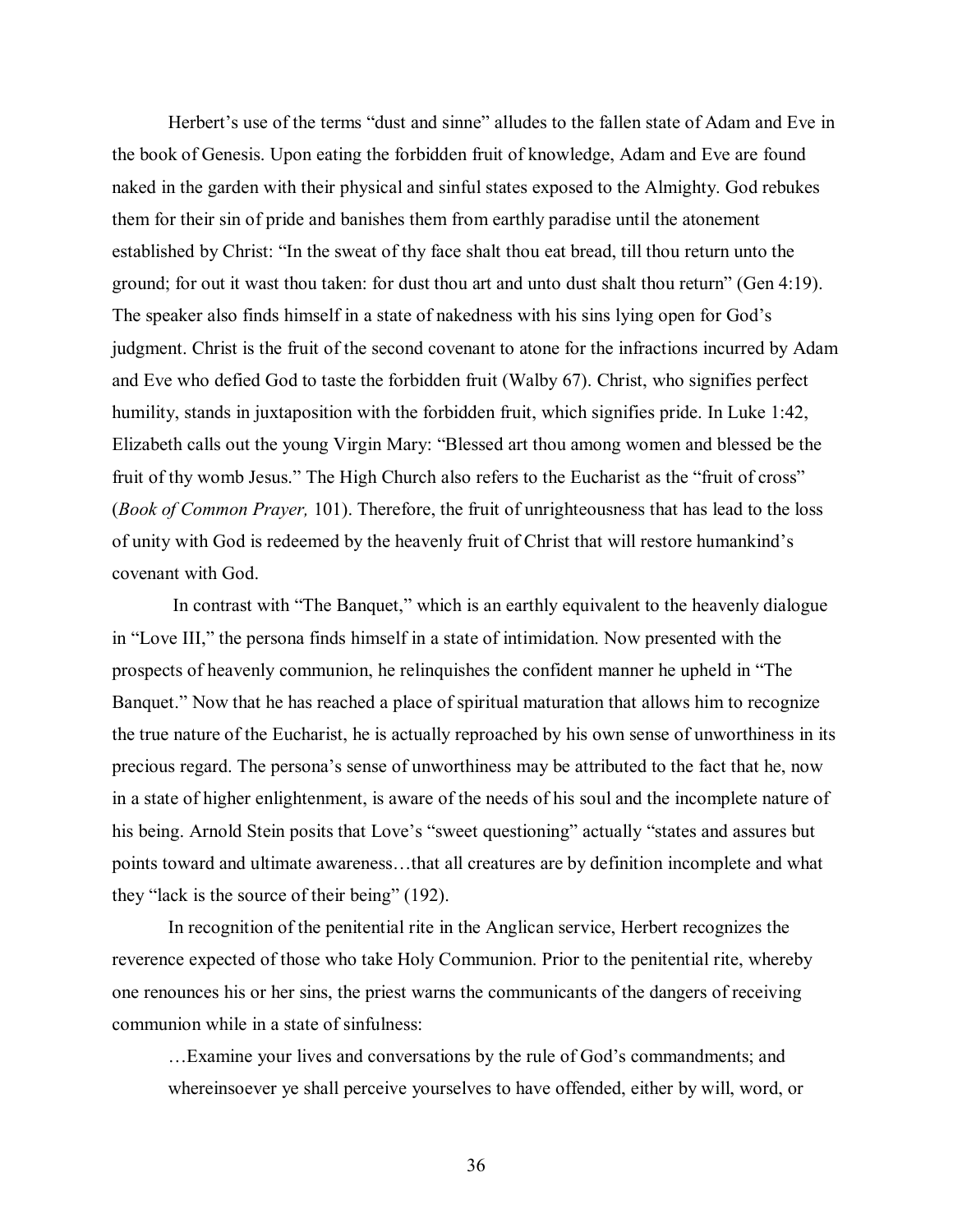deed, there to bewail your own sinfulness, and confess yourselves to Almighty God.... then ye shall reconcile yourselves to them; being ready to make restitution and satisfaction... for all injuries and wrongs done by you to any other... for otherwise the receiving of the holy Communion cloth nothing else but increase your damnation. Therefore if you be a blasphemer of God, an hinderer or slanderer of his Word, an adulterer, or be in malice... repent ye of your sins, or else come not to the Holy table; lest, after the taking of that holy Sacrament, the devil enter into you, as he entered into Judas, and fill you full of all iniquities, and bring you to destruction both body and soul. (*Book of Common Prayer,* 185)

Though the persona is now communing at the heavenly table, he is still frightened that the "life" saving cup" may become the chalice of death for his sinful soul.

 Though the Anglican service preaches the dangers of receiving the Lord in a sinful state, it also reproaches those who refuse or are afraid to partake of communion. Known as the ìExhortation,î this section of the Anglican services admonishes those refusing communion with threats of losing God's grace:

...ye shall not refuse to come thereto, being so lovingly called and bidden by God himself. Ye know how grievous and unkind a thing it is, when a man hath prepared a rich feast, decked his table with all kind of provision, so that there lacketh nothing but the guests to sit down: and yet they who are called (without any cause) most unthankfully refuse to come....If any man say, I am a grievous sinner, and therefore am afraid to come; wherefore then do ye not repent and amend? When God calleth you, are ye not ashamed to say ye will not come? When ye should return to God, will ye excuse yourselves, and say ye are not ready? Consider earnestly with yourselves how little such feigned excuses will avail before God. (*Book of Common Prayer,* 187)

The speaker finds himself in a precarious situation. He feels his sinfulness warrants him unworthy to accept the Lord's feast, yet he is also aware of the ramifications of refusing the Lord's offering. However, Love helps to mollify the speaker's ambivalence with His nurturing hospitality. Herbert's depiction of God in "Love III" is not the creator who leaves one in spiritual and physical abandonment as represented in "The Flower," "Affliction I," and "Affliction V." In response to the persona's "slack[ness]," the "quick-ey'd love"  $(l. 4)$  draws nearer to the speaker, shrouding him with the comforts of sweet "questioning"  $(1, 5)$ . The significance of Love's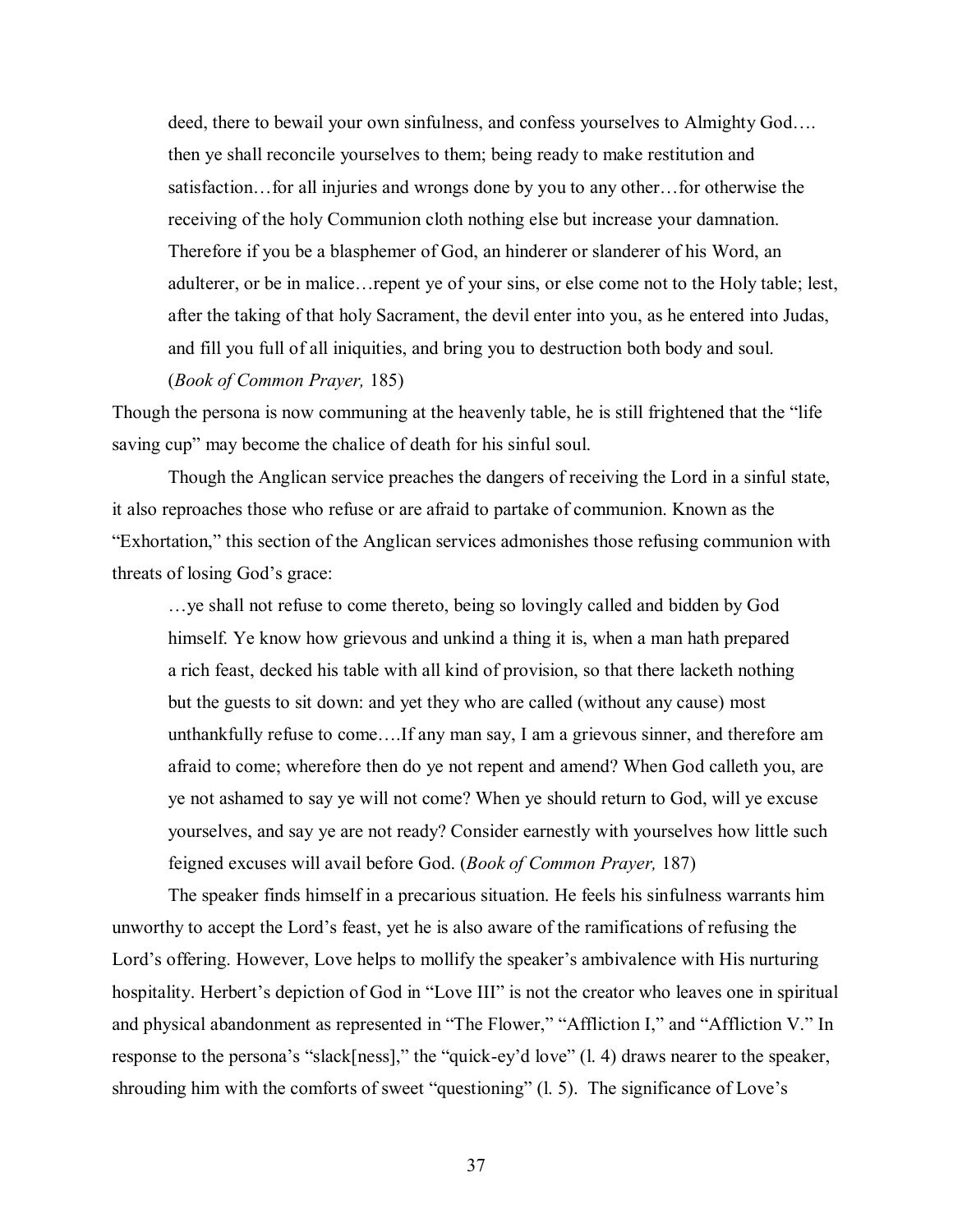behavior corresponds with the nature of the communal setting. Herbert acknowledges the Protestant belief that Christ may not be present in two places at once. In light of this principle, the true presence of Christ is not in earthly communion but only in the realms of heaven. *The Book of Common Prayer* is explicit on this point:

For the Sacramental Bread and Wine remain still in their very natural substances, and therefore may not be adored; and the natural Body and Blood of our Saviour Christ are in Heaven, and not here; it being against the truth of Christ's natural body to be at one time in more places than one (11).

Because the speaker is already in communion with God by being in his presence in heaven, his self-loathing disposition is superfluous. His feelings of disparagement were necessary in relation to earthly communion, but are now obsolete with the attained graces of heavenly communion. In regard to this truth, Love offers reassurance:

> A guest, I answer'd, worthy to be here: Love said, You shall be he. I the unkinde, ungratefull? Ah my deare, I cannot look on thee. Love took my hand and smiling did reply,

> > Who made the eyes but I? (ll. 7-12)

Love sustains his encouragement while reminding the speaker of his sole dependence on God. Because God has created the persona's nature and sustains it, it is imperative that he regard spiritual truths in the same light. Herbert's focus on sight corresponds to the theological theory that sight is the highest form of sensory perception: "Since sight is without natural change in organ or object, it is the most immaterial, the most perfect, and the most universal of all the senses" (Aquinas 184). In this sense sight holds precedence over tasting and smelling in regards to acknowledging one's place in God's kingdom. Taste and smell are more conducive to the sensory perceptions of earthly communion, whereas heavenly communion involves truly seeing Christ and possessing knowledge of his truth.

The poem's last stanza emphasizes the didactic role of giving and receiving. In shamefulness for his iniquities, the persona once again rebukes Love's offering. In response, Love reminds that it is his sacrifice that has assumed the "blame" for humankind's sinful transgressions: "And know you not sayes Love, who bore the blame?"(l. 15). The speaker replies,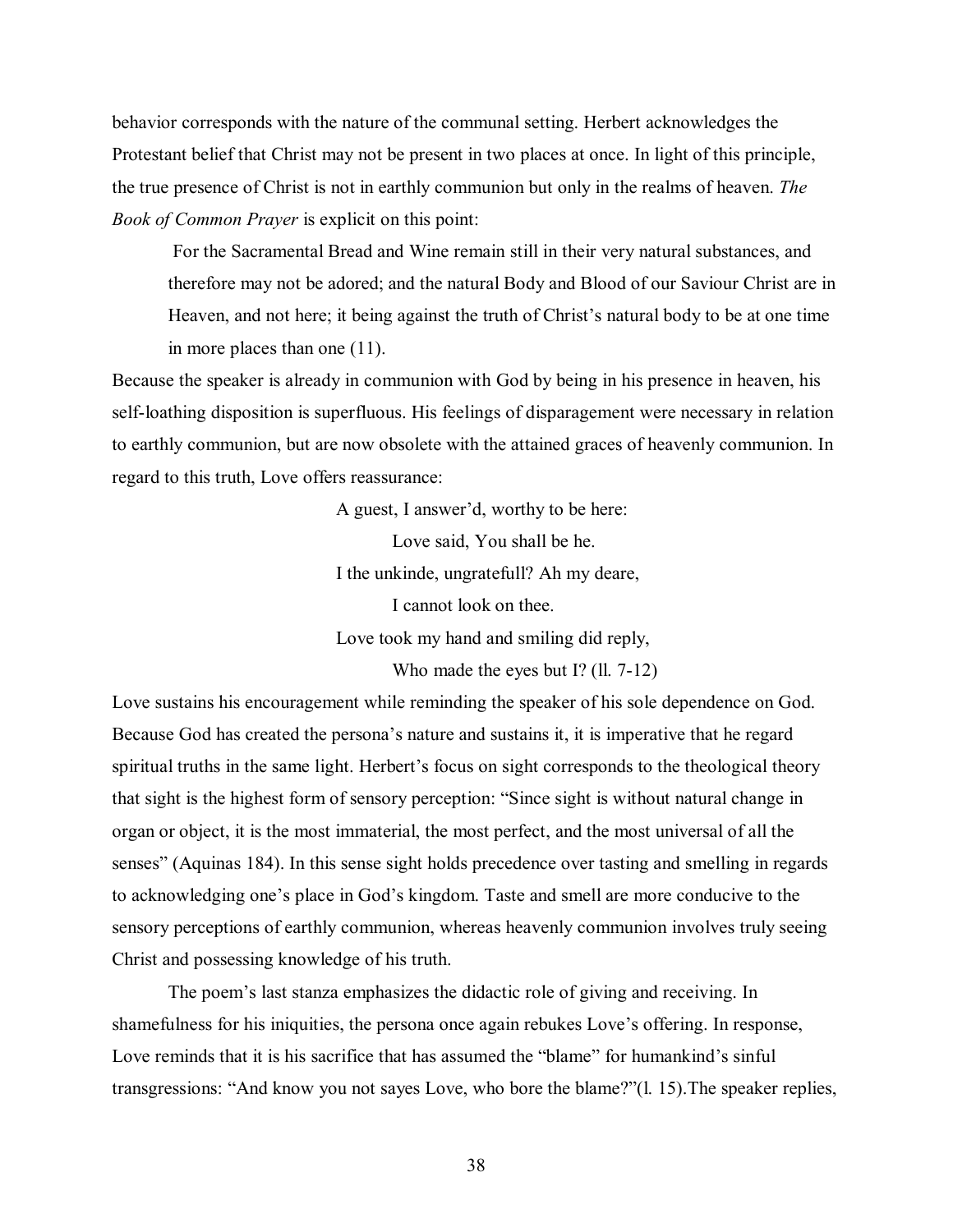$Mv$  deare then I will serve," (1, 16) suggesting the true nature of his humility. This offering of self relates to the theological necessity to give of oneself before one may receive of the Lord. In the Anglican service, the communicant offers himself to the Lord as a sacrifice to complement Christ's sacrifice:

And here we offer and present unto thee, O Lord, ourselves, our souls and bodies...and lively sacrifice unto thee...we, who are partakers of this holy Communion, may be fulfilled with thy grace and heavenly benediction. And although we be unworthy, though our manifold sins, to offer unto thee any sacrifice, yet we beseech thee to accept this our bounded duty and service; not weighing our merits, but pardoning our offences....

## (*Book of Common Prayer,* 192)

In regard to this theological principle, Herbert recognizes that serving and being served are not exclusive concepts. Just as grief and joy, birth and death, sweetness and bitterness are contingent upon one another, giving and receiving are also imperative in one's spiritual transcendence. Herbert acknowledges this principle when Love substantiates the creator's call to serve in the poem's ending lines: "You must sit down, sayes Love, and taste my meat: / So I did sit and eat" (ll. 17-18).

In George Herbert's "The Banquet" and "Love III," the poet delineates the beauty of theological dualism in regard to the Eucharist. Sweetness and bitterness along with serving and being served compose the necessary elements of one's journey toward spiritual communion with God. The goal of earthly communion has been fulfilled through the graces of heavenly communion in "Love III." The anticipation of what was promised in "The Banquet" has been fulfilled in "Love III." Eucharistic truth is realized in the sweetness of Christ's love for humankind along with the bitterness of his painful death for man's sinfulness. However, in ìLove III,î the sweetness of the Eucharist takes precedence over the previously tasted bitterness of Christís sacrifices. God comes to humankind with the full sweetness of his perfection. The speaker's humility and willingness to serve are also prerequisites for God's saving graces. When one offers of oneself, one is spiritually capable of receiving Christ's sanctifying gifts. In expressing these theological truths, "Love III" and "The Banquet" unite the principles present in Herbert's previous poems to signify God's truth as embodied in the Eucharist.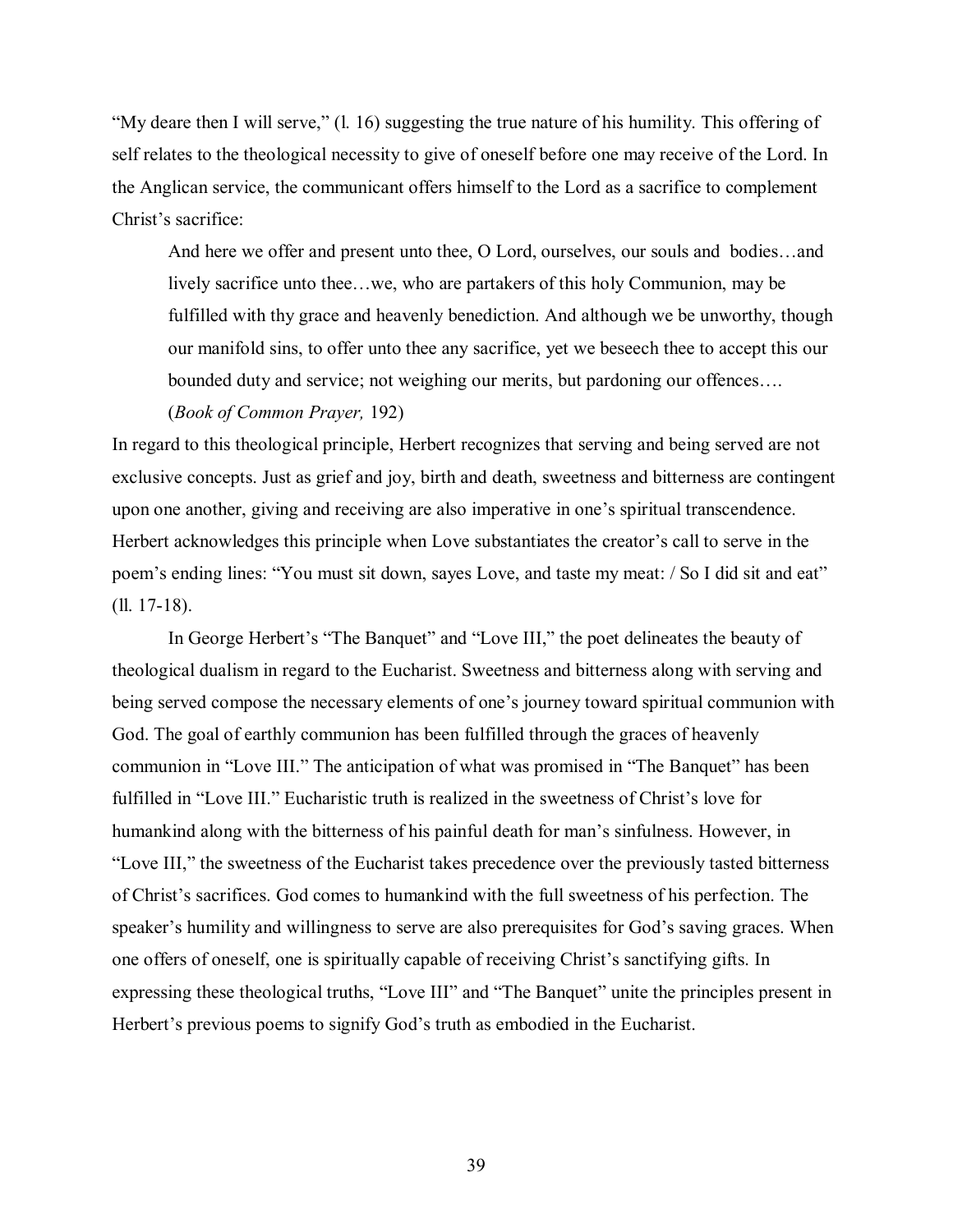#### CHAPTER 5

### **CONCLUSION**

Theological dualism provides an important means of explicating Herbert's poems. Through his poems, Herbert effectively illustrates poles of joy and pain, sweetness and bitterness, and serving and being served. The development of Christian maturity is expressed through an array of human emotion and experience as the reader follows the poemís speaker through experiences of happiness and despair. In "The Flower" and "Affliction I," the youthful and inexperienced persona attempts to comprehend the mysteries behind the creator's inconsistent actions. However, the sin that separates humankind from God has created a division between reason and misunderstanding.

In "The Flower," Herbert examines the metaphorical death one must submit to in order to be reborn in Christ. Through a death of self-will, the Christian may attain communion with the creator. Prayer, humility, and worship allow one to surrender oneself to God's will with the realization that one is solely dependent on God's sanctifying grace for everlasting life. Herbert illustrates that humankind's cyclic pattern of metaphorical death and rebirth is a gift resulting from the human person's fallen state. However, God's will for the spiritual pilgrim is abstract and easily misunderstood. Herbert's "The Flower" depicts the Christian's complex and at times painful relationship with the creator. In this depiction, Herbert examines the necessity of metaphorical death and rebirth in one's pilgrimage toward Christian sanctification.

Partial comprehension of human affliction is realized in "Affliction V" when the now matured speaker recognizes that God's tempering of humankind is done with a loving hand. Throughout the course of the poems, the persona realizes that complete understanding of God's will is not recognized until complete communion is established in "Love III." Herbert elucidates the significance of theological duality in relation to Christian maturation. In "Affliction I" and "Affliction V," Herbert delineates God's dualistic tempering of the human person. Herbert's "Affliction I" and "Affliction V" examine the polarity between the human emotions of joy and grief and then negates their polarity in relation to Christian theology. Throughout the course of the two poems, Herbert demonstrates the nature of the two emotions and advocates their place in the speaker's spiritual journey. Herbert suggests that joy and grief are inseparable and necessary elements in one's pilgrimage toward spiritual maturation. The "Affliction" poems also allude to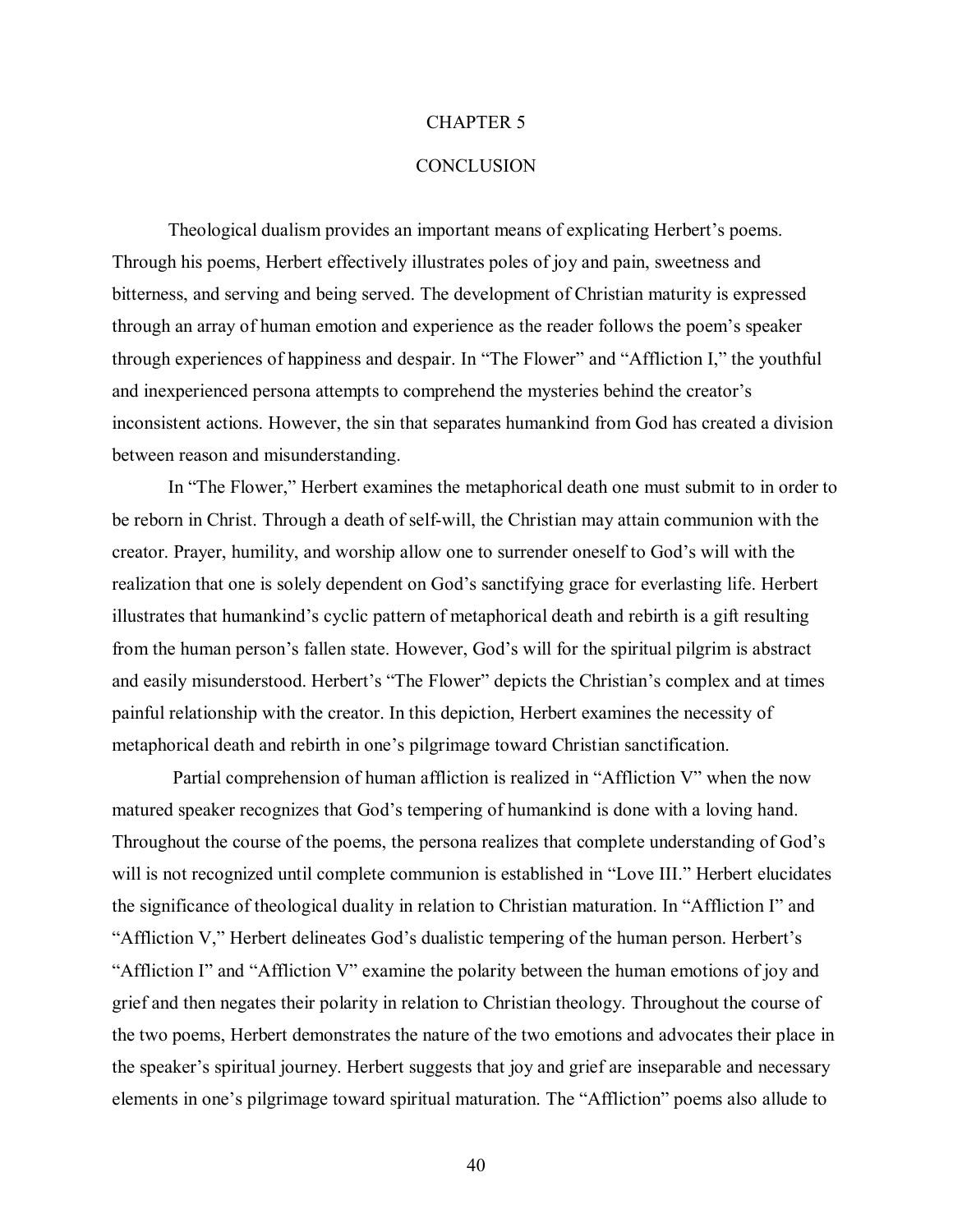the poet's own afflictions during his academic posts as an instructor in rhetoric and university orator at Cambridge. Through the voice of the persona, Herbert illustrates his own bouts with affliction. Though Herbert acknowledges that God's love is unchanging, he defends the necessity of the creator's actions through his own afflictions. In doing so, Herbert also depicts the spiritual transcendence of the poem's speaker, which is made capable by God's tempering hand. Throughout the "Affliction" poems, the speaker grows from the self-aggrandized youth of "Affliction I" into the spiritually mature adult of "Affliction V." "The Flower," as well as the ìAfflictionî poems illustrates oneís movement from misunderstanding to enlightenment.

In his Eucharistic poems, George Herbert examines the duality of sweetness and bitterness in earthly communion in "The Banquet" and "Love III." In "The Banquet," Herbert depicts the consumption of the holy sacrament and the spiritual and physical implications of this act in regard to Christ's broken body. Through ingestion of the Holy Eucharist, one not only accepts Christ's sweetness, but must also recognize his bitter sufferings at Calvary. Herbert's "Love III" builds upon the themes in "The Banquet" to suggest one's necessary submission to dine at God's heavenly table. This invitation to dine awakens humankind's inward struggle to govern or to submit and how this struggle relates to the Christian journey. Herbert recognizes the necessity for one to allow God to serve one in spite of one's sinfulness in his depiction of earthly and heavenly communion. Herbert suggests that for one to truly serve, one must first submit to a death of self-will and allow oneself to be served by God. By receiving the Eucharist's sweet nourishment, one may authentically serve God and others in a Christ-like spirit. One becomes like Christ through reception of the Eucharist. Just as serving and being served are necessary components of one's voyage toward spiritual enlightenment, sweetness and bitterness are inseparable in their roles on one's journey as well.

Throughout his poems, Herbert realistically illustrates one's journey toward spiritual maturation. From the voice of inexperience and then of maturity, Herbert provides several perspectives to depict the Christian experience. Through the lens of theological dualism, God's didactic plan for humankind is revealed to the searching pilgrim. Death and rebirth as well as joy and grief and sweetness and bitterness form the necessary components of one's voyage toward spiritual unity with God. "The Flower" exemplifies the beauty of death so that one may be reborn in Christ, while the "Affliction" poems equate the pain of affliction with the joy of the spirit. Herbert recognizes the inseparable nature of sweetness and bitterness in Christ's sacrifice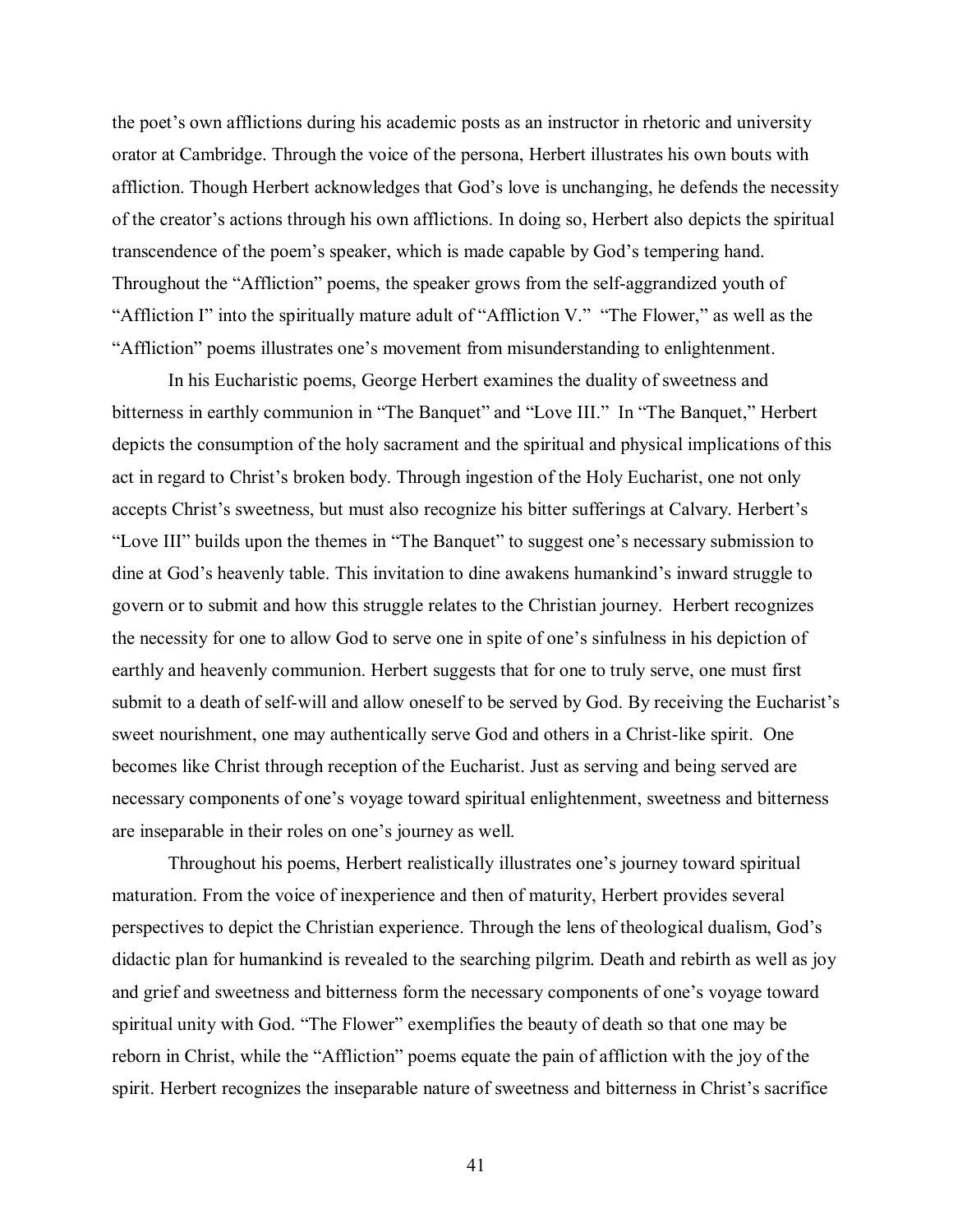for mankind in "The Banquet" and heightens this concept to heavenly realms when one submits oneself to receive of God in "Love III." All five poems celebrate the necessity of theological dualism in relation to Christian maturation.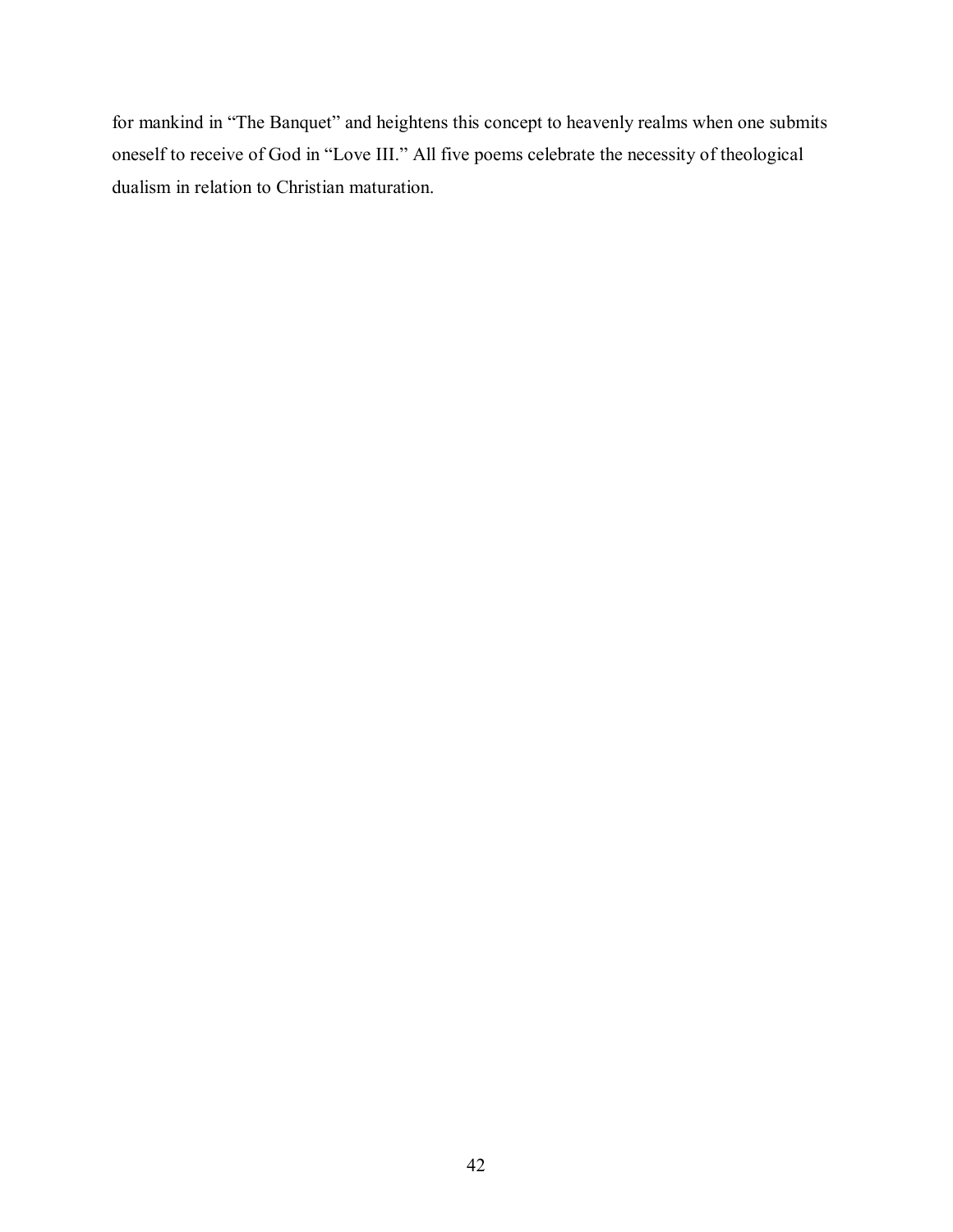#### WORKS CITED

- Aquinas, Thomas. "On Human Existence." An Aquinas Reader. Ed. Mary T. Clark. New York: Fordham UP, 2000.
- ---. *Summa Theologica*. New York: Sophia Institute, 1998.
- Augustine of Hippo. *The Confessions of Saint Augustine.* Oxford: Oxford UP, 1998.
- *The Book of Common Prayer, 1559*: *The Elizabethan Prayer Book*. Folger Shakespeare Library. U of Virginia: Virginia UP, 1976.

Charles, Amy. *A Life of George Herbert*. Ithaca: Cornell UP, 1977.

- Clarke, Elizabeth. *Theory and Theology in George Herbert's Poetry*. Oxford: Clarendon, 1997.
- Doerksen, Daniel. *Conforming to the Word: Herbert, Donne and the English Church Before Laud*. Lewisburg: Bucknell UP, 1997.
- Fish, Stanley. *The Living Temple.* Los Angeles. U of California P, 1978.
- Fowler, Anne. "'With Care and Courage': Herbert's 'Affliction' Poems." *George Herbert*. Eds. Claude Summers and Ted-Larry Pembworth. Pittsburgh: U of Pittsburg P, 1980. 129-145.
- French, Roberts. "Herbert as Jeremiah." *Papers on Language and Literature* 16 (1980): 105-23.
- Herbert, George. *The Penguin Book of Renaissance Verse*. Ed. H.R. Wouduysen. New York: Penguin, 1993.
- ---. "The Church Porch." *George Herbert and The Temple*. Ed. J.R. Arner. 13 April 2003. <http:www.ccel.org/h/Herbert/temple/33a.html>.
- ---. *A Priest to the Temple, or, the Country Parson: With Selected Poems*. Ed. Ronald Blythe. London: Canterbury, 2003.
- ---. *The Works of George Herbert*. Ed. F.E. Hutchinson. Oxford: Clarendon P, 1953.
- Hodgkins, Christopher. *Authority, Church, and Society in George Herbert.* Columbia: U of Missouri P, 1993.
- *The Holy Bible*. King James Version. New York: World Bible Publishing, 1989.
- "Homily on the Misery of All Mankind." *Anglican Library*. Ed. Ian Lancanshire. 1994. U of Toronto 14 April 2003. <http://www.anglicanlibrary.org/homilies/bk1hom02.htm>.
- ìHomily on the Resurrection for Easter Day.î *Anglican Library*. Ed. Ian Lancanshire. 1994. U of Toronto. 14 April 2003. <http://www.anglicanlibrary.org/homilies/bk2hom14.htm>.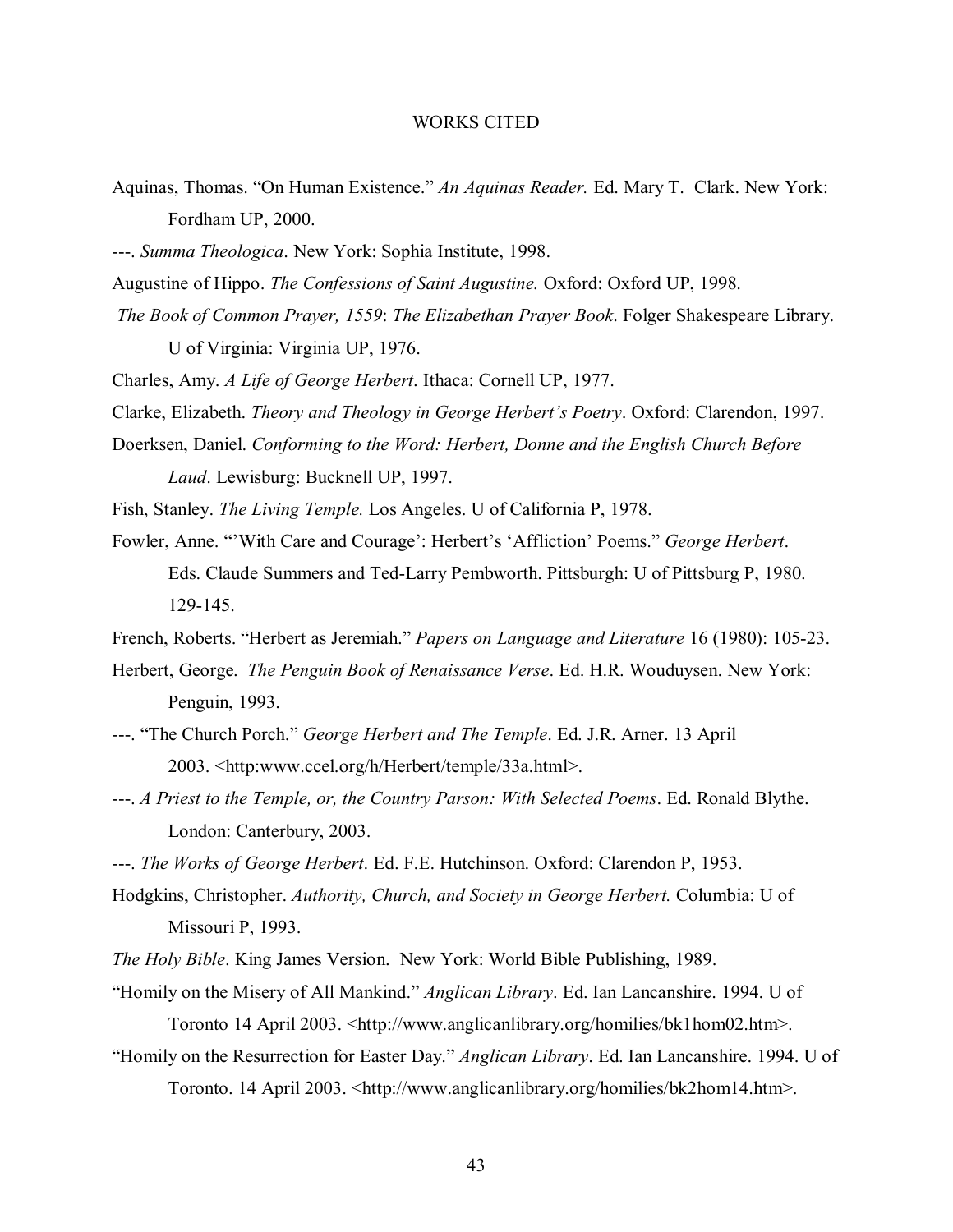John of the Cross. *The Dark Night of the Soul*. New York: Pauline, 1997.

- Malcomson, Christina. *Heart-Work: George Herbert and the Protestant Ethic*. Stanford, CA: Stanford UP, 1999.
- Mann, Cameron. *A Concordance to the English Poetry of George Herbert*. Boston: Houghlin Mifflin, 1972.
- Nave, Orville. *Naveís Topical Bible. A Digest to the Holy Scriptures*. NewYork: Hendrichson, 2002.
- Plato. *Plato: The Complete Works.* Eds. John M. Cooper and D.S. Hutchinson. New York: Hackett, 1997.
- Rubey, Daniel. "The Poet and the Christian Community. Herbert's Affliction Poems and the Structure of the Temple.î *SEL* 20 (1980): 105-23.
- Schoendfeldt, Michael. *Prayer and Power: George Herbert and the Renaissance Courtship*. Chicago: U of Chicago P, 1991.
- Sherwood, Terry. "The Baits of Grief and Delight." *Herbert's Prayerful Art*. Toronto: U of Toronto P, 1989. 100-111.
- ---. "Tasting and Telling Sweetness." *Herbert's Prayerful Art*. Toronto: U of Toronto P, 1989. 61-72.
- Stein, Arnold. *George Herbert's Lyrics*. Baltimore: Johns Hopkins P, 1968.
- Stewart, Stanley. *George Herbert*. Boston: Twayne, 1986.
- ---. *The Sanctuary of the Troubled Soul*. Boston: Twayne, 1986.
- Strier, Richard. *Love Known: Theology and Experience in George Herbert's Poetry.* Chicago: Chicago: U of Chicago P, 1983.
- Summers, Joseph. *George Herbert: His Religion and Art*. Cambridge, MA: Harvard UP, 1968.

Theresa of Avila. *Interior Castle*. New York: Pauline, 1993.

- Vendler, Helen. *The Poetry of George Herbert*. Cambridge, MA: Harvard UP, 1975.
- Walby, Celestin John. "'Quick-ey'd Love": Regenerate Eyes and Spiritual Body in Herbert's ëLove III.íî *George Herbert Journal* 21.2 (Fall 1997-Spring 1998): 58-72.
- Whalen, Robert. *The Poetry of Immanence: Sacrament in Donne and Herbert*. Toronto: U of Toronto P, 2002.

White, Helen. "George Herbert and the Temple." *The Metaphysical Poets*. New York: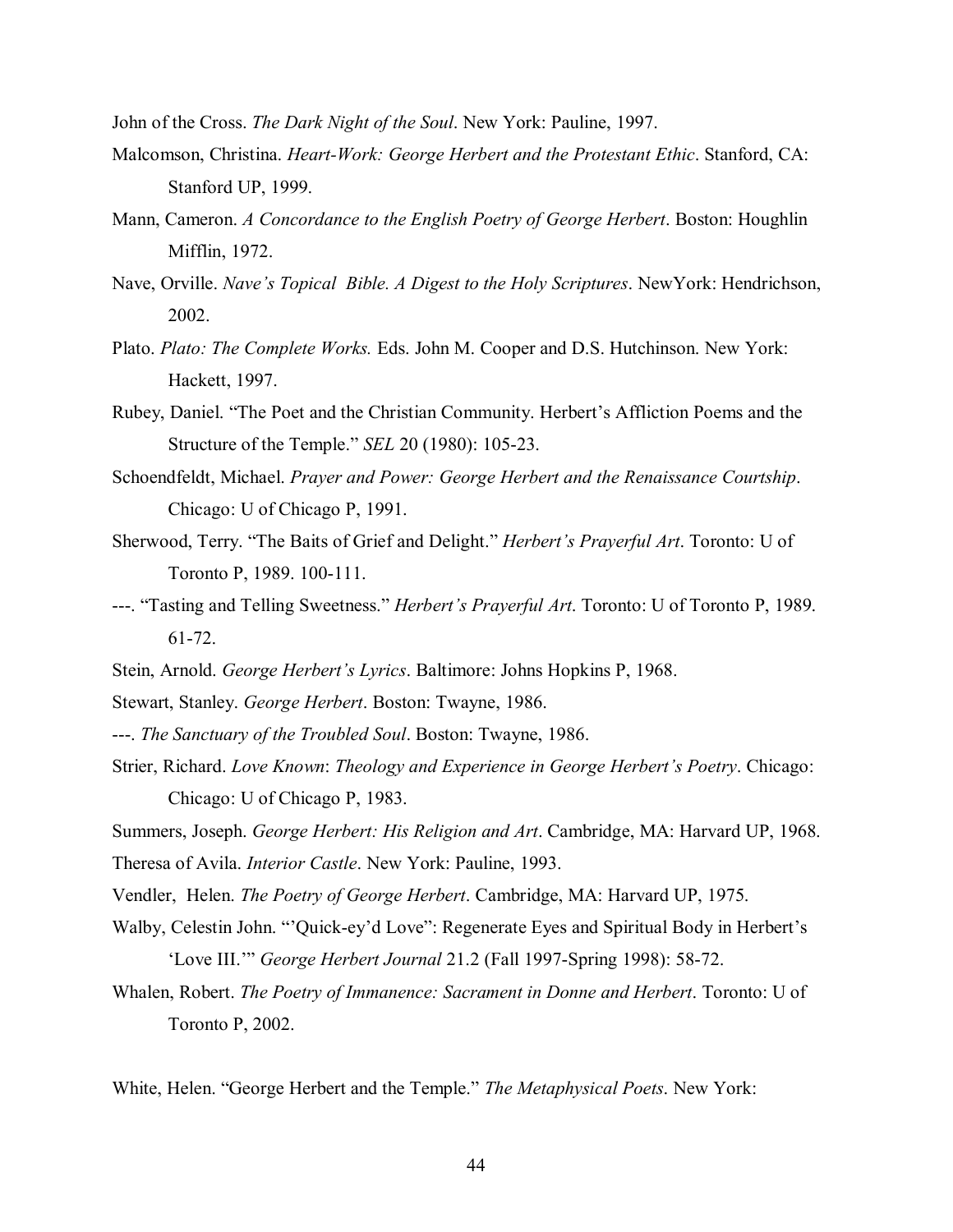McMillan, 1936. 150-201.

White, James Boyd. "This Book of Starres." Ann Arbor: U of Michigan P, 1997.